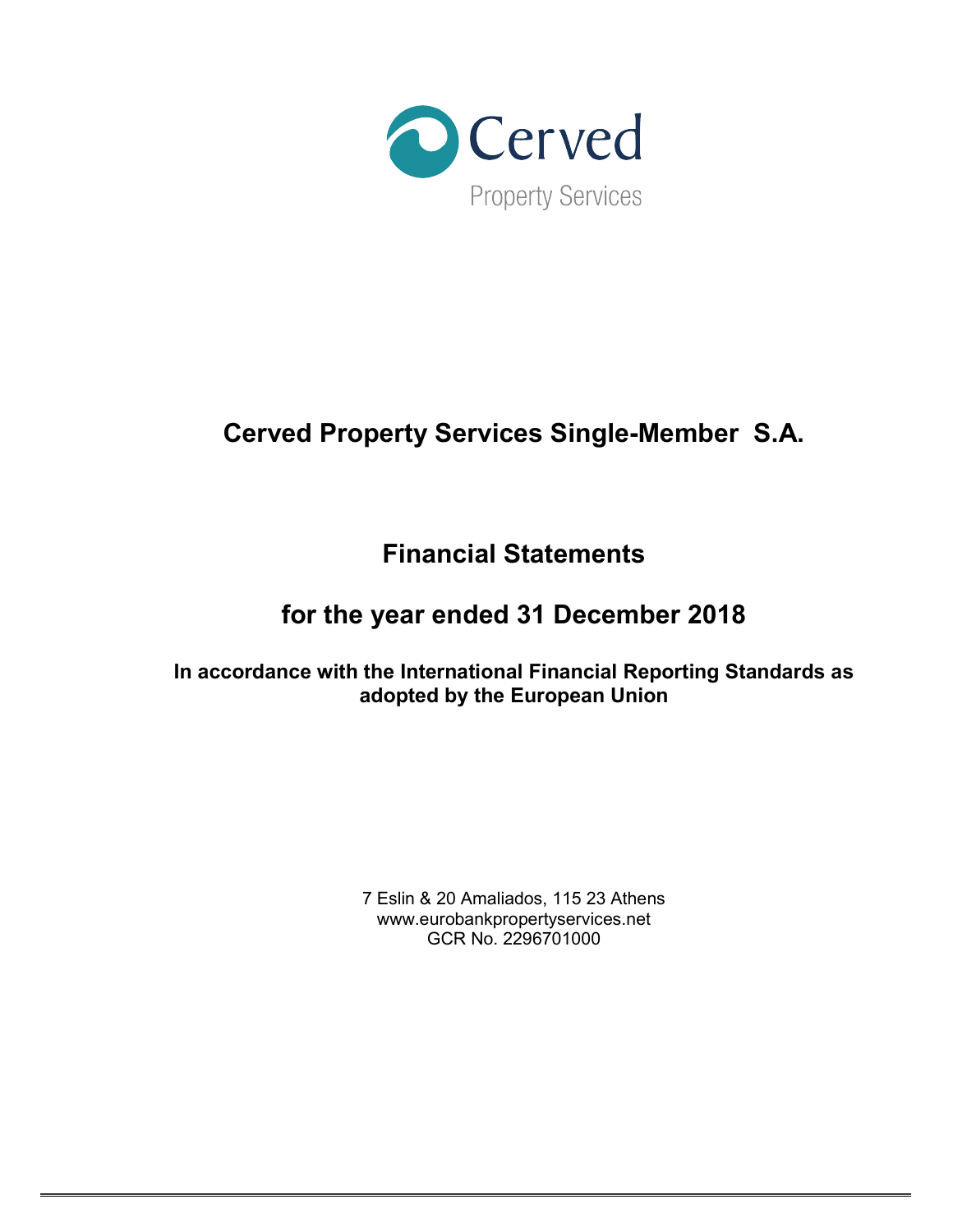

## **TABLE OF CONTENTS**

|                                                                                | $\mathbf{3}$ |
|--------------------------------------------------------------------------------|--------------|
|                                                                                | 6            |
|                                                                                |              |
|                                                                                |              |
|                                                                                |              |
|                                                                                |              |
|                                                                                |              |
|                                                                                |              |
|                                                                                |              |
|                                                                                |              |
|                                                                                |              |
|                                                                                |              |
|                                                                                |              |
|                                                                                |              |
|                                                                                |              |
|                                                                                |              |
|                                                                                |              |
|                                                                                |              |
|                                                                                |              |
| 7. Financial Assets at Fair Value through Profit and Loss directly in Equity31 |              |
|                                                                                |              |
|                                                                                |              |
|                                                                                |              |
|                                                                                |              |
|                                                                                |              |
|                                                                                |              |
|                                                                                |              |
|                                                                                |              |
|                                                                                |              |
|                                                                                |              |
|                                                                                |              |
|                                                                                |              |
|                                                                                |              |
|                                                                                |              |
|                                                                                |              |
|                                                                                |              |
|                                                                                |              |
|                                                                                |              |
|                                                                                |              |
|                                                                                |              |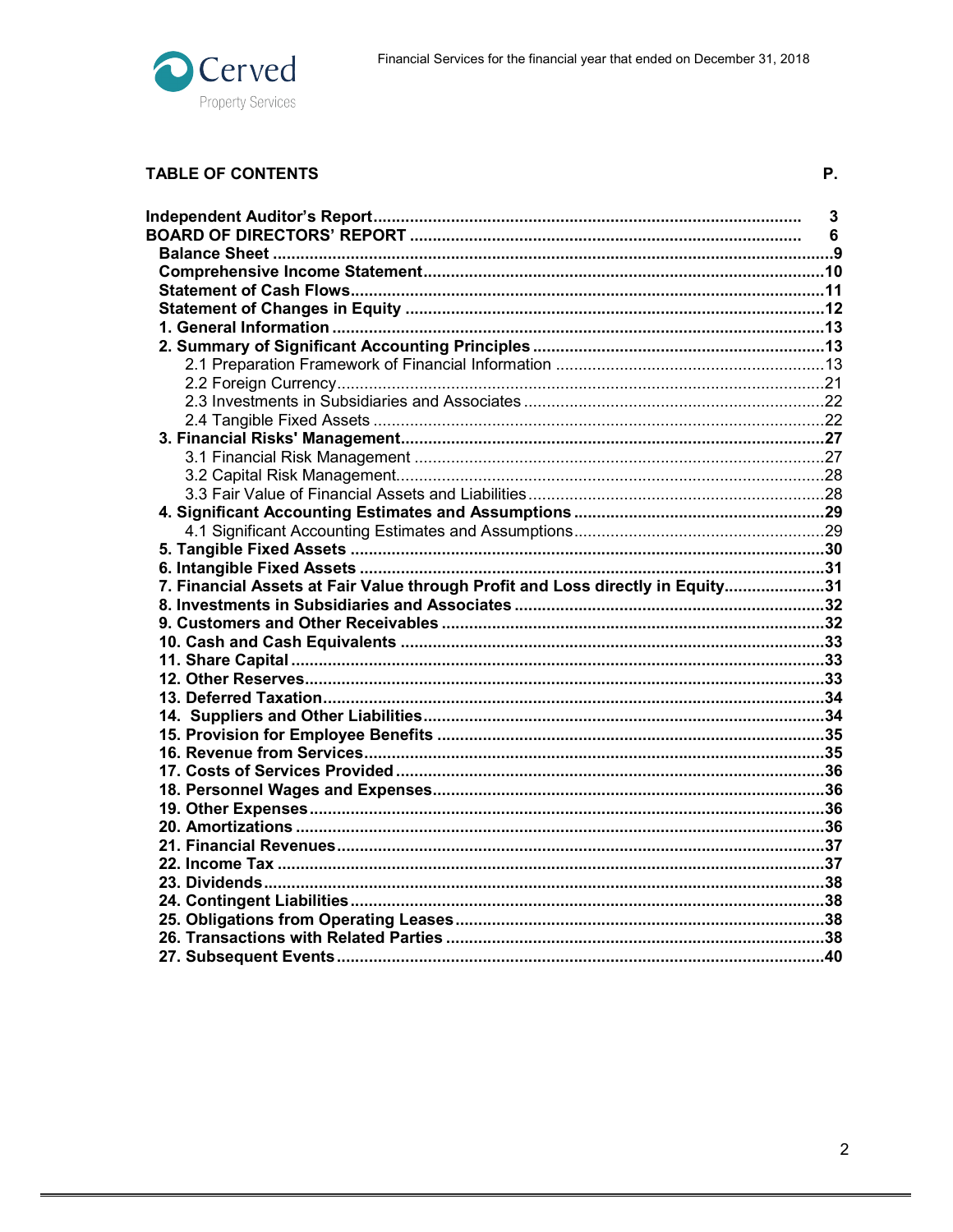KPMG Certified Auditors S.A. 3 Stratigou Tompra 153 42 Agia Paraskevi **Greece** Telephone: +30 210 60 62 100 Fax: +30 210 60 62 111

## Independent Auditor's Report (Translated from the original in Greek)

To the Shareholders of CERVED Property Services Single-Member S.A.

#### Report on the Audit of the Financial Statements

Opinion

We have audited the accompanying Financial Statements of Cerved Property Services Single Member S.A. (the "Company") which comprise the balance sheet as at 31 December 2018, the Statements of Comprehensive Income, Changes in Equity and Cash Flows for the year then ended, and notes, comprising a summary of significant accounting policies and other explanatory information.

In our opinion, the accompanying Financial Statements present fairly, in all material respects, the financial position of Cerved Property Services S.A. as at 31 December 2018 and its financial performance and its cash flows for the year then ended, in accordance with International Financial Reporting Standards as adopted by the European Union.

Base of opinion

We conducted our audit in accordance with International Standards on Auditing (ISA), which have been incorporated in Greek legislation. Our responsibilities under those standards are further described in the Auditors' Responsibilities for the Audit of the Financial Statements section of our report. We are independent of the Company in accordance with the International Ethics Standards Board for Accountants' Code of Ethics for Professional Accountants and the ethical requirements that are relevant to the audit of the financial statements in Greece and we have fulfilled our ethical responsibilities in accordance with the requirements of the applicable legislation and the aforementioned Code of Ethics. We believe that the audit evidence we have obtained is sufficient and appropriate to provide a basis for our opinion.

#### Other Matter

The Financial Statements of the Company for the prior year ended 31 December 2017 were audited by another Audit Firm who expressed an unmodified opinion on those Financial Statements on 29 June 2018.

#### Responsibilities of Management for the Financial Statements

Management is responsible for the preparation and fair presentation of the Financial Statements in accordance with International Financial Reporting Standards as adopted by the European Union and for such internal control as Management determines is necessary to enable the preparation of financial statements that are free from material misstatement, whether due to fraud or error.

In preparing the financial statements, management is responsible for assessing the Company's ability to continue as a going concern, disclosing, as applicable, matters related to going concern and using the going concern basis of accounting unless management either intends to liquidate the Company or to cease operations, or has no realistic alternative but to do so.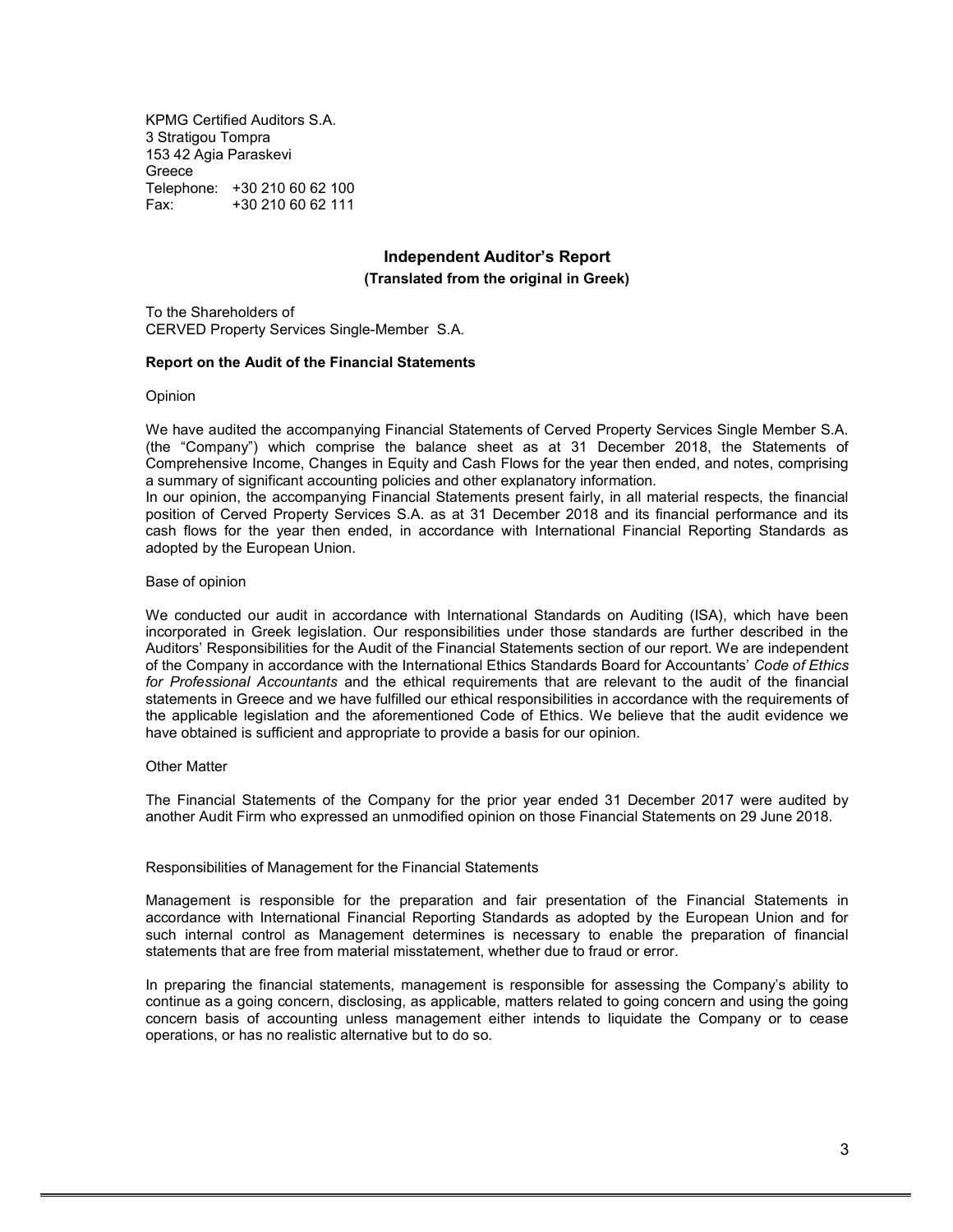#### Auditor's Responsibilities for the Audit of Financial Statements

Our objectives are to obtain reasonable assurance about whether the Financial Statements as a whole are free from material misstatement, whether due to fraud or error, and to issue an auditors' report that includes our opinion. Reasonable assurance is a high level of assurance, but is not a guarantee that an audit conducted in accordance with ISAs which have been incorporated in Greek legislation will always detect a material misstatement when it exists. Misstatements can arise from fraud or error and are considered material if, individually or in the aggregate, they could reasonably be expected to influence the economic decisions of users taken on the basis of these Financial Statements.

As part of an audit in accordance with ISAs, which have been incorporated in Greek legislation, we exercise professional judgment and maintain professional skepticism throughout the audit. We also:

- Identify and assess the risks of material misstatement of the financial statements, whether due to fraud or error, design and perform audit procedures responsive to those risks, and obtain audit evidence that is sufficient and appropriate to provide a basis for our opinion. The risk of not detecting a material misstatement resulting from fraud is higher than for one resulting from error, as fraud may involve collusion, forgery, intentional omissions, misrepresentations, or the override of internal control.
- Obtain an understanding of internal control relevant to the audit in order to design audit procedures that are appropriate in the circumstances, but not for the purpose of expressing an opinion on the effectiveness of the Company's internal control.
- Evaluate the appropriateness of accounting policies used and the reasonableness of accounting estimates and related disclosures made by Management.
- Conclude on the appropriateness of Management's use of the going concern basis of accounting and, based on the audit evidence obtained, whether a material uncertainty exists related to events or conditions that may cast significant doubt on the Company's ability to continue as a going concern. If we conclude that a material uncertainty exists, we are required to draw attention in our auditors' report to the related disclosures in the Financial Statements or, if such disclosures are inadequate, to modify our opinion. Our conclusions are based on the audit evidence obtained up to the date of our auditors' report. However, future events or conditions may cause the Company to cease to continue as a going concern.
- Evaluate the overall presentation, structure and content of the financial statements, including the disclosures, and whether the financial statements represent the underlying transactions and events in a manner that achieves fair presentation.

We communicate with Management regarding, among other matters, the planned scope and timing of the audit and significant audit findings, including any significant deficiencies in internal control that we identify during our audit.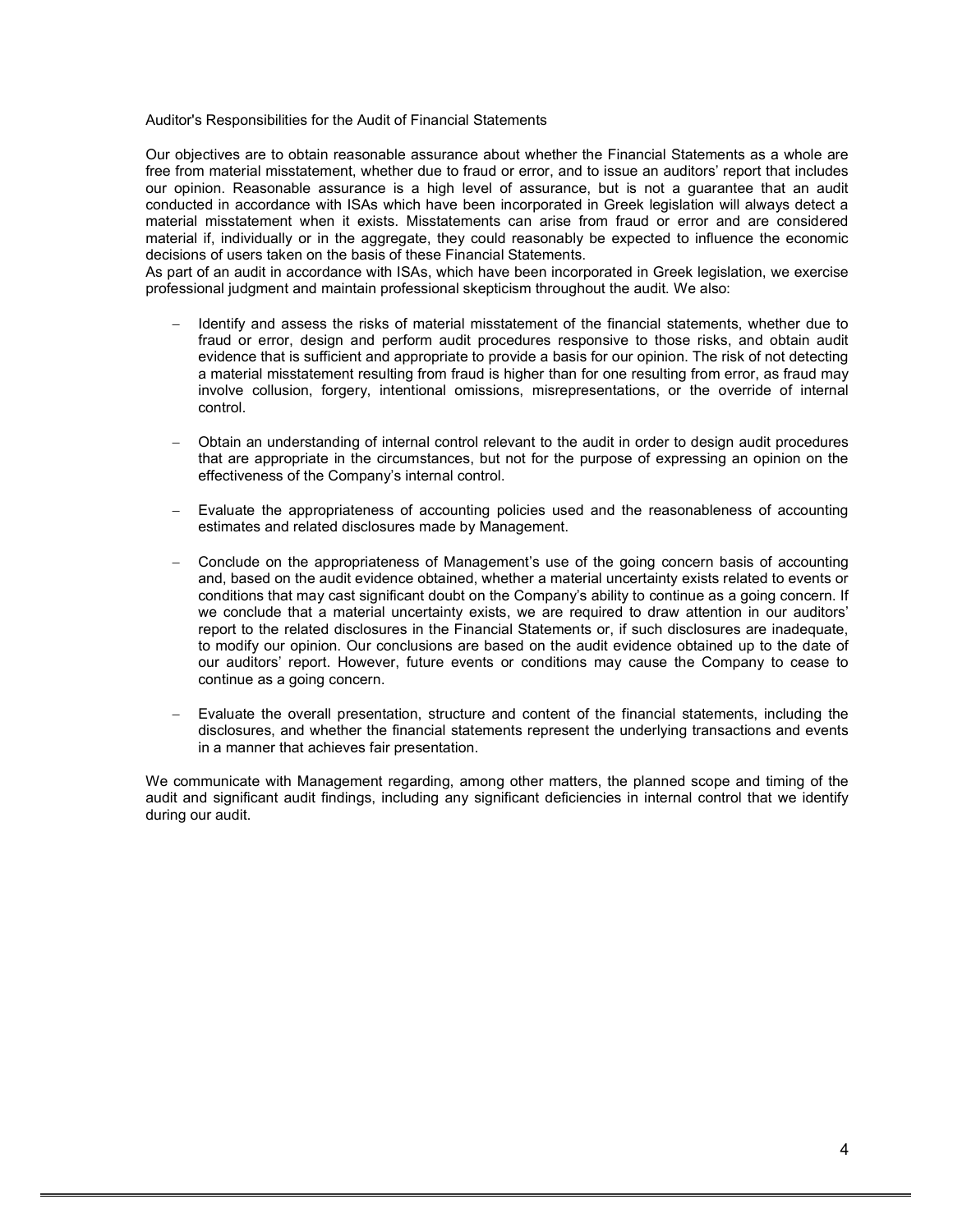## Report on Other Legal and Regulatory Requirements

## Board of Directors's Report

Taking into consideration that Management is responsible for the preparation of the Board of Directors' Report, pursuant to the provisions of paragraph 5 of Article 2 (part B) of Law 4336/2015, we note that:

- (a) In our opinion, the Board of Directors' Report has been prepared in accordance with the applicable legal requirements of Articles 43a and 107A of L. 2190/1920 and its contents correspond with the accompanying Financial Statements for the year ended 31 December 2018.
- (b) Based on the knowledge acquired during our audit, relating to the Company and its environment, we have not identified any material misstatements in the Board of Directors' Report.

KPMG Certified Auditors S.A. AM SOEL 114

Anastasios Kyriacoulis, Certified Auditor Accountant AM SOEL 39291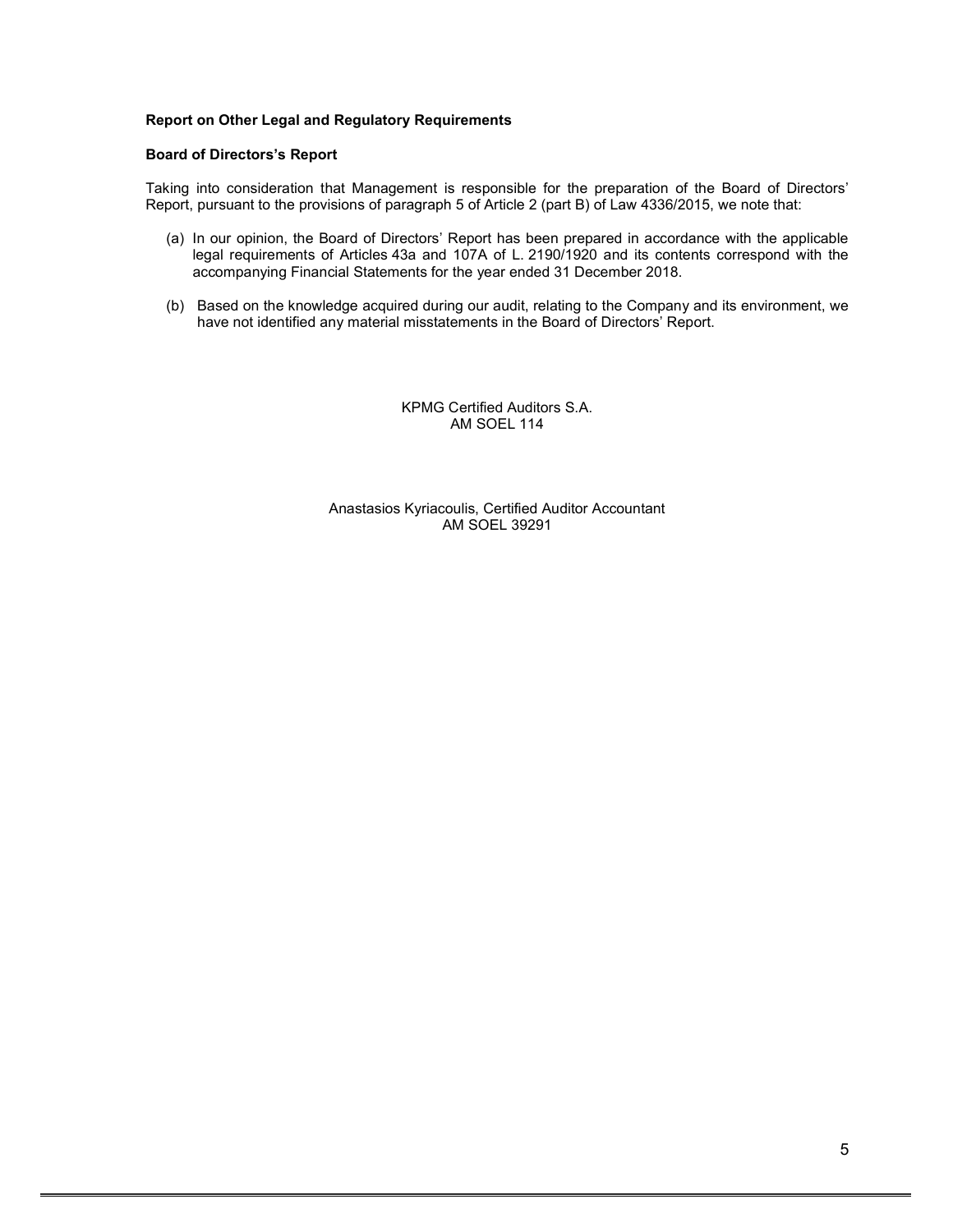

## BOARD OF DIRECTORS' REPORT CERVED PROPERTY SERVICES SIGLE-MEMBER S.A. TO THE GENERAL ASSEMBLY FOR THE FINANCIAL YEAR 1/1-31/12/2018

#### Dear shareholders,

This financial year is thirty-third on a corporate basis in turn and includes the period from January 1, 2018 to December 31, 2018.

During this financial year, the Company's activities were in compliance with the applicable legislation and the Company's purpose, as defined by its articles of association.

The financial statements of the aforementioned financial year, as submitted to the General Assembly, have been prepared in accordance with the International Financial Reporting Standards as adopted by the European Union. Detailed information on the basic Accounting Principles followed is set out in the Explanatory Notes to the Financial Statements of December 31, 2018.

The financial statements have been approved by the Company's Board of Directors at the meeting held on July 19, 2019.

Below, we provide to you the company's data regarding its bussiness activity for the financial year 2018.

#### Income from Provision of Services:

In the financial year 2018, the Company generated revenues from provision of service of € 7,924 thousand compared to  $\epsilon$  6,898 thousand in 2017 showing an increase of 15%.

#### Costs regarding the Services Provided:

In the financial year 2018, the Company generated costs regarding the services provided of  $\epsilon$  4,470 thousand compared to € 3,934 thousand in 2017 showing an increase of 14%.

#### Operating Costs:

The operating expenses of the Company, excluding amortizations ( $\epsilon$  152 thousand), amounted to  $\epsilon$ 2,861 thousand compared to  $\epsilon$  2,994 thousand in 2017 showing a decrease of -4.5%. Personnel fees and expenses amounted to  $\epsilon$  2,016 thousand compared to  $\epsilon$  2,103 thousand in 2017 showing a decrease of -4%.

#### Financial Revenues:

The financial revenues of the Company for the financial year 2018 amounted to  $\epsilon$  267 thousand as in the note number 24.

#### Profits Before Taxes:

Profits before taxes for the fiancial year 2018 amounted to  $\epsilon$  707 thousand from losses of  $\epsilon$  627 thousandin the financial year 2017, showing an improvement of 213%.

On December 31, 2018, the Company's personnel consisted of 47 people (2017: 49 people).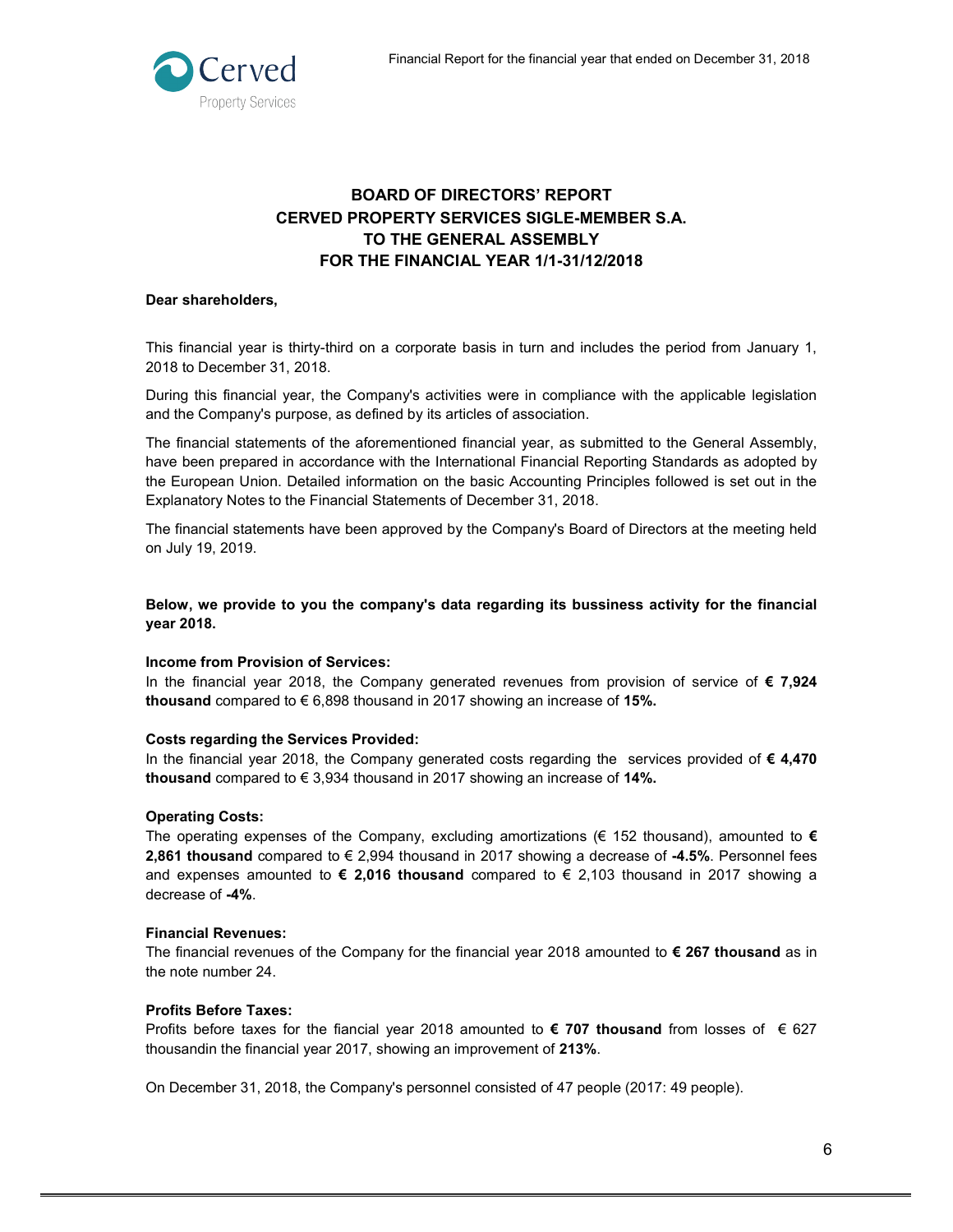

#### **Prospects**

The Company's strategy is to maintain its dominant position that holds today in the provision of integrated services in the field of real estate. Its detachment from the Banking Group, to which it belonged until recently, not only will not adversely affect its course but will further increase its turnover and, in general, its efficiency and profitability.

 This will be achieved by the fact that besides the key customer, that is the Eurobank Group with which it has signed a guaranteed contract for the provision of integrated solutions in the entire range of real estate business, it will be able to enter into more collaborations with third customers as well.

In recent times, Greek Banks are increasingly looking to settle their properties, as well as those that have been acquired by them during the past year through electronic auctions, with the ultimate goal of refoulement them to the market for sale.

At the same time, the sale of red loans with properties under mortgage to specialized problem loan management companies has started at an intensive pace. This will create a great demand for provision of specialized work on properties for which our Company is able to undertake and carry out throughout the whole Territory.

#### Risks

Due to its activities, the Company is exposed to various financial risks as described in note 3 of the Financial Statements. The Company's policy is to minimize these risks in order to keep the financial position of the Company unaffected.

For the rest, there are no other significant events or assets of the company other than those referred to in article 43a par. 3 subpar. b. of the CL 2190/20 which should be included in this report.

#### Protection of the Environment

The Company is certified according to ISO 9001: 2015 and ISO 14001: 2015 and recognizes the environmental impact of its activities, setting specific goals and objectives for optimal use of natural resources, environmental protection, climate change mitigation, minimization of waste generation as well as the protection of biodiversity and ecosystems.

The Company commits itself to assess the impact of its activities on the environment, to set appropriate goals and objectives, to continuously monitor and improve its environmental performance and to take all measures, within the scope of controlling the activities relating to it, in order to prevent pollution and to mitigate its contribution to climate change, as well as to comply with local, national and international environmental laws and regulations.

#### Commitment to Personnel

Employees of the Company are the most important asset for its success and development. The Company's objective is that the staffing process be the beginning of a long-lasting and mutually beneficial cooperation between the employee and the Company. On December 31, 2018, the Company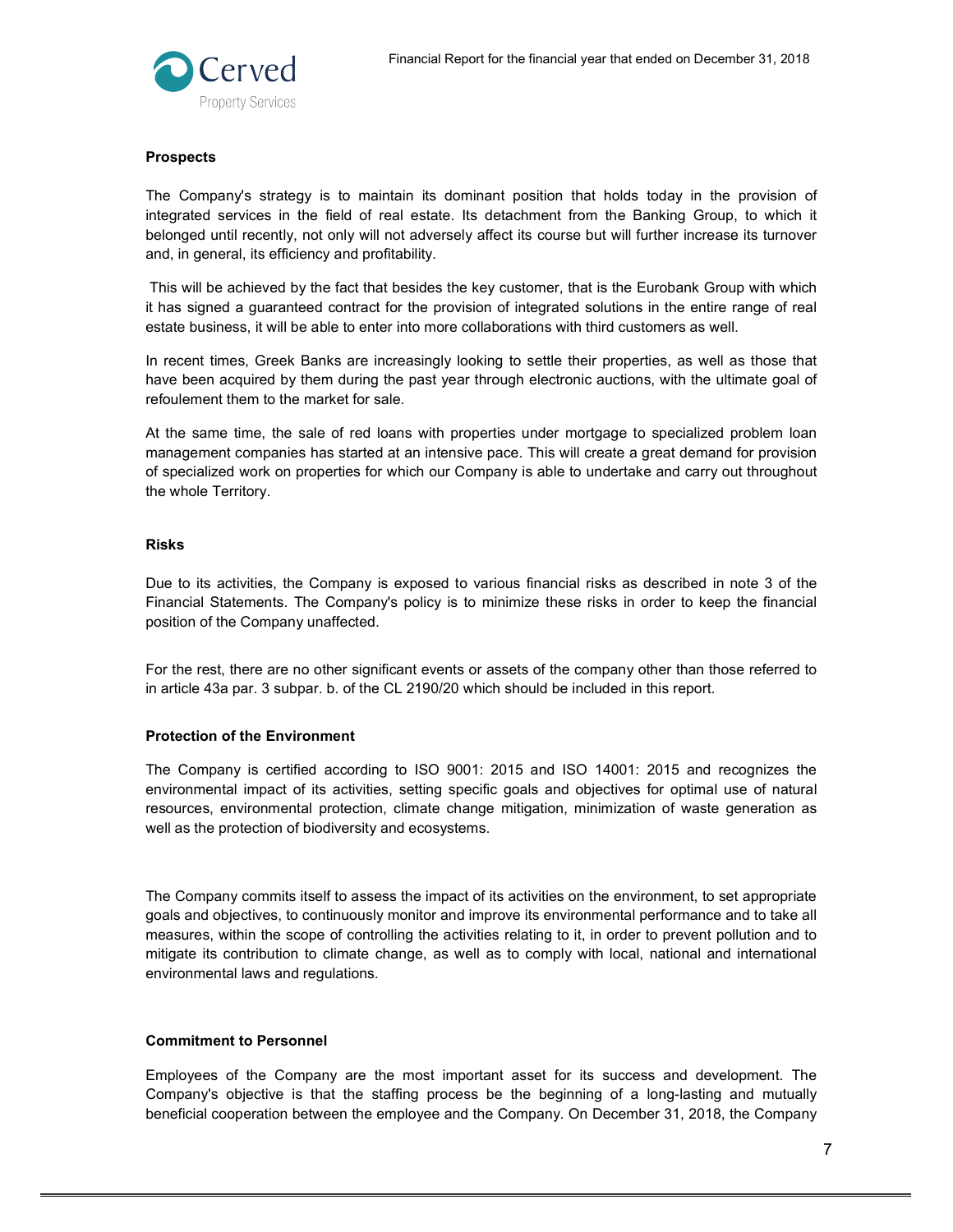

employed 47 employees. The distribution of human resources in terms of age and gender highlights the defense of equal opportunities that the Company advocates. In particular, 47% of its employees are under the age of 45 and the gender breakdown is shaped by the percentage of women at 68% compared to the proportion of men in 32% of all employees.

In order to ensure the equal and smooth management of human resources, the Company implements a variety of policies (policies of Remunerations, Staffing, Professional Development, Performance Evaluation, Education, Printed Communication, Relatives, Health and Safety etc.). In the Company, the respect for human rights, equal opportunities and diversity covers its customers, suppliers and employees. The goal is to recruit and maintain human resources, regardless of race, religion, age, gender, sexual preference or special abilities.

The Company has no real estate and no branches.

#### Basic Ratios

The ratios for the Company are as follows:

| <b>Ratios</b>               |                                                | 31.12.2018 | 31.12.2017 |
|-----------------------------|------------------------------------------------|------------|------------|
|                             |                                                |            |            |
|                             | Operating Profits / (Losses) (before Taxes) /  |            |            |
|                             | <b>Sales</b>                                   | 9%         | $-9%$      |
| <b>Profitability Ratios</b> | Net Profit / (Loss) before Taxes / Sales       | 9%         | $-9%$      |
|                             | Net Profit / (Loss) after Taxes / Sales        | 9%         | $-7%$      |
|                             |                                                |            |            |
|                             |                                                |            |            |
| Ratios of Economic          | <b>Current Assets / Short Term Liabilities</b> | 3.7        | 3.0        |
| Structure                   | Total Liabilities / Equity                     | 0.3        | 0.4        |
|                             | Tangible Fixed Assets & Intangible Assets /    |            |            |
|                             | Equity                                         | 14%        | 16%        |

Athens, August 28, 2019

The Chairman of the Board of Directors

The Chief Executive Officer

Gikas Manalis

Dimitrios Andritsos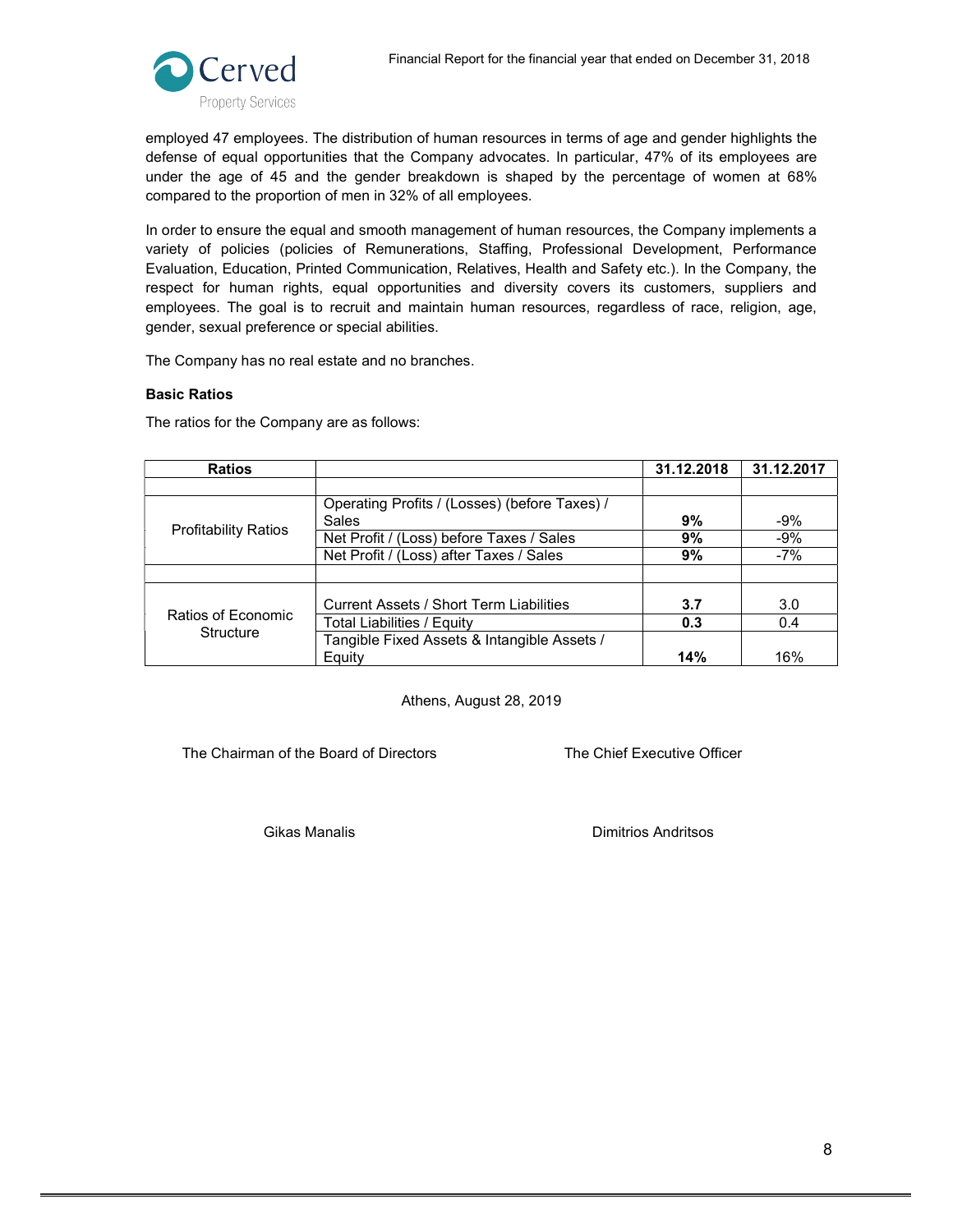

## Balance Sheet

|                                              |                      | December 31 |           |
|----------------------------------------------|----------------------|-------------|-----------|
|                                              | <b>Note</b>          | 2018        | 2017      |
|                                              |                      | € '000      | € '000    |
| <b>ASSETS</b>                                |                      |             |           |
| <b>Non Current Assets</b>                    |                      |             |           |
| Tangible fixed assets                        | 5                    | 655         | 605       |
| Intangible fixed assets                      | 6                    | 104         | 154       |
| Investments in subsidiaries and associates   | 8                    | 441         | 556       |
| Financial assets at fair value through other |                      |             |           |
| comprehensive income<br>Deferred tax asset   | $\overline{7}$<br>13 | 20<br>264   | 20<br>241 |
|                                              |                      | 1,484       | 1,576     |
|                                              |                      |             |           |
| <b>Current Assets</b>                        |                      |             |           |
| Customers and other receivables              | 9                    | 4,664       | 3,768     |
| Cash and cash equivalents                    | 10                   | 1,064       | 1,201     |
|                                              |                      | 5,728       | 4,969     |
| <b>Total Assets</b>                          |                      | 7,212       | 6,545     |
| <b>EQUITY AND LIABILITIES</b>                |                      |             |           |
| <b>EQUITY</b>                                |                      |             |           |
| Share capital                                | 11                   | 666         | 666       |
| Other reserves                               | 12                   | 351         | 351       |
| Retained earnings                            |                      | 4,501       | 3,782     |
| <b>Total Equity</b>                          |                      | 5,518       | 4,799     |
| <b>Long-term Liabilities</b>                 |                      |             |           |
| Provision for employee benefits of           |                      |             |           |
| the company                                  | 15                   | 128         | 104       |
|                                              |                      | 128         | 104       |
| <b>Short-term Liabilities</b>                |                      |             |           |
| Suppliers and other liabilities              | 14                   | 1,566       | 1,642     |
|                                              |                      | 1,566       | 1,642     |
| <b>Total Liabilities</b>                     |                      | 1,694       | 1,746     |
| <b>Total of Equity and Liabilities</b>       |                      | 7,212       | 6,545     |

The notes on pages 13 to 40 constitute an integral part of these financial statements. 9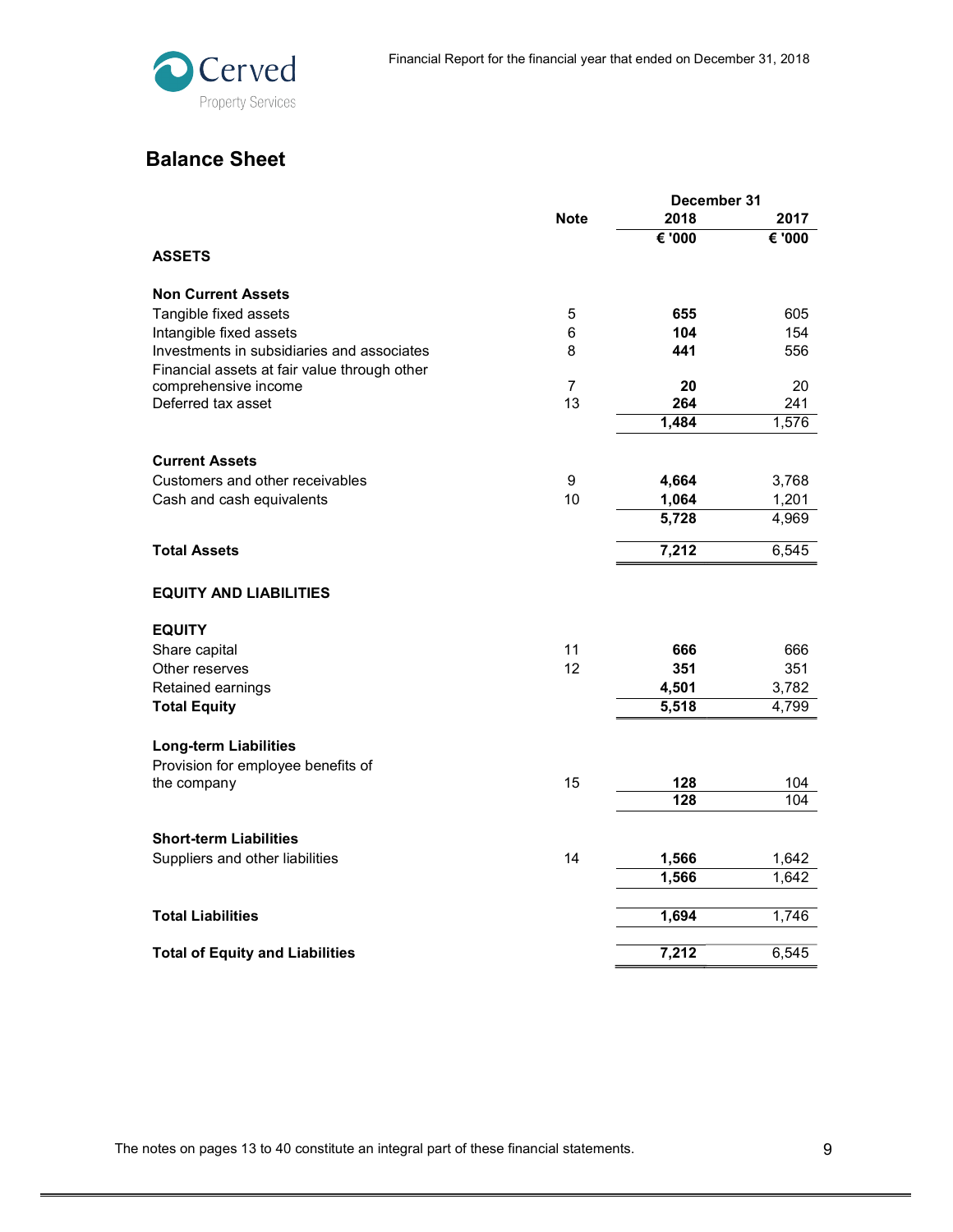

## Comprehensive Income Statement

|                                                                                                                                                        |             |             | <b>Financial year that expired</b><br>on |  |  |
|--------------------------------------------------------------------------------------------------------------------------------------------------------|-------------|-------------|------------------------------------------|--|--|
|                                                                                                                                                        | <b>Note</b> | December 31 |                                          |  |  |
|                                                                                                                                                        |             | 2018        | 2017                                     |  |  |
|                                                                                                                                                        |             | € '000      | € '000                                   |  |  |
| <b>Revenues from Operating Activities</b>                                                                                                              |             |             |                                          |  |  |
| Revenues from services                                                                                                                                 | 16          | 7,924       | 6,898                                    |  |  |
| Costs of services provided                                                                                                                             | 17          | (4, 470)    | (3,934)                                  |  |  |
| <b>Other Operating Costs</b>                                                                                                                           |             |             |                                          |  |  |
| Personnel wages and expenses                                                                                                                           | 18          | (2,016)     | (2, 244)                                 |  |  |
| Other costs                                                                                                                                            | 19          | (846)       | (891)                                    |  |  |
| Amortization                                                                                                                                           | 20          | (152)       | (461)                                    |  |  |
| <b>Operating Profit / (Loss)</b>                                                                                                                       |             | 440         | (632)                                    |  |  |
| <b>Financial Income</b>                                                                                                                                | 21          | 267         | 5                                        |  |  |
| Profits / (Losses) Before Taxes                                                                                                                        |             | 707         | (627)                                    |  |  |
| Deferred Tax                                                                                                                                           | 22          | 20          | 152                                      |  |  |
| Net profits/(Loss) of the Year                                                                                                                         |             | 727         | (475)                                    |  |  |
| <b>Other Comprehensive Income</b><br>Amounts not to be reclassified in the Income Statement<br>Profit/(Loss) after taxes that are recognized in Equity |             |             |                                          |  |  |
| according to IAS19                                                                                                                                     |             | (8)         | (19)                                     |  |  |
| <b>Total Comprehensive Income for the Year After Taxes</b>                                                                                             |             | 719         | (494)                                    |  |  |

The notes on pages 13 to 40 constitute an integral part of these financial statements. 10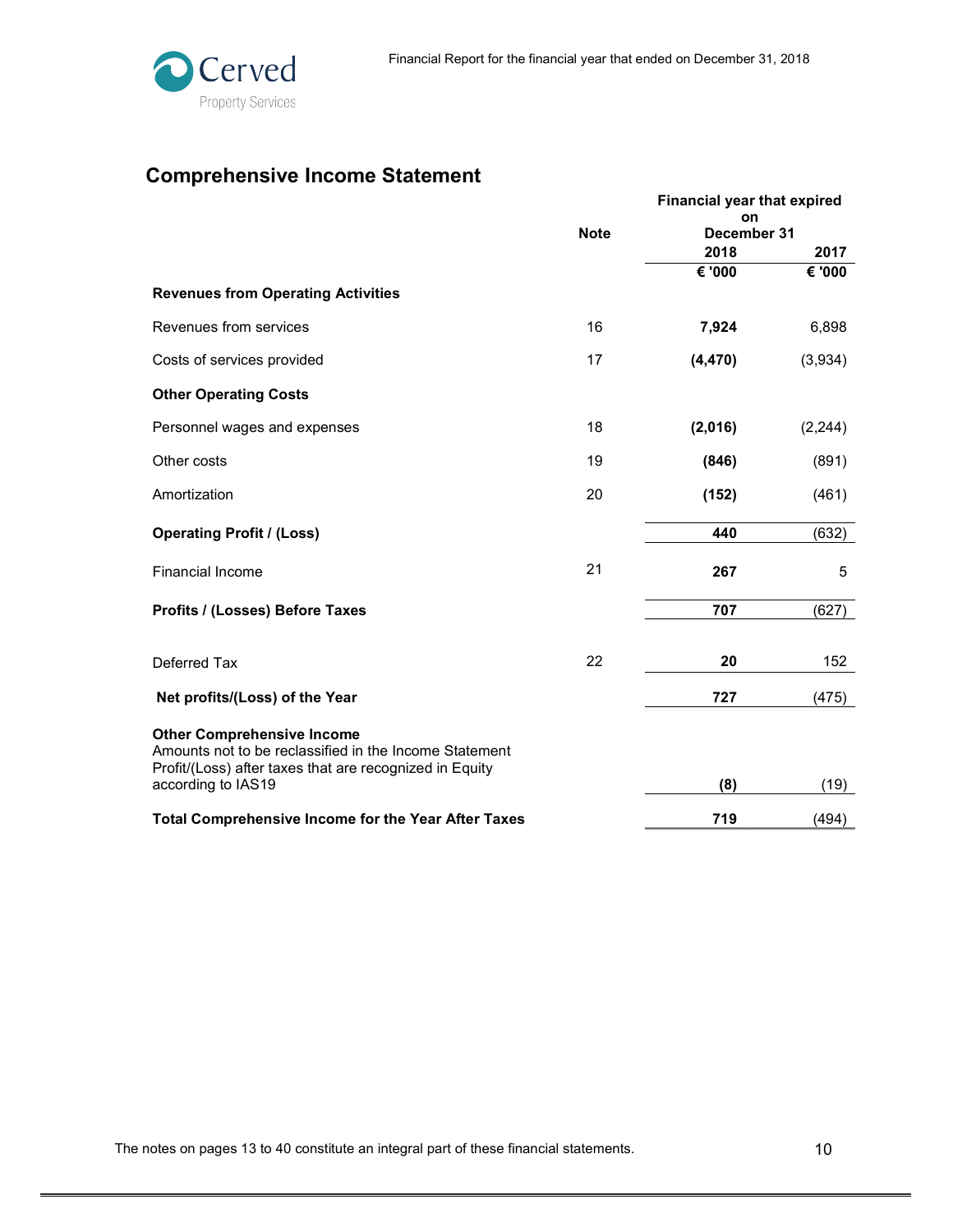

## Statement of Cash Flows

|                                                                  | <b>Note</b> | <b>Financial year that</b><br>expired on<br>December 31 |        |
|------------------------------------------------------------------|-------------|---------------------------------------------------------|--------|
|                                                                  |             | 2018                                                    | 2017   |
|                                                                  |             | € '000                                                  | € '000 |
| Profits / (Loss) before taxes                                    |             | 707                                                     | (627)  |
| <b>Adjustments for:</b>                                          |             |                                                         |        |
| Interest Income                                                  | 21          | (3)                                                     | (5)    |
| Amortization                                                     | 20          | 152                                                     | 461    |
| Profit from disposal of associates                               | 21          | (121)                                                   |        |
| Dividend Income                                                  | 21          | (143)                                                   |        |
| Other revenues                                                   |             |                                                         | (241)  |
| Provisions                                                       |             | 28                                                      | 31     |
| <b>Cash Flows from Operating Activities Before Changes</b>       |             |                                                         |        |
| in the Working Capital                                           |             | 620                                                     | (381)  |
| Decrease / (Increase) of receivables                             |             | (896)                                                   | (156)  |
| Decrease/ (Increase) of liabilities                              |             | (107)                                                   | 234    |
| Tax receivables                                                  |             |                                                         | 110    |
|                                                                  |             |                                                         |        |
| Net cash Inflows / (Outflows) from Operating<br>Activities (a)   |             | (383)                                                   | (193)  |
| <b>Cash Flows from Investment Activities</b>                     |             |                                                         |        |
| Purchases of tangible fixed assets                               | 5           | (143)                                                   | (208)  |
| Purchases of intangible fixed assets                             | 6           | (8)                                                     | (141)  |
| Purchase of shares in associates                                 | 8           | (262)                                                   |        |
| Sale of shares of associates                                     | 8           | 515                                                     |        |
| Interest income                                                  | 21          | 3                                                       | 5      |
| Net Cash Flows from Investment Activities (b)                    |             | 103                                                     | (344)  |
|                                                                  |             |                                                         |        |
| <b>Cash Flows from Financing Activities</b>                      |             |                                                         |        |
| Dividend income                                                  |             | 143                                                     |        |
| Net Cash Flows from Financing Activities (c)                     |             | 143                                                     |        |
| Net Increase/(Decrease) In Cash and Cash Equivalents of the      |             |                                                         |        |
| Financial Year (a) + (b) + (c)                                   |             | (137)                                                   | (537)  |
| Cash and Cash Equivalents at the beginning of the Financial Year | 10          | 1,201                                                   | 1,738  |
|                                                                  |             |                                                         |        |
| Cash and Cash Equivalents at the end of the Financial Year       | 10          | 1,064                                                   | 1,201  |

The notes on pages 13 to 40 constitute an integral part of these financial statements. 11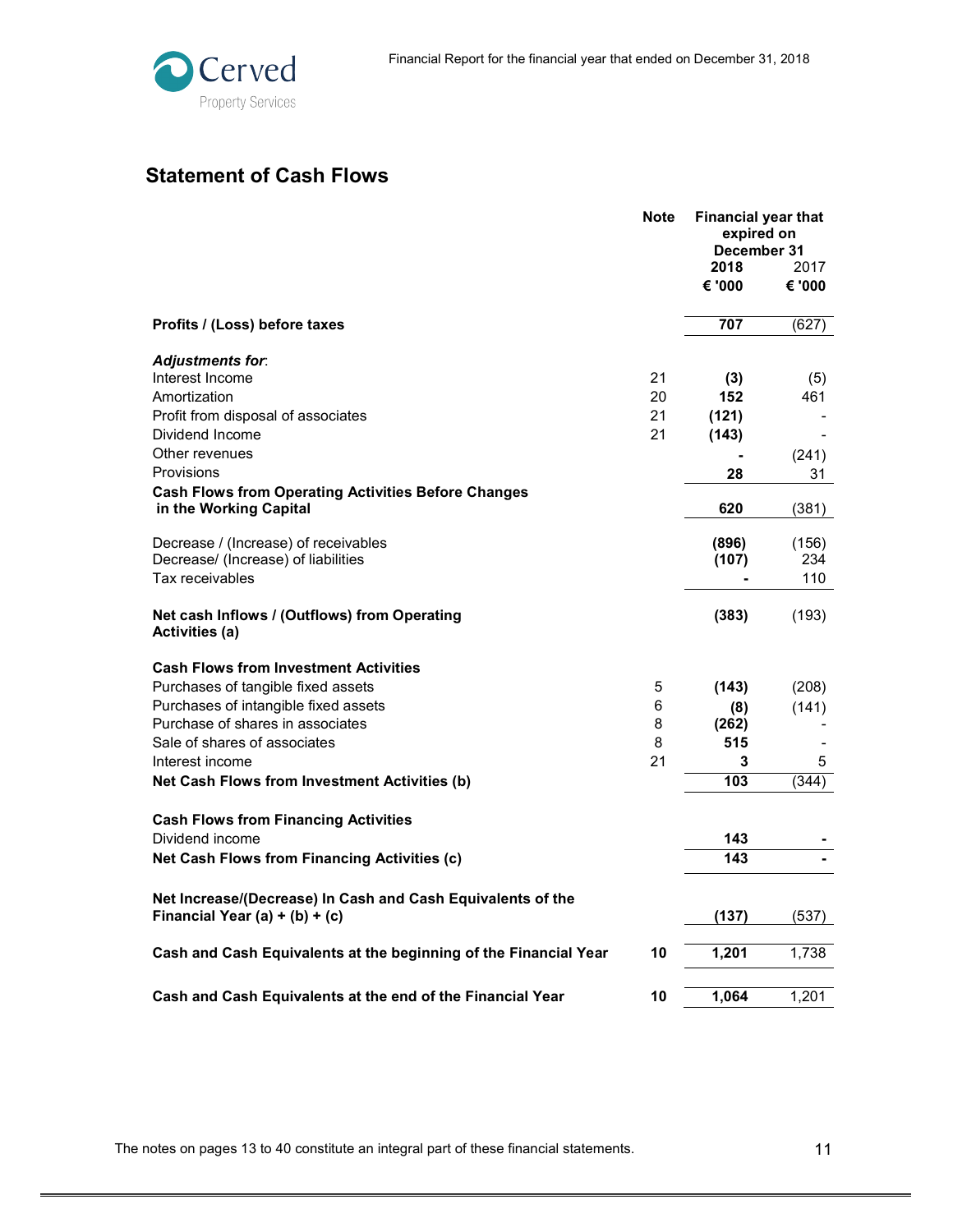

## Statement of Changes in Equity

|                                  | <b>Note</b> | <b>Share</b><br>capital | Other<br>reserves | <b>Retained</b><br>profits | Total<br><b>Equity</b> |
|----------------------------------|-------------|-------------------------|-------------------|----------------------------|------------------------|
|                                  |             | € '000                  | € '000            | € '000                     | € '000                 |
| <b>Balance on 1/1/2017</b>       |             | 666                     | 351               | 4,276                      | 5,293                  |
| Net loss for the financial year  |             |                         |                   | (475)                      | (475)                  |
| Other comprehensive income       |             |                         |                   | (19)                       | (19)                   |
| <b>Balance on 31/12/2017</b>     |             | 666                     | 351               | 3,782                      | 4,799                  |
| <b>Balance on 1/1/2018</b>       |             | 666                     | 351               | 3,782                      | 4,799                  |
| Net profit of the financial year |             |                         |                   | 727                        | 727                    |
| Other comprehensive income       |             |                         |                   | (8)                        | (8)                    |
| <b>Balance on 31/12/2018</b>     |             | 666                     | 351               | 4,501                      | 5,518                  |

The present annual financial statements have been approved by the Board of Directors on August 28, 2019 and have been signed by on its behalf by the following:

Gkikas Manalis ID Card No. AK 137583

Dimitrios Andritsos ID Card No. N 127663

Panagiotis Kyriazis ID Card No. AZ 114071 Registration Number (AMA) 5474 A' Class Chief Financial Officer

Chairman of the Board of **Directors** 

Chief Executive Officer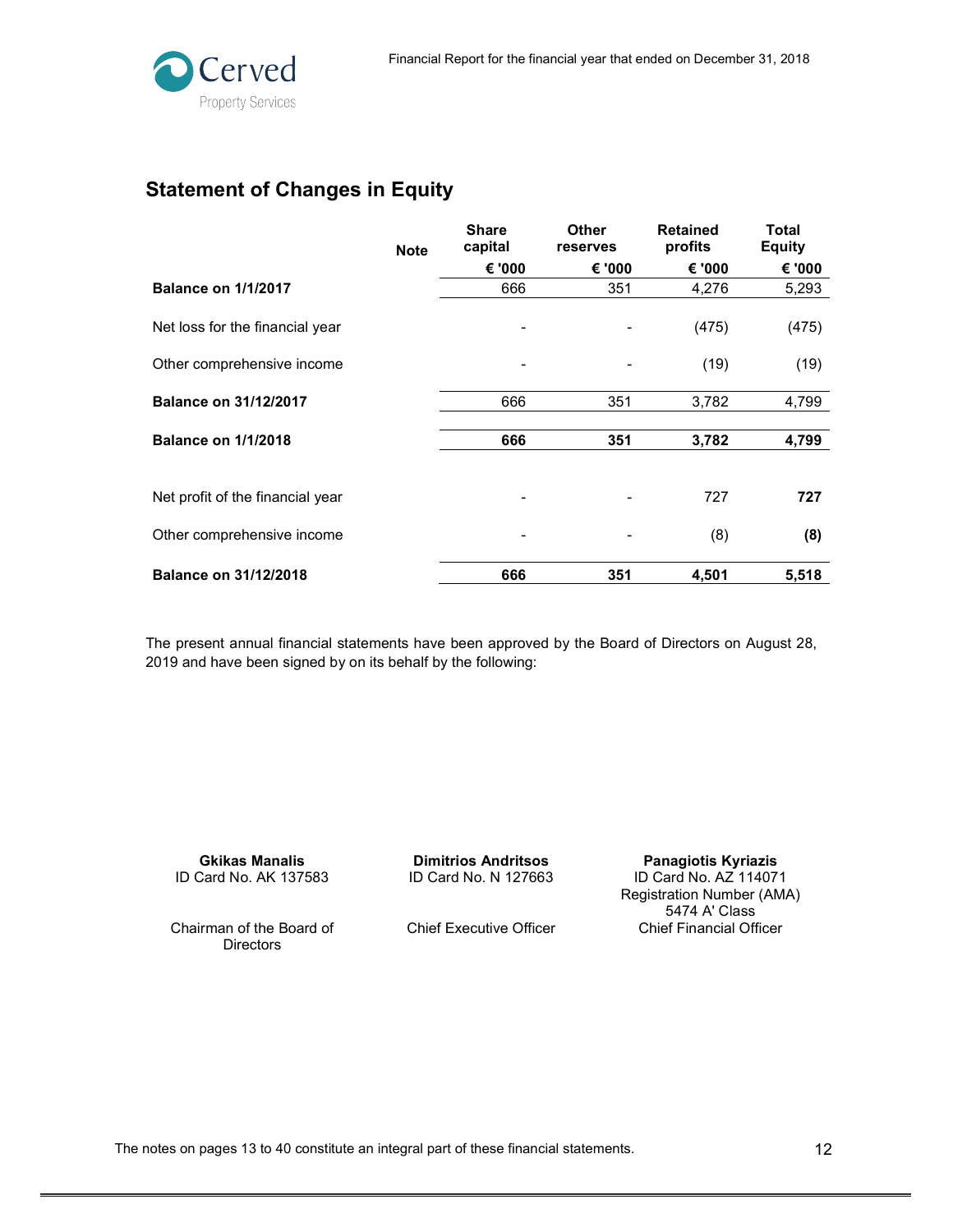

## 1. General Information

The Company Cerved Property Services Single-Member S.A. ("The Company") is a property services providing company, deals with the whole range of activities relating to properties (appraisals, brokerage, property management, etc.).

The Company has been established and is based in Athens, Greece. The address of the Company's headquarters is 7 Eslin & 20 Amaliados, 11 523, Athens, Greece (GCR 2296701000). On December 31, 2018, the Company's personnel consisted of 47 people (2017: 49 people).

The financial statements of the Company are fully consolidated in the parent company's Eurobank Ergasias SA financial statements and due to that, the company did not prepare consolidated financial statements.

The present financial statements were approved by the Board of Directors on July 19, 2019.

## 2. Summary of Significant Accounting Principles

The basic accounting principles that were applied during the preparation of these financial statements are described below. These principles have been consistently applied for all periods presented, unless otherwise stated.

#### 2.1 Preparation Framework of Financial Information

The Financial Statements of December 31st 2018 present the financial position, the Income Statement and Cash Flows of the company on a going concern basis as the Board of Directors considered appropriate, assessing the following:

#### Macroeconomic environment

In 2018, Greece's actual economic growth rate is estimated at 2.1%, according to the Budget 2019, from 1.5% in 2017. Based on data from the Hellenic Statistical Authority (ELSTAT), the unemployment rate in October 2018 was 18.6% from 21.0% in the corresponding month of 2017. In the financial field, the primary surplus for 2018 is estimated at 4.0% of the GDP, according to the Budget of 2019 (2017: 3.9% of the GDP according to Hellenic Statistical Authority (ELSTAT) data). The objective for the primary surplus, according to the Third Economic Adjustment Program for the period 2018-2022, is set at 3.5% of GDP for each year.

The Third Economic Adjustment Program for Greece was successfully completed on August 20, 2018. According to the European Commission, Greece received approximately € 61.9 billion from € 86.0 billion of the loan agreement of the Third Economic Adjustment Program. The balance of € 24.1 billion was returned to the European Stability Mechanism (ESM) at the end of the program. About € 11.0 billion out of a total of € 61.9 billion were used to create a cash buffer in order to assist the country enter into the international markets in the post-program period. According to the Public Debt Management Agency (PDMA), the cash reserve amounted to € 26.5 billion at the end of September 2018, an amount sufficient to cover the country's debt obligations for 4 years after the end of the program, subject to the maintenance of Treasury bills of the Greek State at their current levels or for two years subject to the repayment of part of such Treasury bills.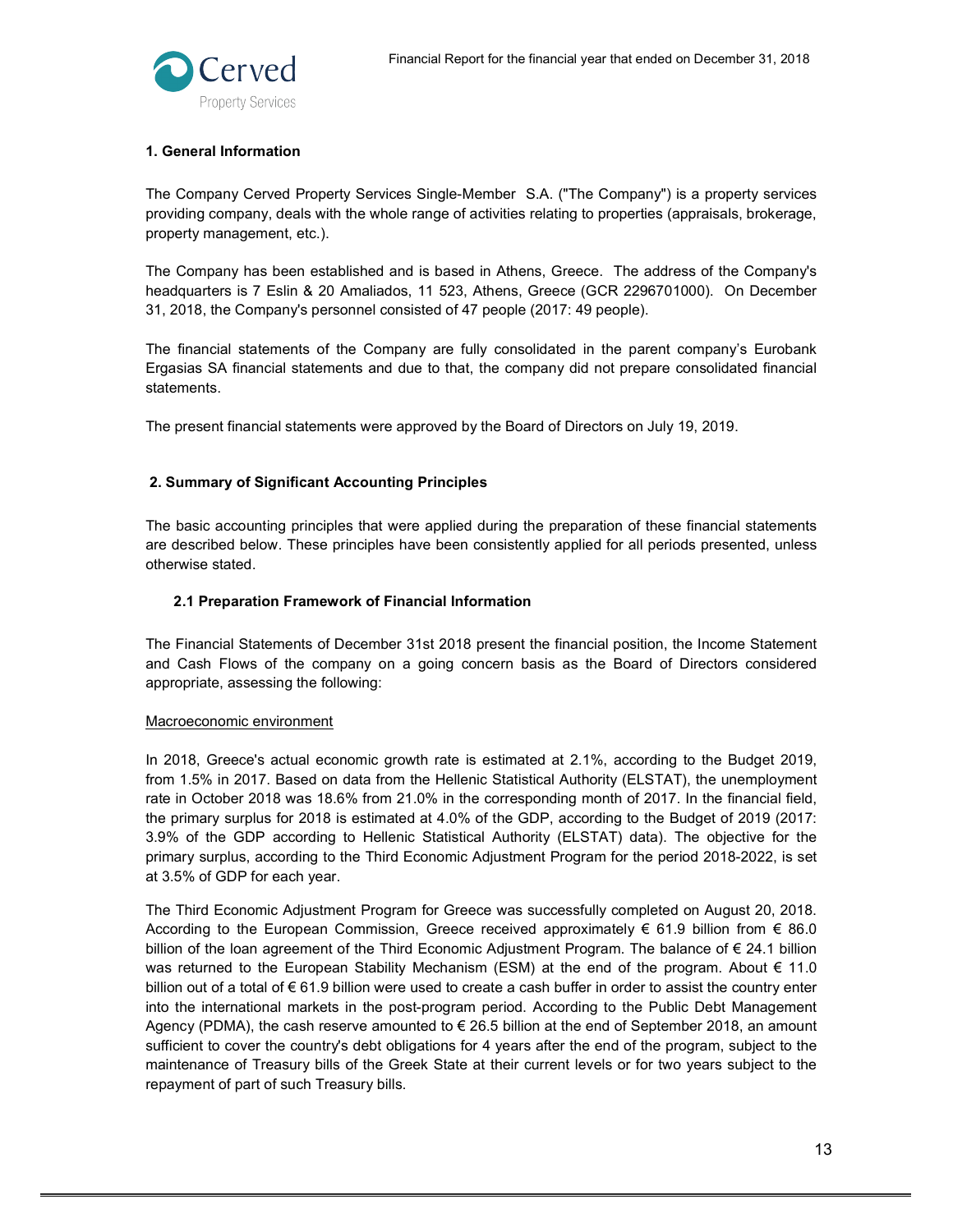

For the period after August 2018, according to Eurogroup decisions on June 21st 2018, the Enhanced Surveillance Program (ESP) was set up with quarterly audits and a specific set of implementation of prerequisite reforms. The main objective of the enhanced surveillance after the end of the program is to ensure the stability of the financial sector and to continue the process of implementation of structural reforms which, in turn, aim at, inter alia, strengthening the domestic growth rate, creating jobs and modernizing of the public sector.

The main risks and uncertainty factors arising from the macroeconomic environment are related to: (a) adherence to the already institutionalized reforms and possible delays in the implementation of the reforms already agreed in order to achieve the objectives and milestones of the country's monitoring period after the end of the program, (b) the impact on the financial activity and the attraction of direct investments in financial measures and measures related to the social security, which were agreed in the context of the evaluations of the Third Economic Adjystment Program, (c) the possibility of attracting new direct investments in the country, (d) the successful reduction of the Non-Performing Exposures (NPE) inventory, (e) the implementation of the timetable until the full removal of restrictions on the financial activity, (f) the probable slow rate of deposit input and / or possible delays in the effective management of non-performing exposures as a result of the macroeconomic conditions in Greece and (g) the geopolitical conditions in the near or wider area and the external shocks from a slowdown in regional and / or global economy.

#### **Company Position**

The company has as main customer the Eurobank Group. The cash of the Company are entirely placed in accounts it holds in Eurobank Bank. The risks faced by Eurobank Bank are also reflected in the company since its dependence on it is important.

#### Estimate for the going concern

The Board of Directors, taking into account the factors related to the adequacy of the Eurobank Group's capital position, considers that the Company's financial statements can be prepared under the going concern principle.

The Company's financial statements have been prepared in accordance with the International Financial Reporting Standards (IFRS) approved by the International Accounting Standards Board and have been adopted by the European Union (EU), and in particular the standards and interpretations that are in force or have been issued and applied prematurely at the date of preparation of the financial statements.

The principles presented below have been consistently applied in the financial years 2018 and 2017, except those listed below. Comparative figures, when deemed necessary, have been adjusted to conform with changes in the presentation adopted by the Company for the current financial year.

## Amendments to Standards Adopted by the Company

The following amendments to standards, as issued by the International Accounting Standards Board (IASB) and adopted by the European Union (EU), are in force since January 1, 2018:

#### IFRIC 22, Transactions in Foreign Currency and Advances

IFRIC 22 provides requirements as to which exchange rate should be used to depict transactions in foreign currency that include advances. The interpretation clarifies that in this case the transaction date for determining the exchange rate to be used for the initial recognition of the relevant asset, expense or income is the date of the advance, that is the date when the financial entity initially recognized the non-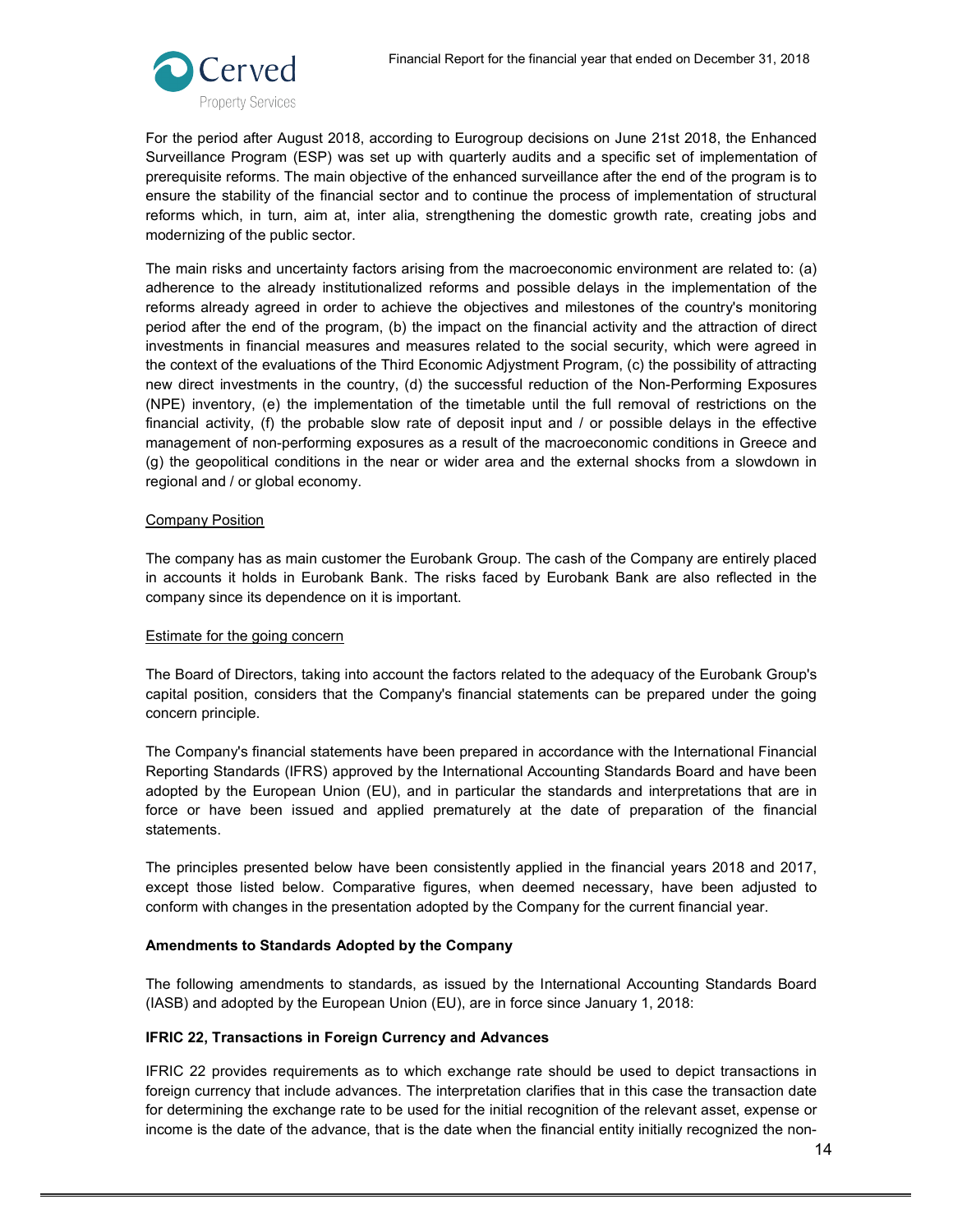

monetary assets (prepaid expense of the following financial years) or the non-monetary liabilities (income of the following financial years) resulting from the advance payment of the price. If there are multiple advances granted or received, the financial entity should specify one transaction date for each payment or collection.

The adoption of the amendment did not have any impact on the Company's financial statements.

## IFRS 2, Amendment - Share-Based Payments:

The amendment relates to a) the measurement of share-based and cash-settled payment transactions, b) the accounting of amendments of share-based payment transactions, from cash-settled payment trasanctions to equity-settled payment transactions and c) the classification of share-based payment transactions which are settled free of tax deductions.

In particular, the amendment clarifies that a cash-settled and share-based payment transaction is measured using the same approach with the equity-settled share-based payment transactions. In addition, it specifies that the obligation related to a cash-settled share-based payment amended into a equity-settled share-based payment, is derecognised and the equity-settled share-based payment is recognized at the fair value of the equity instrument at the date of the amendment , while any difference is recognized directly in the Income Statement.

In addition, a share-based payment settled after deduction of the tax by the employee (net settlement) is classified as an equity-settled share-based payment in its entirety, provided that the payment would in any case have been classified in that way if it did not include the net settlement element.

The adoption of the amendment did not have any impact on the Company's financial statements.

## IAS 40, Amendment - Investments in Properties

The amendment clarifies that the transfer of a property, including a property under construction or development, inside or outside of property investments, should only take place when a change in the use of the property occurs. This change in use occurs when the property meets or ceases to meet the definition of investment in properties and should be documented appropriately.

The adoption of the amendment did not have any impact on the Company's financial statements.

#### Annual Improvements of IFRS 2014-2016

The International Accounting Standards Board through the 2014-2016 cycle of annual improvements provides clarifications related to IAS 28 "Investments in Associates and Joint Ventures": It is clarified that venture capitals, mutual funds and similar companies may choose to measure their shares in associates or joint ventures at fair value through profit or loss accounts. This selection is made separately for each share in an affiliated company or joint venture.

The adoption of the amendment did not have any impact on the Company's financial statements.

#### IFRS 15, Revenues from Contracts with Customers and IFRS 15, Amendment

The IFRS 15 establishes a single, understandable revenue recognition model for determining the recognition time and amount of revenue and replaces its existing directives for its recognition, including IAS 18 "Revenues", IAS 11 "Construction Contracts" and Interpretation 13 "Customer loyalty programs".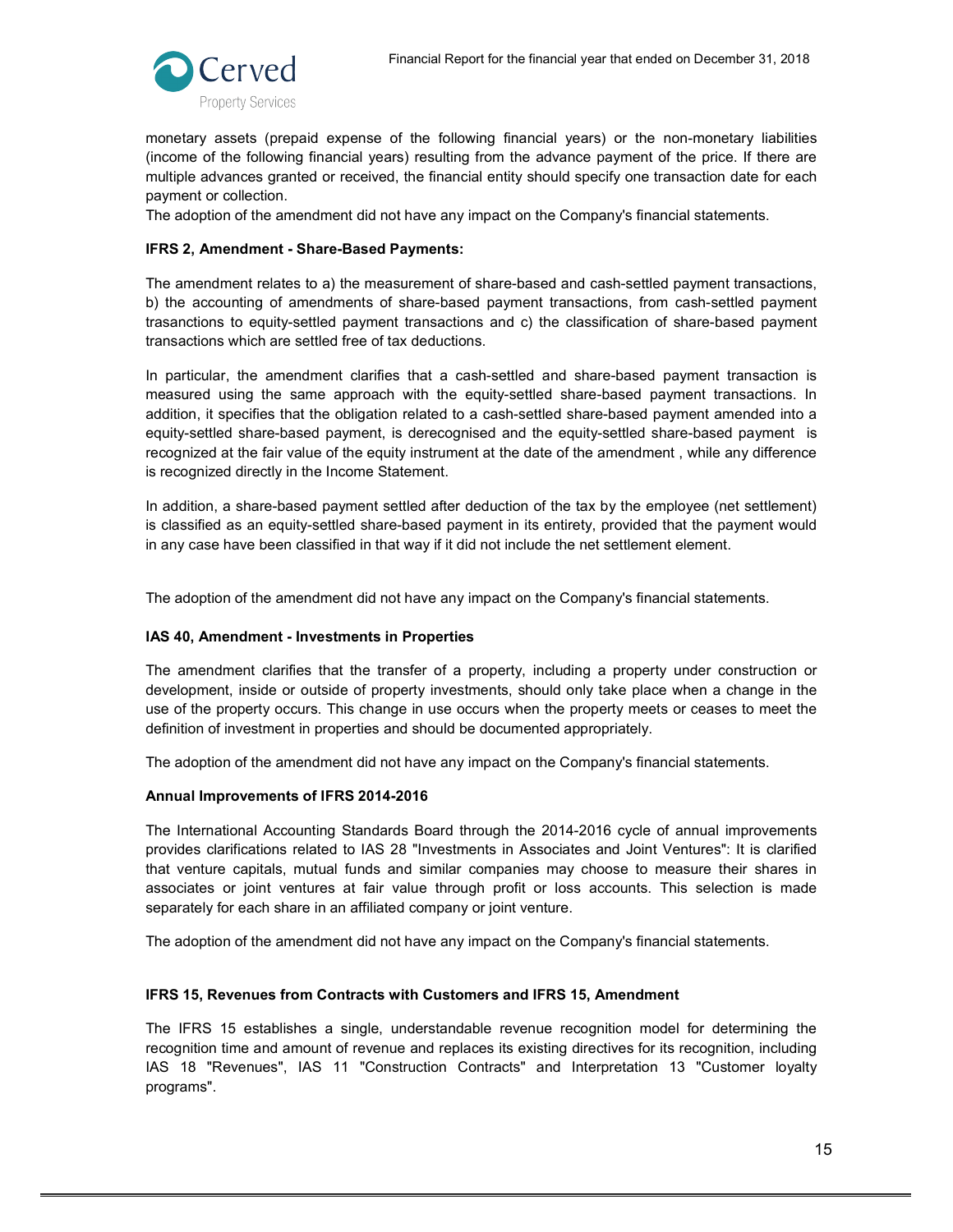

The IFRS 15 applies to all contracts with customers except those that fall within the scope of other standards such as:

- financial instruments and other contractual rights or obligations within the scope of IFRS 9 "Financial Instruments", IFRS 10 "Consolidated Financial Statements", IFRS 11 "Common Agreements", IAS 27 "Separate Financial Statements" and IAS 28 "Investments in Associates and Joint Ventures»,

- leases within the scope of IAS 17 "Leases" (or IFRS 16 "Leases") and insurance contracts within the scope of IFRS 4 "Insurance Contracts"

The IFRS 15 specifies that the revenue should be recognized in the amount that corresponds to the consideration that the financial entity expects to receive in exchange for the transfer of goods and services. It introduces the concept of revenue recognition on the basis of performance obligations as they are met and the control of the good or service (ie the possibility of directing the use and obtaining the benefit from them) is acquired by the customer. Extensive disclosures are required in relation to the revenue recognized and the one that is expected to be recognized under existing contracts.

The IFRS 15 was amended in April 2016 in order to provide clarifications, including the one for identifying performance obligations within a contract.

The Company applies the new standard from 1.1.2018 without proceeding with a reformation of the comparative information for 2017. The Company's contracts that are most affected by the new standard relate to contracts for the provision of property valuation and management services. These contracts are of annual or shorter term, the service is provided over time and the revenue is recognized based on the stage of completion of the service to the customer.

The adoption of the standard does not have an impact on the Company's financial statements as the Company's existing accounting for the revenues from customer contracts is generally consistent with IFRS 15.

## IFRS 9 Financial Instruments

On January 1, 2018, the Company adopted IFRS 9 "Financial Instruments", which replaces IAS 39 "Financial Instruments: Recognition and Measurement". The adoption of IFRS 9 resulted in changes in the accounting policy in two main areas, classification and measurement of financial assets and financial liabilities and impairment of financial assets. The Company has chosen, as a policy option permitted by IFRS 9, to continue to apply hedge accounting in accordance with IAS 39.

Differences arising from the adoption of IFRS 9 have been recognized directly in the Income Statement on December 31, 2018 and are presented in note 9. The Company has not reformed comparative information for 2017 in respect of financials that fall within the scope of IFRS 9.

#### Changes in Classification and Measurement

The IFRS 9 sets out a new approach for all financial assets according to which the classification and measurement of these assets is based on the business model used by the financial entity for their management and the characteristics of their contractual cash flows.

In determining the category of classification and measurement, IFRS 9 requires all financial assets, except for equity instruments and derivatives, to be evaluated on the basis of a combination of the financial entity's business model for the management of assets and the characteristics of their contractual cash flows. Reclassifications between categories only occur in rare cases.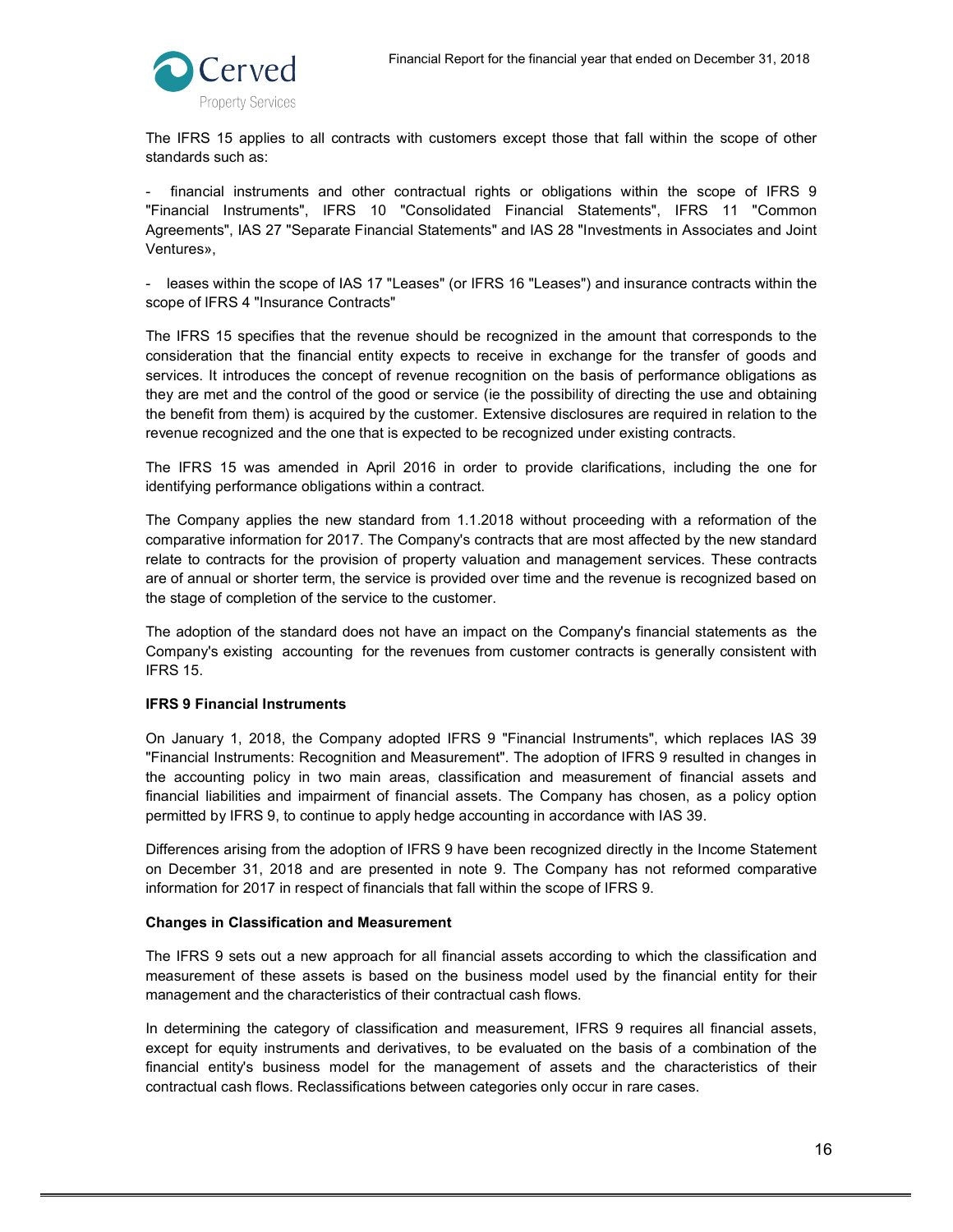

For the purpose of transition to IFRS 9, the Company conducted an evaluation of the business model in the debt instrument portfolios in order to identify possible changes in their classification and measurement. The evaluation was conducted on the basis of the facts and circumstances prevailing at the date of initial application, that is on December 31, 2018 (see note 9).

Financial asset categories in accordance with IAS 39 (fair value through Income Statement available for sale, held to maturity and loans and receivables) have been replaced by:

- Debt instruments measured at the amortized cost
- Debt instruments measured at fair value through other comprehensive income directly in equity (FVOCI), with profits or losses being reclassified to the Income Statement upon derecognition.
- Equity Instruments at FVOCI, without reclassification of profits or losses to the Income Statement upon derecognition
- Financial assets measured at fair value through profit or loss accounts

The Company may, upon the initial recognition, identify a financial asset at fair value through Income Statement in order to eliminate or substantially reduce in this way the accounting inconsistency.

In addition, when an equity instrument held for non-trading purposes, is initially recognized, a financial entity may irrevocably decide to present subsequent changes in fair value through other comprehensive income directly to equity. This option is made per investment case on each equity instrument separately.

The IFRS 9 eligibility requirements for applying the option of measurement of financial liabilities at fair value through profit or loss are consistent with the requirements of IAS 39. However, for financial liabilities determined at fair value through profit or loss, the profits or losses arising from changes in the Group's credit risk are presented in the Income Statement directly to the equity and are not subsequently transferred to Income Statement, unless such a disclosure would create or broaden an accounting inconsistency.

Finally, according to IFRS 9, embedded derivatives are no longer separated from the main financial asset. On the contrary, financial assets are classified on the basis of the business model and their contractual terms. The accounting treatment of derivatives embedded in financial liabilities and in nonfinancial main contracts has not changed.

The quantitative impact due to the application of IFRS 9 on December 31, 2018 is presented in note 9.

## Changes in Impairment Calculation

The adoption of IFRS 9 has significantly altered the Group's accounting treatment for losses due to impairment on financial assets by replacing the approach of IAS 39 on realized credit losses of IAS 39 with the expected credit loss (ECL) approach, which requires the use of complex models and a major crisis for future economic conditions and credit behavior. Credit losses are recognized earlier in accordance with IFRS 9 as compared to IAS 39.

In accordance with the requirements of IFRS 9, the Company makes a provision for expected credit losses for all financial assets that are not measured at fair value through profit or loss, as well as the borrowing commitments and financial guarantee contracts that are off-balance sheet items. The provision is based on the calculation of the expected credit losses of the above based on the probability that the borrower will not be able to pay in the next twelve months, unless there has been a significant increase in the credit risk since the creation of the opening when the expected credit losses are calculated throughout their duration. If the financial asset meets the definition of a purchased or originated credit-impaired financial asset (POCI), the provision for impairment is based on changes of the expected credit losses throughout the duration of an asset.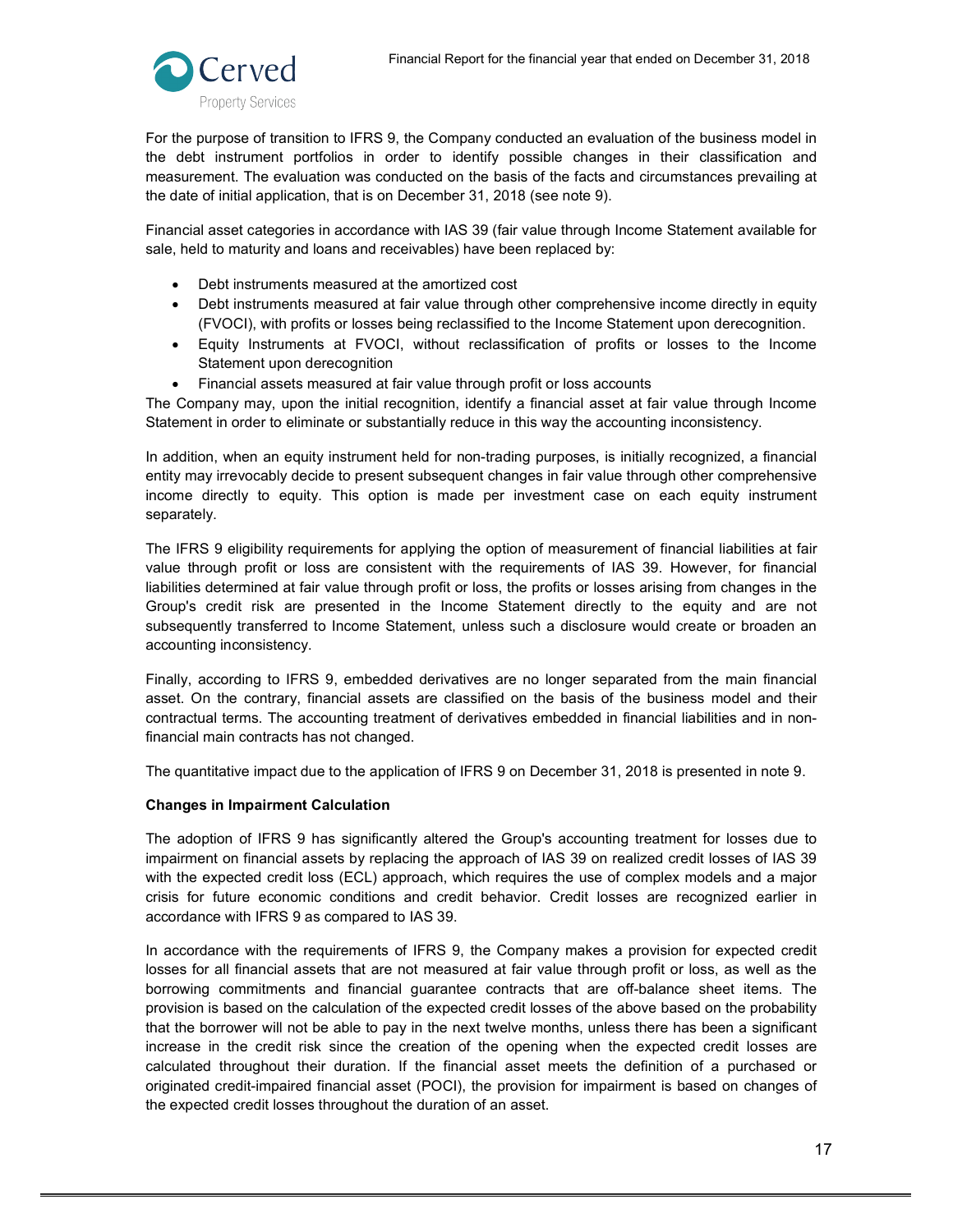

#### Hedge Accounting in accordance with IFRS 9

IFRS 9 introduces a revised model of general hedge accounting, which links hedge accounting to risk management activities by the Administration. According to the new model, additional hedging strategies may meet the hedge accounting criteria, new requirements apply to the hedge effectiveness, while the discontinuation of hedge accounting will be permissible only under certain conditions. A separate project that is conducted by the International Accounting Standards Board for the hedge accounting at portfolio level (macro-hedging), is in progress. Until the completion of this project, as an accounting policy, entities may continue to apply the requirements of IAS 39 for hedge accounting.

#### Subsequent Changes in Disclosures of IFRS 7 "Financial instruments: Disclosures")

Due to the changes that have been brought about by the transition to IFRS 9, these financial statements include transition disclosures that provide detailed qualitative and quantitative information about the effects arising from the requirements of classification, measurement and expected credit losses. In addition, these financial statements include improved classification and measurement disclosures, disclosures regarding the impairment and hedge accounting as required by the relevant amendments to IFRS 7 "Financial Instruments: Disclosures".

#### IAS 12, Amendment - "Recognition of Deferred Tax Receivables for Unrealized Losses

The amendment clarifies that (a) the unrealized losses of debt instruments measured at fair value in the financial statements and at cost for tax purposes may result in deductible temporary differences, regardless of whether the company expects to recover the accounting value of the debt instrument through sale or use, (b) the estimates for future taxable profits exclude tax deductions arising from the reversal of deductible temporary differences, (c) the estimate of possible future txable profits may include the recovery of an asset for an amount greater than its accounting value, if there is sufficient evidence that it is probable that it will be carried out by the company, and (d) a deferred tax asset is considered in conjunction with all other deferred tax assets, when the tax law does not limit the sources of taxable profits from which the temporary tax differences that are reversed are rendered deductible. Where there are limitations, deferred tax assets are considered in conjunction only with deferred tax assets in the same category.

The adoption of the amendment did not have any impact on the Company's financial statements.

#### New Standards, Amendments of Standards and Interpretations that have not been adopted yet.

A number of new standards, amendments to existing standards and interpretations will enter into force after 2018 as they have not yet been adopted by the European Union or the Company has not adopted them earlier than the date of their mandatory application. Those that may be related to the Company are as follows:

## IFRS 9, Amendment - Prepayment Features with Negative Compensation (in force from January 1st, 2019)

The amendment changes the requirements of IFRS 9 in order to allow a financial asset to be measured at the amortized cost or at the fair value through other comprehensive income depending on the business model, even in the case of early repayment rights that could have as a result, the party that caused the advance termination to receive compensation from the other party (negative compensation). Consequently, the measurement of these financial assets will be made irrespective of the fact or circumstance that caused the advance termination of the contract and regardless of which part pays or receives the reasonable compensation for the advance termination. The application of IFRS 9 prior to the amendment would most likely result in the measurement of these financial assets at the fair value through profit or loss.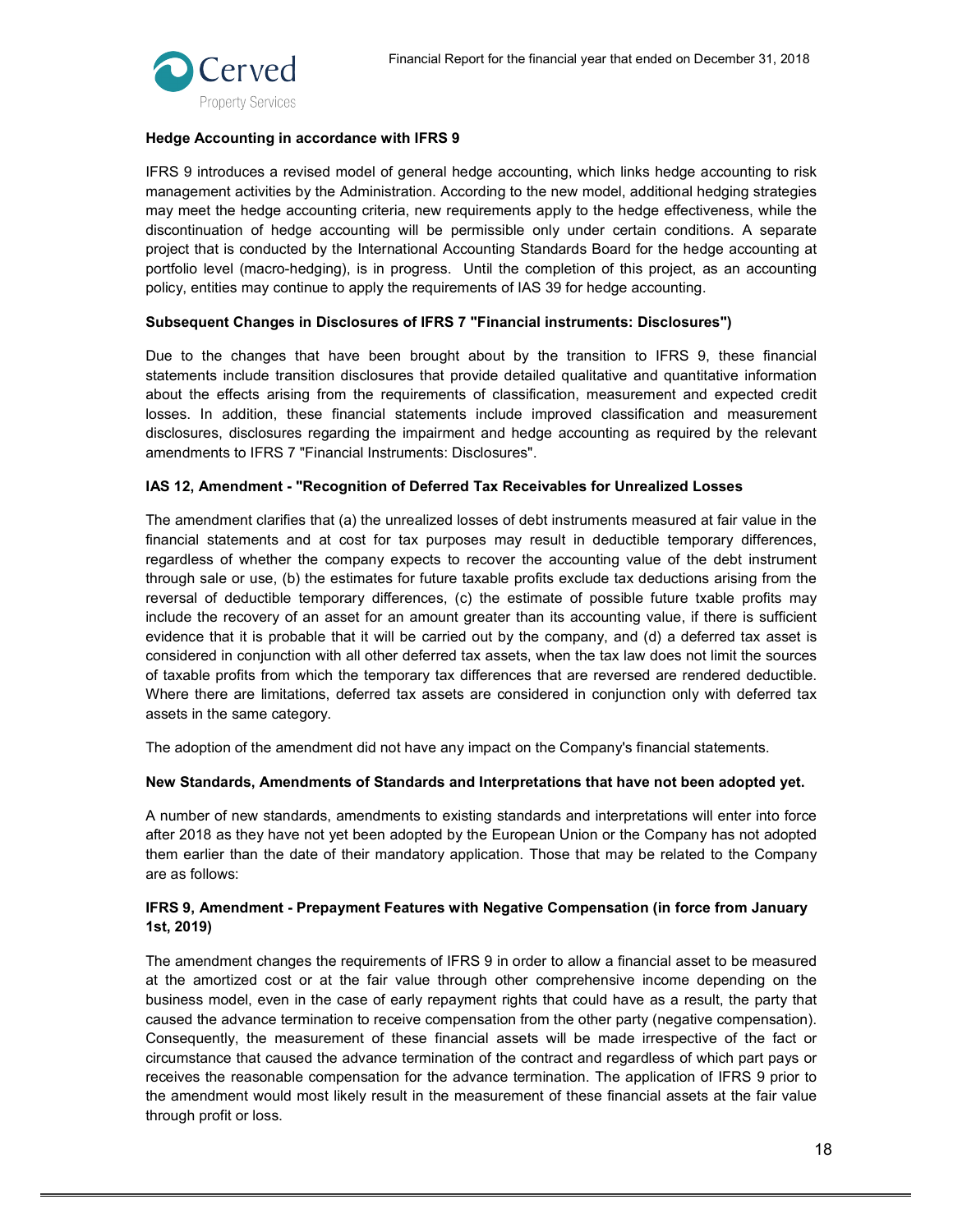

Furthermore, the amendment also confirms the accounting treatment of the amendment of financial liabilities in accordance with IFRS 9. In particular, when a financial liability that is measured at the amortized cost is amended without that leading to its derecognition, then the profit or loss calculated as the difference between the original contractual cash flows and the amended cash flows, discounted at the original effective interest rate, an Income Statement should be recognized.

The adoption of the amendment isw not expected to have any impact on the Company's financial statements.

## IFRIC 23, Uncertainty Over Income Tax Treatments (effective from January 1, 2019)

The interpretation provides clarification on the application of the recognition and measurement requirements in IAS 12 "Income Taxes" when there is uncertainty over income tax treatments. In this case, the recognition and measurement of current or deferred tax assets or liabilities is based on the taxable profit (tax loss), on the tax base, on unused tax losses as well as on tax receivables and tax rates that are determined by applying the IFRIC 23

According to the interpretation, any uncertainty about tax treatment is considered separately or collectively as a group, depending on which approach best addresses the removal of uncertainty, and the financial entity should assume that a tax authority that has the right to examine tax treatments will examine them and have full knowledge of all relevant information.

If a financial entity concludes that it is probable that the tax authority will accept an uncertain tax treatment, it should determine the accounting treatment of income taxes under this tax treatment. If it turns out that it is unlikely that the treatment will be accepted, the result of uncertainty in the accounting treatment of the income tax will be reflected upon the period during which this determination took place, using the method that best provides for the removal of the uncertainty (that is the most probable amount or the expected value method).

Assumptions and estimates made for the recognition and measurement of uncertain tax treatments should be reviewed whenever circumstances change or new information emerges that influence these assumptions (eg, actions by the tax authority, evidence that it has made its mind in relation to a similar issue or the expiry of its right to examine a specific tax treatment).

The adoption of the amendment is not expected to have any impact on the Company's financial statements.

#### IFRS 16, Leases (effective from January 1, 2019)

The IFRS 16, which replaces IAS 17 "Leases" and related interpretations, introduces a single accounting model, within the balance sheet for lessees, according to which the lease classification on the part of the lessee, as operating or finance leases is abolished and all leases are treated similarly to finance leases in accordance with IAS 17. The new standard provides for the recognition of the "right of use asset" and the "lease liability" at the commencement of the lease in the event of a contract or part of a contract which attributes to the lessee the right to use an asset for a period of time for a consideration.

The right of use asset, is initially measured at cost, which consists of the lease liability amount plus the rents paid to the lessor on or before the start date of the lease, minus any incentives to the lessee that were received, the original estimate of remediation costs and initially direct costs incurred by the lessee, and then it is measured at cost, minus accumulated amortizations and impairment. The lease liability is initially recognized at the present value of the rents during the lease term that have not yet been paid.

Consequently, the fixed method of recognizing the cost from operating leases in accordance with IAS 17 is replaced by the amortization of the "right of use asset" and the interest-cost of the "lease liability".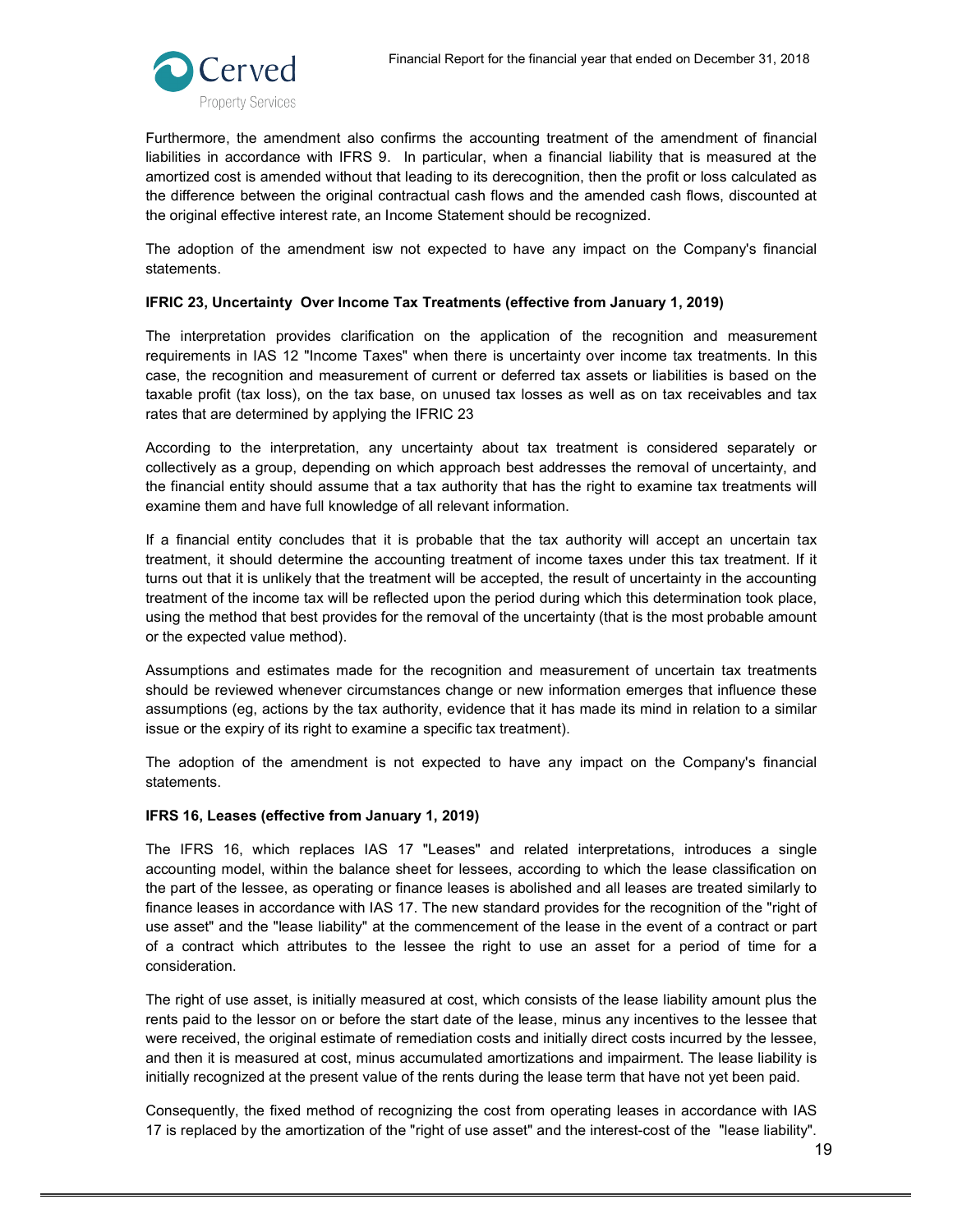

Recognition of assets and liabilities by lessees, as described above, is not required for certain shortterm leases and leases of low value assets. In addition, the accounting treatment for the lessors is not materially affected by the requirements of IFRS 16.

The Company examines the impact that the adoption of this standard will have on the financial statements. The Company proceeded with the relevant exercise of evaluation of the impact that the application of the standard would have on the Financial Statements for the year 2019. Based on the information available, the Company estimates that it will recognize additional finance leases of  $\epsilon$  1.263 thousand on January 1, 2019 and will record assets of equivalent value in respect of operating leases of buildings, cars and other equipment.

#### IAS 28, Amendment - Long-term Interests in Associates and Joint Ventures (effective from January 1, 2019)

The amendment clarifies that IFRS 9 "Financial Instruments", including impairment receivables, applies to long-term interests in associates and joint ventures that are part of the company's net investment in the associate or joint venture but are not accounted with the equity method.

According to the amendment, any adjustments in the accounting value of long-term interests in associates and joint ventures as a result of the application of IAS 28 should not be taken into account when applying the requirements of IFRS 9 that apply to those long-term interests before the application of the requirements for the breakdown of loss and impairment under IAS 28.

The adoption of the amendment is not expected to have any impact on the Company's financial statements.

## IAS 19, Amendment - Plan Amendment, Curtailment or Settlement Property (effective from January 1, 2019, not adopted by the EU)

The amendment clarifies that when a change in a defined benefit plan, ie an amendment, curtailment or settlement takes place and remeasurement of the net liability or defined benefit receivable is required, revised actuarial assumptions from remeasurement should be used to determine the current service cost and the net interest for the rest of the period after the change in the plan. In addition, the amendment includes clarifications regarding the effect of a plan amendment, curtailment or settlement on the receivables for the asset ceiling.

The adoption of the amendment is not expected to have any impact on the Company's financial statements.

#### Annual Improvements to IFRS 2015-2017 (effective from January 1, 2019, not adopted by the EU)

The improvements introduce significant changes to different standards as:

With the amendments of the IFRS 3 "Business Combinations" and IFRS 11 "Joint Arrengements", it was clarified how a financial entity recognizes the increase of its participating interest in a joint activity that meets the definition of the enterprise. In particular, when a financial entity acquires control of an enterprise that is considered to be a joint activity, then the transaction constitutes a business combination that is achieved in stages and the acquirer remeasures its entire participating interest previously held on the assets and liabilities of the joint activity at fair value. By contrast, if a party acquires jointly the control over an enterprise which is considered to be a joint activity, then the participating interest that it previously held is not remeasured.

The improvements to IAS 12 "Income Taxes" have clarified that any impact on income tax from dividends, including payments from financial instruments registered in equity, should be recognized in the Income Statement, in the statement of comprehensive income or in equity, depending on where the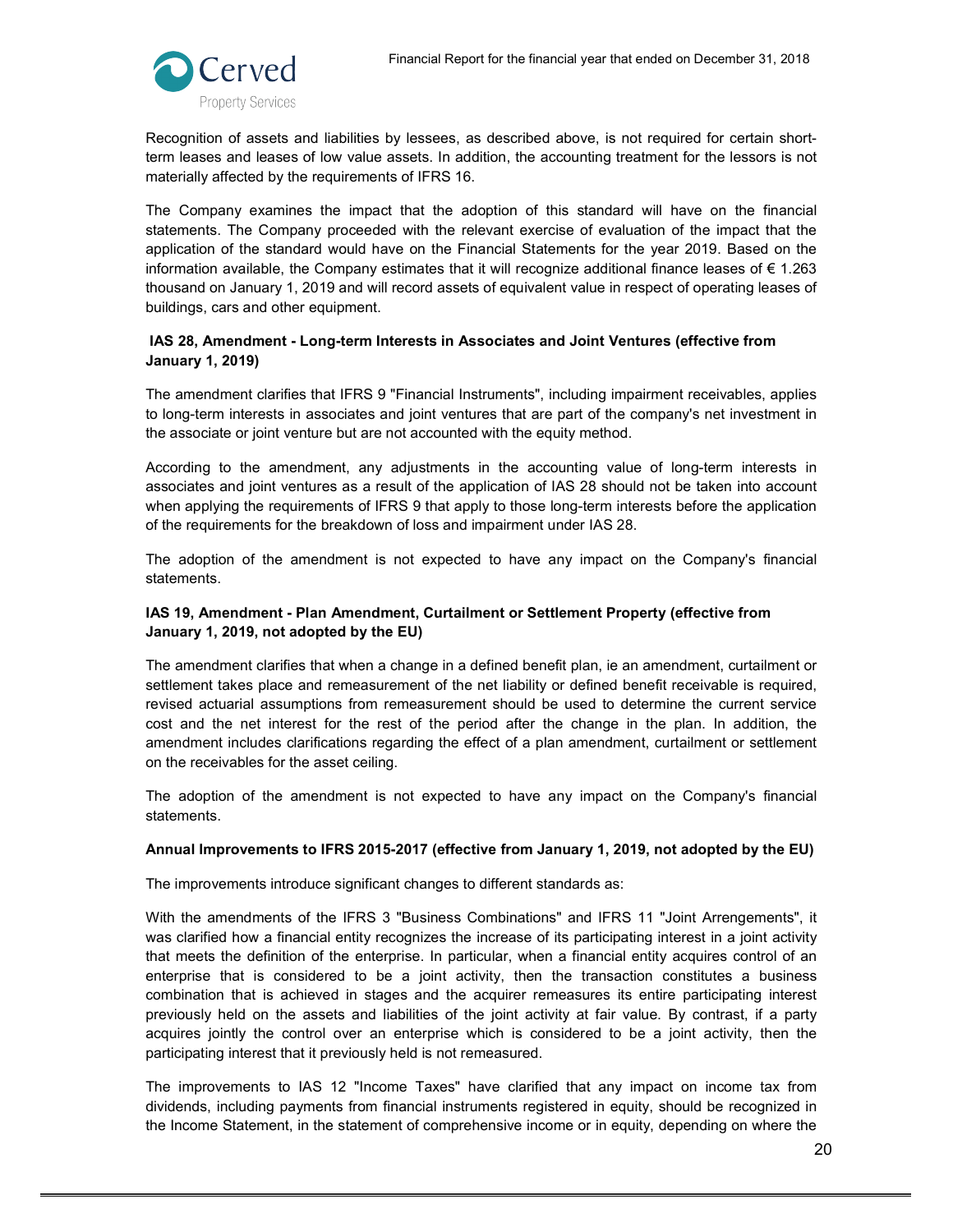

original transaction or the fact that generated the distributed profits that led to the dividend, had been recognized.

The amendments of IAS 23 "Borrowing Costs" clarified that each borrowing originally collected to develop a qualifying asset, should be treated as part of general borrowing when substantially all the necessary preparation activities of the asset for the intended use or sale of it, have been completed.

## Amendments to References to the Conceptual Framework in IFRS Standards (effective from January 1, 2020, not adopted by the EU)

 In March 2018, the International Accounting Standards Board issued the revised Conceptual Framework. This framework replaces the previous version, which was issued in 2010. The revisions made by the International Accounting Standards Board introduced a new chapter regarding the measurement, updated definitions regarding the assets, the obligations and the derecognition criteria, as well as clarifications on other important areas. The adoption of the amendment is not expected to have an impact on the Company's financial statements.

## Amendments of IFRS 3 "Business Combinations" (effective from January 1, 2020, not adopted by the EU)

The International Accounting Standards Board has adopted amendments regarding the definition of an enterprise in "Business Combinations" of IFRS 3 in order to assist the financial entities to determine whether the total of the acquired activities and assets constitute an enterprise or not. They clarify the minimum requirements for enterprise definition, remove the evaluation about whether the market participants can replace missing assets, add guidance to help the financial entities to assess whether the processes that are acquired are considered important, restrict the definitions of the enterprise and its outflows and introduce an optional fair value concentration test.

The adoption of the amendment is not expected to have any impact on the Company's financial statements.

## Amendments of IAS 1 and IAS 8: Definition of Material (effective from January 1, 2020, not adopted by the EU)

The amendments of IAS 1 "Presentation of Financial Statements" and IAS 8 "Accounting Policies, Changes in Accounting Estimates and Errors" are intended to bring all standards into line with the definition of Material and to clarify specific aspects of that. The new definition states that "an information is considered material if its omission, inaccuracy or disguise is likely to affect the decisions taken by the main users of the financial statements of general use, based on which they provide financial information for a particular financial entity. The amendments clarify that the materiality will depend on the nature and amount of information.

Currently, the Company assesses the impact of adoption in its financial statements.

## 2.2 Foreign Currency

## (a) Functional and Presentation Currency

Assets included in the Company's financial statements are valued in the currency of the primary economic environment in which the company operates (the "functional currency"). The annual financial statements are presented in Euros, which is the functional and presentation currency of the Company.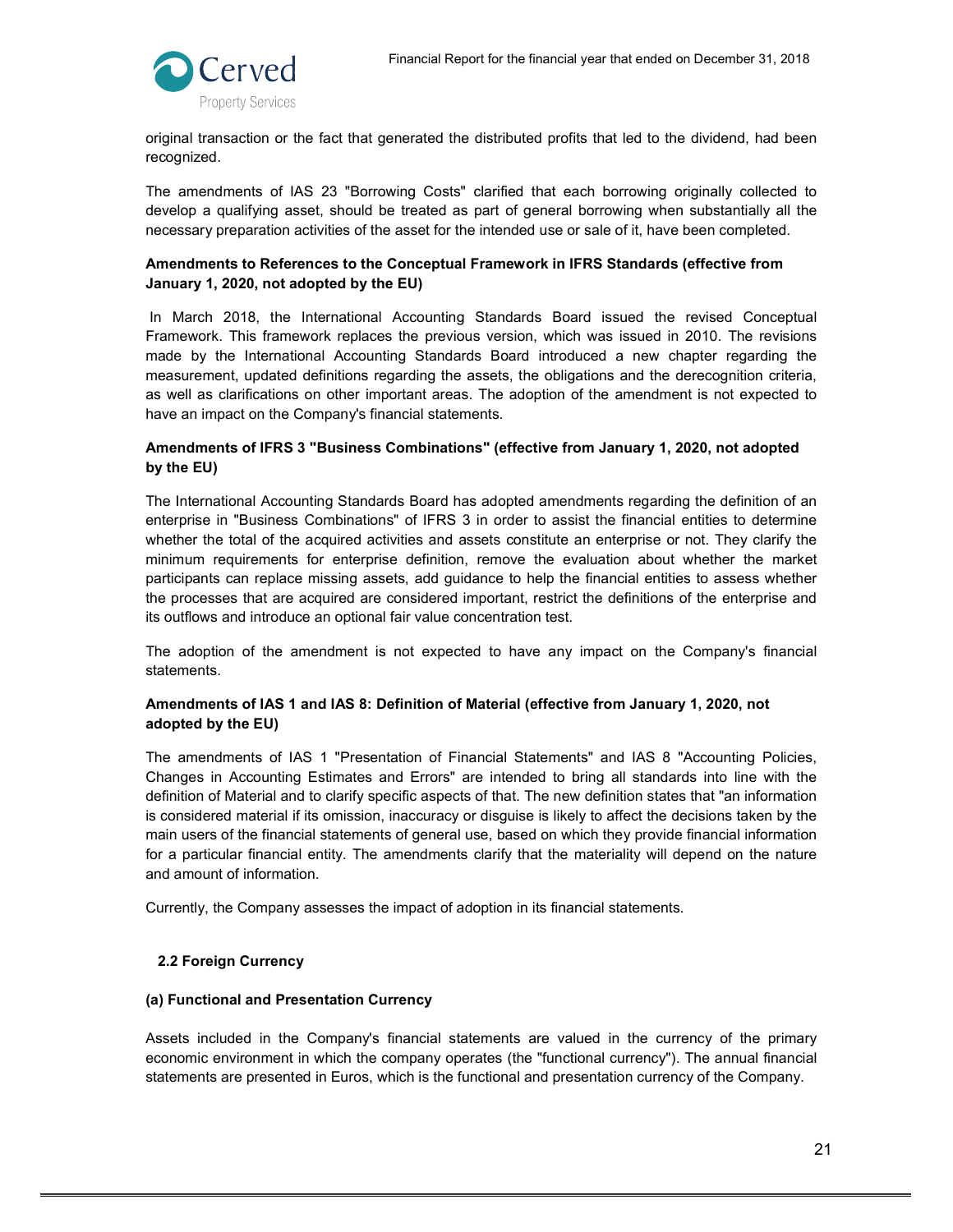

#### (b) Transactions and Balances

Foreign currency transactions are converted in the functional currency based on the exchange rates prevailing at the date of each transaction. Exchange profits and losses resulting from the settlement of foreign currency transactions and from the conversion of monetary assets and liabilities to foreign currency based on the exchange rate at the end of the financial year, are registered in the Income Statement.

## 2.3 Investments in Subsidiaries and Associates

Investments in subsidiaries and associates, including investments acquired through common control transactions, are accounted at cost less any impairment losses. Cost is the fair value of the consideration given being the amount of cash or shares issued, or if that cannot be determined reliably, the consideration received together with any directly attributable cost.

The Company for 2017 did not use the equity method because the following are cumulatively met:

- The Company constitutes a completely owned subsidiary of another financial entity,
- Shares are not negotiable on a public market,
- The Company has not filed, or is it in the process of filing, the Financial Statements to a supervisory authority or regulatory body for the purpose of issuing and offering any category of instruments in a public market,
- The parent Company publishes consolidated statements that are based on IFRSs.

A reference on investments in subsidiaries and associates is made in Note 8 of the financial statements.

## 2.4 Tangible Fixed Assets

All tangible fixed assets are presented in the balance sheet at historical cost minus the accumulated amortizations. The historical cost includes also all the directly attributable expenses for the acquisition of assets.

Subsequent expenditures are registered to increase the accounting value of tangible fixed assets or as a separate fixed asset, only if it is likely that the future economic benefits to flow in the Company and their cost can be measured reliably. Repair and maintenance costs are recorded in Income Statement of the period during which they are realized.

Amortizations of the fixed assets are calculated using the straight-line method over their estimated useful lives as follows:

- Improvements on third-party property according to the duration of the contract or the useful life if less
- Other furniture and equipment 4 7 years

Residual values and useful lives of tangible fixed assets are subject to review and are adjusted accordingly, at least at the end of each financial year.

The accounting value of a fixed asset is reduced to its recoverable value when its accounting value exceeds its estimated recoverable value.

The profit or loss arising from the sale of an asset is determined as the difference between the consideration received upon the sale and the accounting value of the fixed asset and is registered in the Income Statement.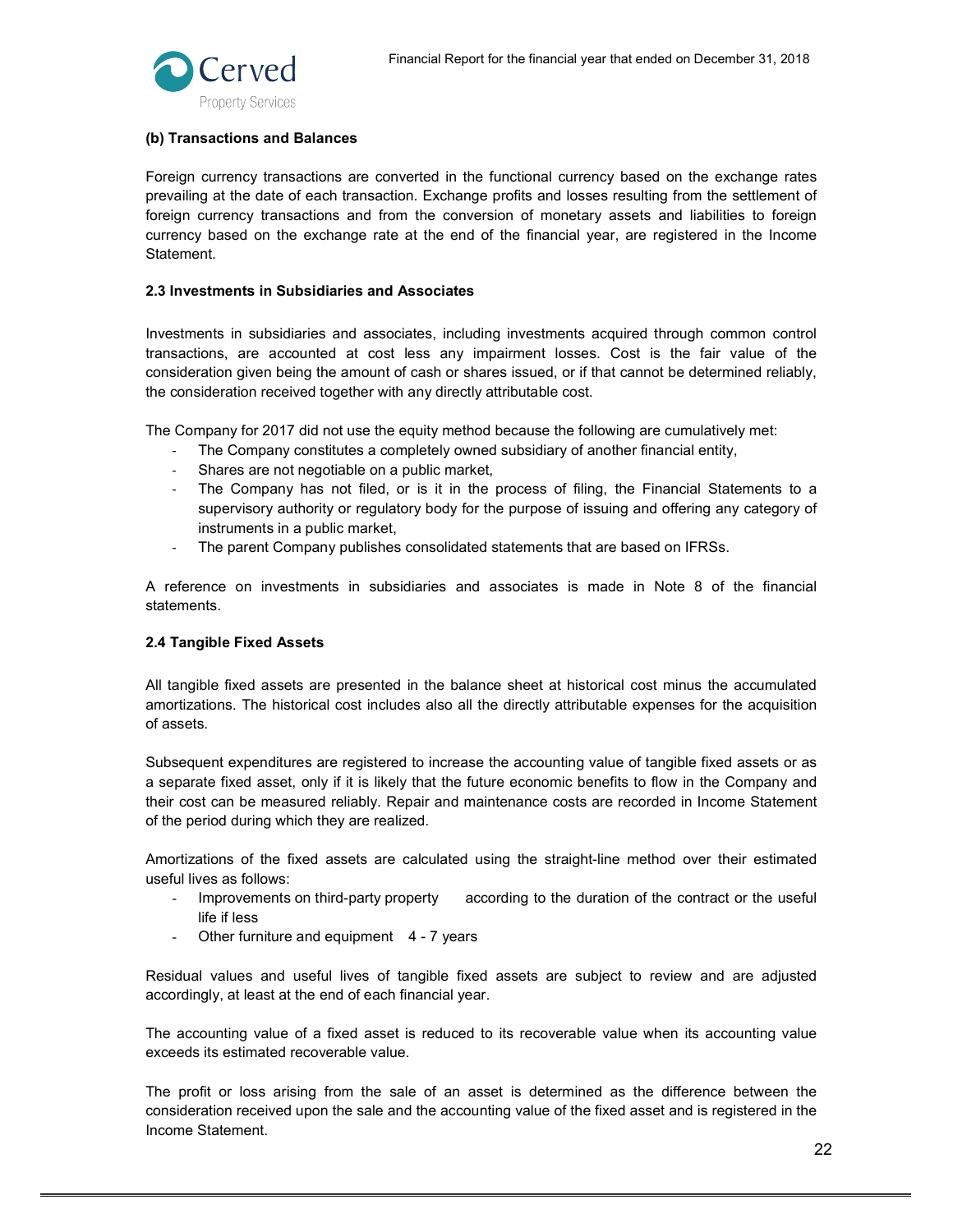

## 2.5 Intangible Fixed Assets

#### Software programs

Expenses associated with the maintenance of current software programs are recognized as costs when they occur. Costs associated with the development of recognizable and unique software programs that are controlled by the Company and are expected to generate benefits greater than one year's cost are recognized as intangible fixed assets and are amortized using the straight-line method over their estimated useful lives 1 - 5 years.

## 2.6 Leases

Cases in which the Company is a lessee. Operation lease - leases where substantially the risks and the benefits of ownership are retained by the lessor, are classified as operating leases. Payments made for operating leases (net of any incentives offered by the lessor) are recognized in the Income Statement using the straight-line method, proportionally during the lease term. There were no significant operating leases for the periods during which the financial statements have been prepared.

#### 2.7 Impairment of Financial Assets

The Company recognizes expected credit losses (ECL) that reflect the changes in credit quality from the initial recognition of financial assets that are measured at amortized cost, including receivables, loans, debt securities, financial guarantee contracts and loan commitments. No expected credit loss is recognized for equity instruments. Expected credit losses constitute a weighted, on a probability basis, average estimate of credit losses that reflects the time value of money. Upon the initial recognition of the financial instruments that are subject to the impairment policy, the Company creates an impairment provision equal to the expected credit losses over their lifetime, which arises from default events that are probable at the expected duration of the instrument. Therefore, the Company applies the simplified approach of IFRS 9 for the calculation of expected credit losses, according to which the loss allowance is always measured at an amount equal to the lifetime expected losses for customer receivables.

The impact of the application of IFRS 9 on receivables from financial institutions after taxes amounts to € 15 thousand, which was registered in the in the Income Statement.

## 2.8 Financial Assets

On January 1, 2018, the Company adopted IFRS 9 "Financial Instruments", which replaces IAS 39 "Financial Instruments: Recognition and Measurement". The adoption of IFRS 9 resulted in changes in the accounting policy in two main areas, classification and measurement of financial assets and financial liabilities and impairment of financial assets. The Company has not reformed comparative information for 2017 in respect of financial intruments that fall within the scope of IFRS 9.

Financial assets - classification and measurement

The Company classifies all the financial assets based on the business model for the management of them and the characteristics of their contractual cash flows. Consequently, the financial assets are classified in the following two measurement categories: amortized cost and fair value through profit or loss.

Financial assets measured at amortized cost ("AC")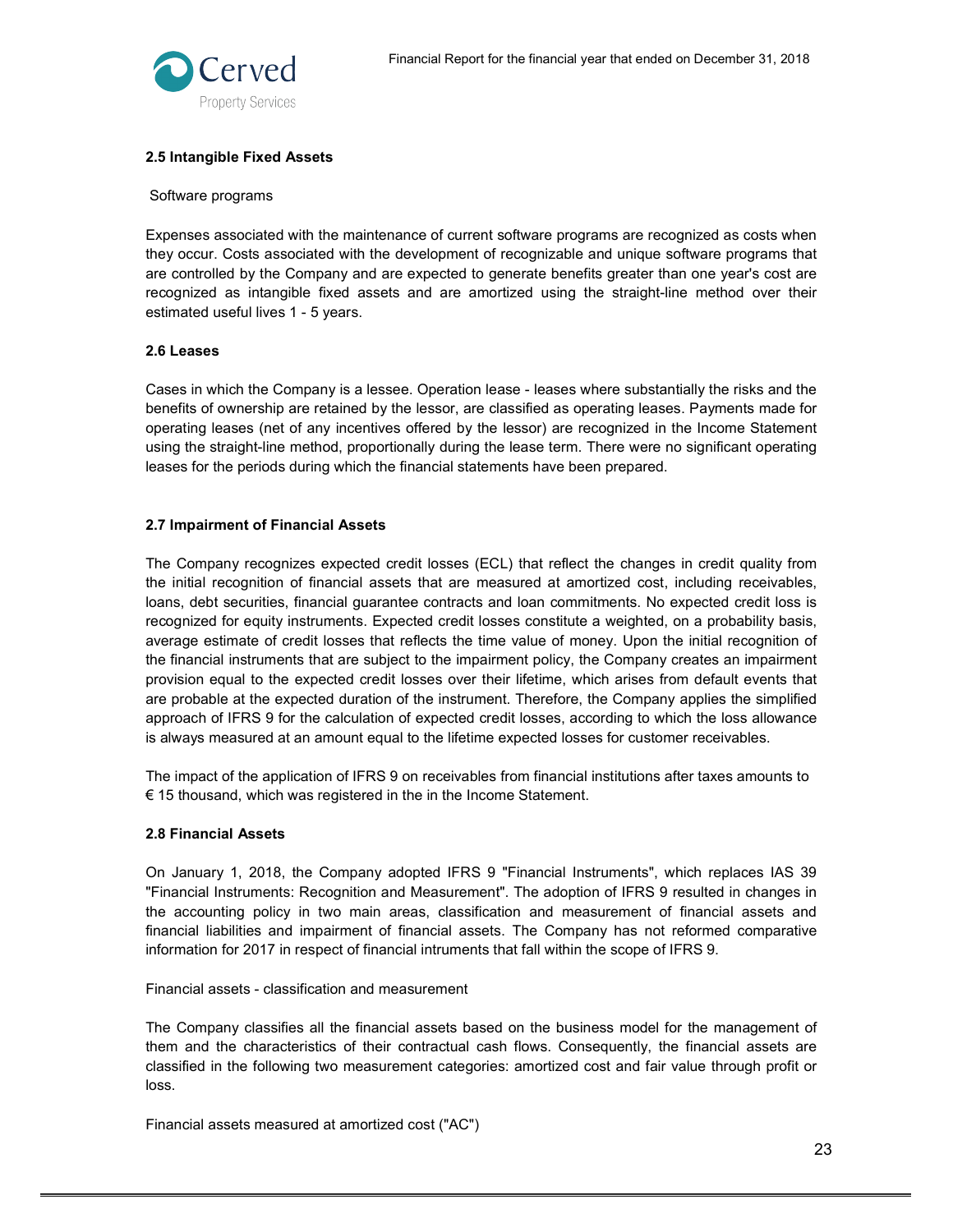

The Company classifies and measures a financial asset at amortized cost only if both of the following conditions are met: (a) The financial asset is held in the context of a business model the objective of which is the holding of financial assets in order for contractual cash flows to be collected ("hold-tocollect" business model) and (b) Under the contractual terms of the financial asset, cash flows that constitute solely payments of principal and interest (SPPI) on the outstanding principal are created at specific dates.

These financial assets are initially recognized at fair value plus direct and additional transaction costs and are subsequently measured at amortized cost using the effective interest rate method (EIR) after the provision for the expected credit losses (ECL). Interest income, the realized profits and losses due to derecognition and the changes in impairment losses of assets that have been classified as measured at the amortized cost, are included in the Income Statement.

Financial assets measured at fair value through profit or loss ("FVTPL")

These financial assets are initially recognized at fair value plus direct and additional transaction costs and are subsequently measured at amortized cost using the effective interest rate method (EIR) after the provision for the expected credit losses (ECL). Interest income, the realized profits and losses due to derecognition and the changes in impairment losses of assets that have been classified as measured at the amortized cost, are included in the Income Statement.

Purchases and sales of financial assets at fair value through profit or loss, are registered at the transaction date, that is the date on which the Company undertakes to purchase or sell the asset. Financial assets that are not presented at fair value through profit or loss are initially recognized at fair value plus transaction costs. Financial assets cease to be recognized when the rights to collect their cash flows expire or when the Company has effectively transferred the risks and remunerations that the ownership entails.

Dividends are recognized in the Income Statement when the right to collect a dividend is approved by the shareholders.

The fair value of investments that are being negotiated on active market, is determined by the current stock offer prices. The fair value of non-listed securities and other financial assets in those cases where the market is not active is determined by valuation techniques. These techniques include the use of recent transactions made on a purely commercial basis, the reference to the current price of comparable items traded, and the methods of discounted cash flows, of option right valuation, and other valuation methods commonly used in the market.

Interest income and expenses are recognized in the Income Statement on an accrual basis for all interest bearing instruments, using the effective interest method. The effective interest is the interest that discounts pricesely the estimated future cash outflows or inflows over the expected life of the financial instrument.

## 2.9 Cash and Cash Equivalents

Cash and cash equivalents include cash and deposits, and other short-term investments of high liquidity and low risk with expiration dates of three months or less.

## 2.10 Share Capital

Ordinary shares are registered in equity. Expenses of capital increase are presented, net of taxes, deductively in equity as a reduction of the issue proceeds.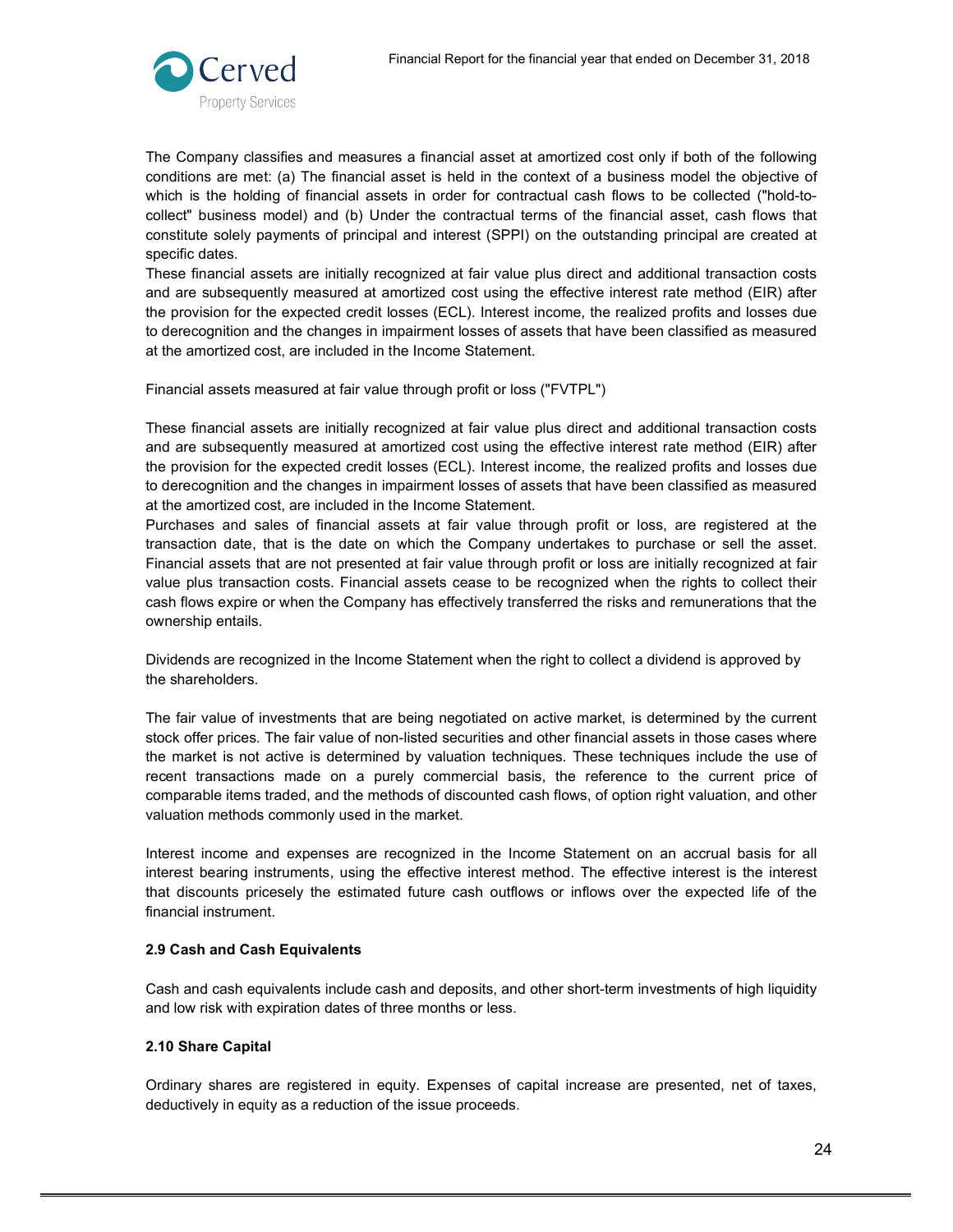

## 2.11 Bank Loans

Loan liabilities are initially recognized at their fair value plus the transaction costs. Subsequently, loan liabilities are measured at amortized cost: any difference between the initially net amounts that were collected and the value at the end of the borrowing are registered in the Income Statement over the period of borrowing using the effective interest method. At the end of the closing financial year and the previous one the Company does not have any loan obligations.

## 2.12 Taxation

The current income tax is calculated on the basis of the tax law that is in force and / or which is basically in force at the drafting date of the balance sheet.

As deferred tax is defined the tax that is expected to be payable or recoverable for differences between the accounting value of the assets and liabilities at the level of the financial statements and the corresponding tax bases used in the calculation of the taxable profit and is accounted for using the method of calculation based on the balance sheet. However, the above assets and liabilities are not recognized in case the temporary difference arises from the initial recognition (if it is not about a business combination) of other assets and liabilities in the event that the transaction does not affect the taxable or accounting profit.

Deferred income tax is determined using tax rates (and laws) that were in force or were materially enacted by the balance sheet date and are expected to be in force at the time the deferred tax assets become due and the liabilities payable.

Deferred tax assets are recognized to the extent that it is likely that taxable profits will be available in the future so that the assets or part of them can be recovered.

#### 2.13 Employee Benefits

Current service cost and interest expense are recognized directly in the Income Statement. Postemployment benefits include both defined contribution plans and defined benefit plans. The accrued cost of defined contribution plans is recorded as an expense in the period in question.

#### (i) Pension Liabilities

The liability registered in the Balance Sheet for defined benefit plans is the present value of the defined benefit obligation minus the fair value of the assets of the plan and the changes arising from unrecognized actuarial profits and losses and the past service cost. The defined benefit obligation is calculated on an annual basis by an independent actuary using the projected unit credit method. The interest on long-term bonds of the Greek State is used for discounting.

Under Greek labor law, when employees remain in service until their normal retirement age, they are entitled to a lump sum compensation calculated on the basis of their years of service and their earnings at the retirement date. A provision has been made for the actuarial value of the lump sum compensation, using the projected unit credit method. According to this method, the cost of retirement compensations is recognized in the Income Statement during the employees' years of service, in accordance with actuarial valuations carried out each year. The retirement compensation liability is calculated as the present value of expected future cash outflows, using interest of government bonds, on expiration terms that are close to the terms of the related liability. In countries where there is no broad market for such bonds, interests of government bonds being used at the end of the financial year, are used. The currency and expiration of the used bonds are in accordance with the currency and the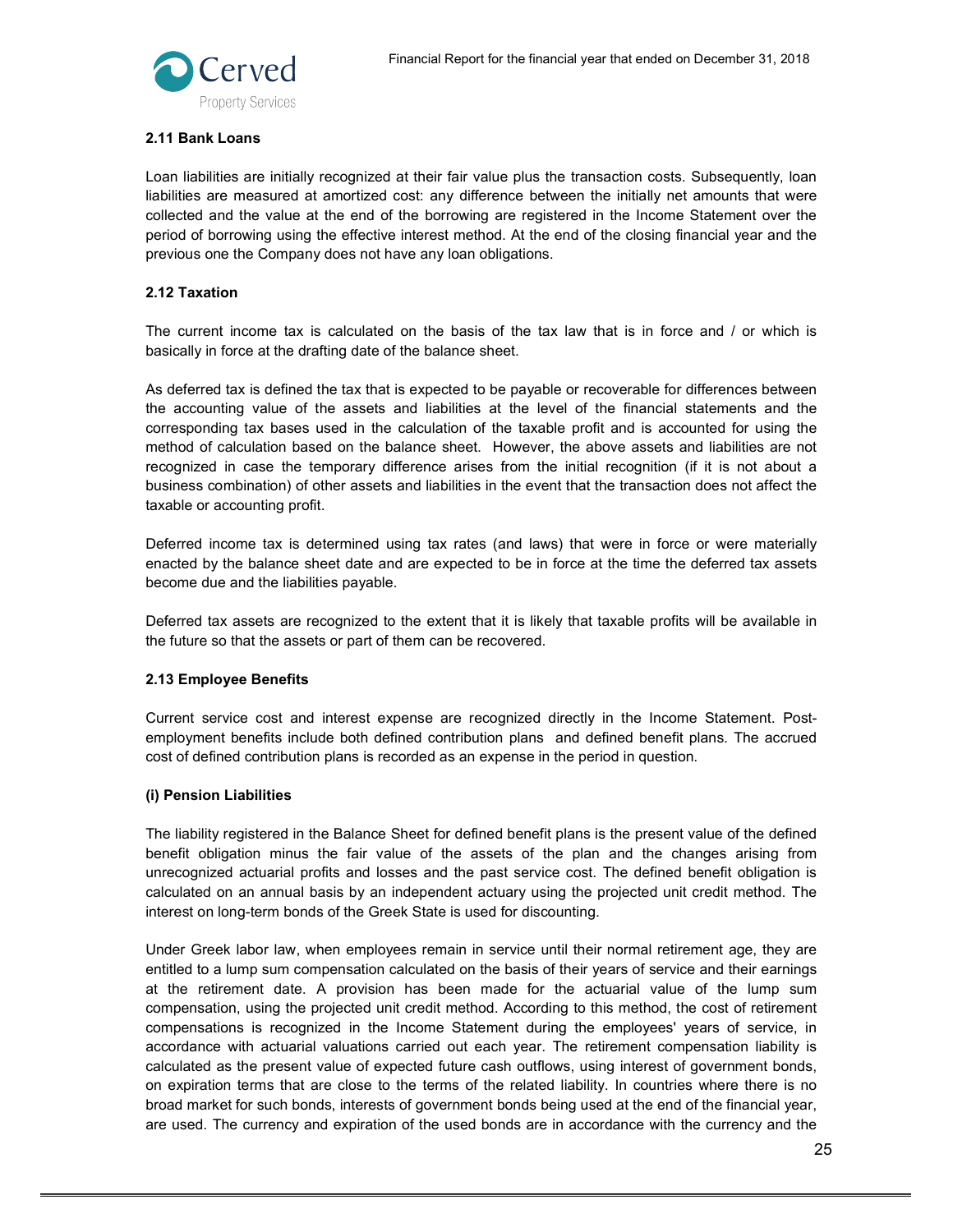

estimated duration of the pension liabilities. Actuarial profits or losses arising from the calculation of the retirement compensation for the Company are recognized directly in Other Comprehensive Income for the financial year they are incurred and they are not transferred to the profit and loss accounts in subsequent periods.

## (ii)Programs for Participation in Profits and Benefits

The Administration periodically rewards with bonus at its will employees with high efficiency. Bonus benefits through payroll, are recognized as accrued personnel costs. The distribution of earnings to employees is recognized as personnel cost in the financial year that is approved by the Shareholders of the Company.

## 2.14 Provisions

Provisions relating to the outcome of court cases are recognized when the Company has a present legal or constructive obligation as a result of past events, when it is probable that an outflow of resources will be required to settle the obligation and when its value can be estimated reliably.

Where there are a number of similar obligations, the probability that an outflow of resources will be required to settle the obligation is determined taking into account all the obligations. A provision is recognized even if the probability of resources' outflow on any of the engagements included in the corresponding obligation category is low.

Provisions are valued, upon the balance sheet date, at the present value of the expenses that, according to the best estimate of the Administration, will be required to settle the present obligation. The discount rate used in determining the present value reflects the current market estimates for the time value of money and the risks associated with the specific obligation.

## 2.15 Revenues Recognition

Revenues include revenues from property management, provision of advisory services, appraisals, technical projects - controls and brokering.

Revenues from property management and service provision (estimates, brokering, etc.) are recognized in the period in which the services are provided. In that case, where the Company acts as an intermediary, the commission is treated as revenue.

## 2.16 Dividends Distribution

The distribution of ordinary share dividends is recognized as a deduction in the Company's equity when approved by the Company's shareholders.

## 2.17 Interest Expense

The loan interest expense is included in the "Financial Expenses" of the Income Statement with the effective interest method.

The effective interest method is a method of calculating the amortized cost of a financial asset or liability and dividing interest income or expenses over the relevant period. The effective interest is that interest that accurately discounts future cash payments or receipts for the duration of the estimated life of the financial instrument or, when required, for a shorter period, at the net accounting value of the financial asset or liability.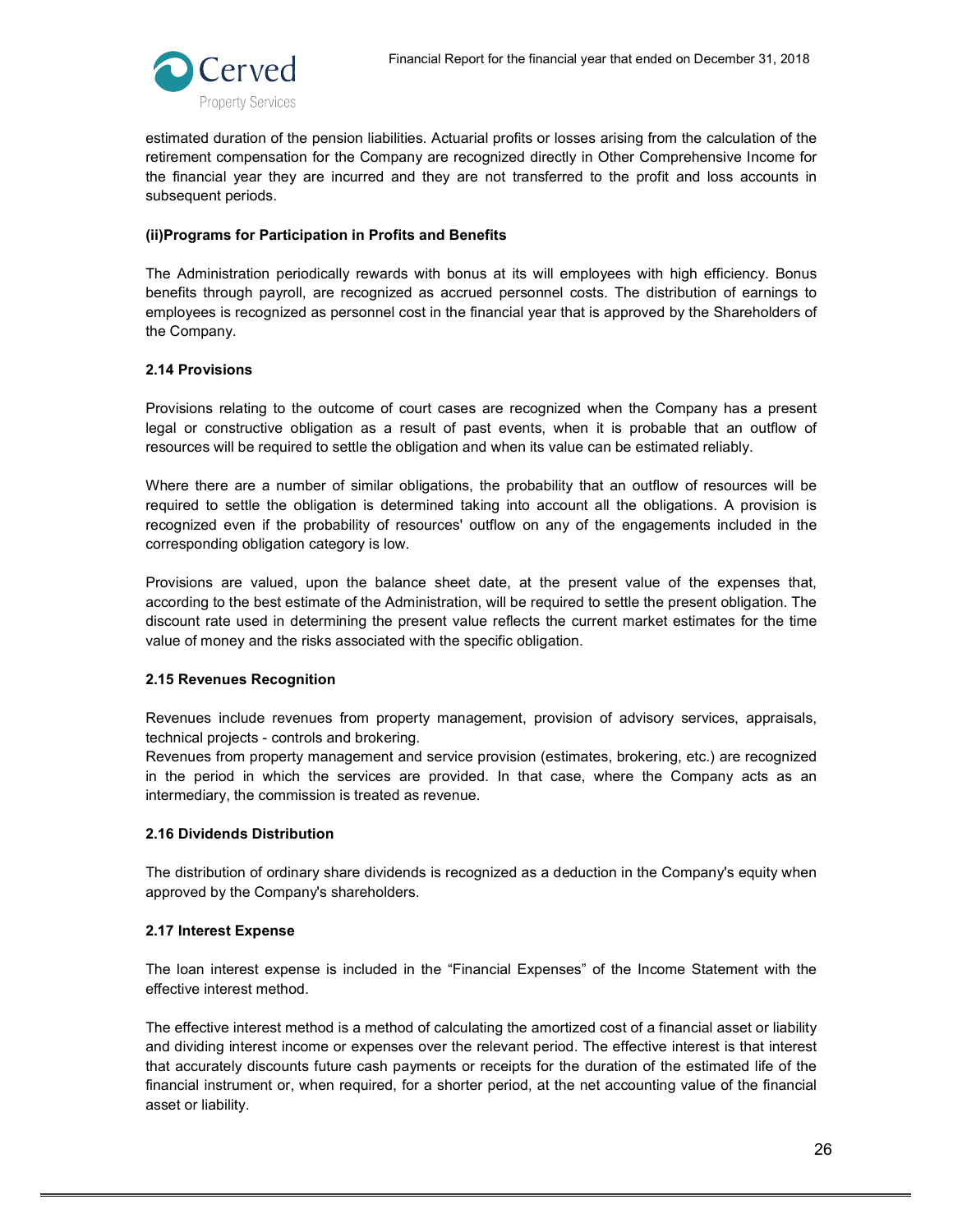

When calculating the effective interest, the financial entity will calculate the cash flows taking into account all the contractual terms of the financial instrument (for example, prepayments) but it will not take into account future credit losses. The calculation includes all remunerations and units paid or collected among the parties that constitute an integral part of the effective interest, the transaction costs and any increase or discount.

## 2.18 Settlement of Financial Instruments

Financial assets and liabilities are offset and the net amount is presented in the balance sheet, only when there is a legal right of offset of the amounts recognized and at the same time there is an intention that a settlement takes place on a net basis or the liquidation of the asset and the settlement of the obligation to be realized simultaneously.

#### 3. Financial Risks' Management

#### 3.1 Financial Risk Management

The Company is exposed to several financial risks such as market risk (price risk and cash flow risk due to changes in interests), credit risk and liquidity risk. Financial risks relate to the following financial instruments: trade receivables, cash and cash equivalents, suppliers and other liabilities and borrowing. The accounting policies for the above financial instruments are described in Note 2.

Risk management is takes place by the Company's Administration. Risk management focuses primarily on the recognition and assessment of financial risks such as exchange rate risk, interest rate risk, credit risk, the use of derivative and non-derivative financial assets and the investment policy of surplus liquidity.

#### a) Market Risk

#### (i) Currency Risk

The Company operates in a single financial environment (Greece) and is not significantly exposed to foreign currency risks due to the limited value of foreign currency transactions.

#### (ii) Price Risk

The Company is not significantly exposed to price risk since the available for sale financial assets are not considered significant.

#### (iii) Cash Flow Risk and Fair-Value Risk due to changes in interests

The Company's exposure to the risk of interest rate fluctuations is limited because it comes from sight deposits and has no loans.

#### b) Credit Risk

The Company has significant credit risk concentrations in respect of sight deposits, from the provision of services to Eurobank Ergasias S.A. as well.

Receivables from third party customers amount to € 385 thousand (2017: € 421 thousand) and there are no other overdue receivables.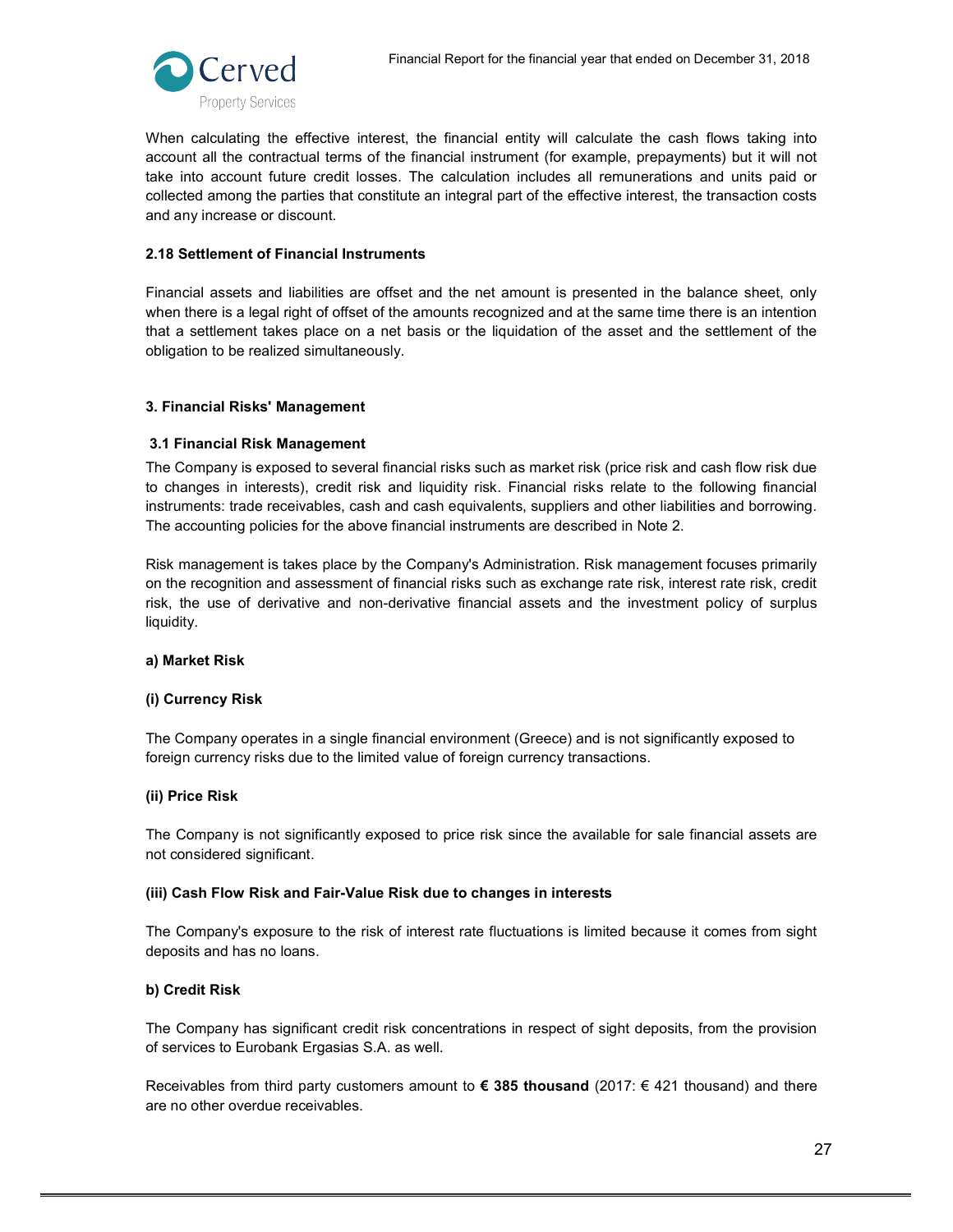

#### c) Liquidity Risk

Prudent liquidity risk management implies sufficient cash balances, the ability to raise capitals through a sufficient amount of commited credit facilities and the ability to close open market positions. Due to the dynamic nature of the business activity, the Company's Administration aims to maintain flexibility in raising capitals by maintaining a sufficient amount of committed credit facilities. The Administration believes that the company is not significantly exposed to liquidity risk since it expects the company to continue to generate significant inflows and the Company will be able to secure additional credit limits from its parent company, if necessary.

The Company's liquidity is monitored by the Asministration at regular intervals.

Below is an analysis of the maturities of financial liabilities:

|                                                                                             | Year that ended on<br>December 31 |                |
|---------------------------------------------------------------------------------------------|-----------------------------------|----------------|
| <b>Financial Liabilities</b>                                                                | 2018<br>€ '000                    | 2017<br>€ '000 |
| <b>Short-term Liabilities</b><br>Suppliers and other liabilities (maturity within one year) | 1,566                             | 1,642          |
|                                                                                             | 1,566                             | 1,642          |

#### 3.2 Capital Risk Management

The purpose of the Company in managing capitals is to safeguard the Company's ability to continue its business activity in order to ensure the returns for the shareholders and the benefits of the other parties associated with the Company, to maintain an optimal capital structure.

In order to maintain or alter the capital structure, the Company may change the distributed dividend to shareholders, return capitals to shareholders, issue new shares, or proceed with the selling of assets.

#### 3.3 Fair Value of Financial Assets and Liabilities

Fair value is the amount for which an asset could be exchanged or a liability to be paid among informed and willing parties in a purely commercial transaction. The purchase price, where there is an active market (such as a recognized stock market), is the best indication of the fair value of a financial instrument. Where no indicative purchase prices are available, the fair value of financial assets and liabilities is measured using the present value or other valuation methods where all significant variables are observable on the market.

The values that arise using these methods are significantly affected by assumptions about the amounts and timing of future cash flows and discount rates used. All financial assets measured at fair value are classified at the end of each financial year at one of the three fair value hierarchy levels, depending on whether their valuation is based on observable or unobservable market data.

Level 1 - Stock prices on active markets for financial assets with the same characteristics. These prices must be immediately and regularly available from a stofck market or active index/market and represent real and frequent transactions on a purely commercial basis. This level includes listed shares, debt securities and negotiable derivatives.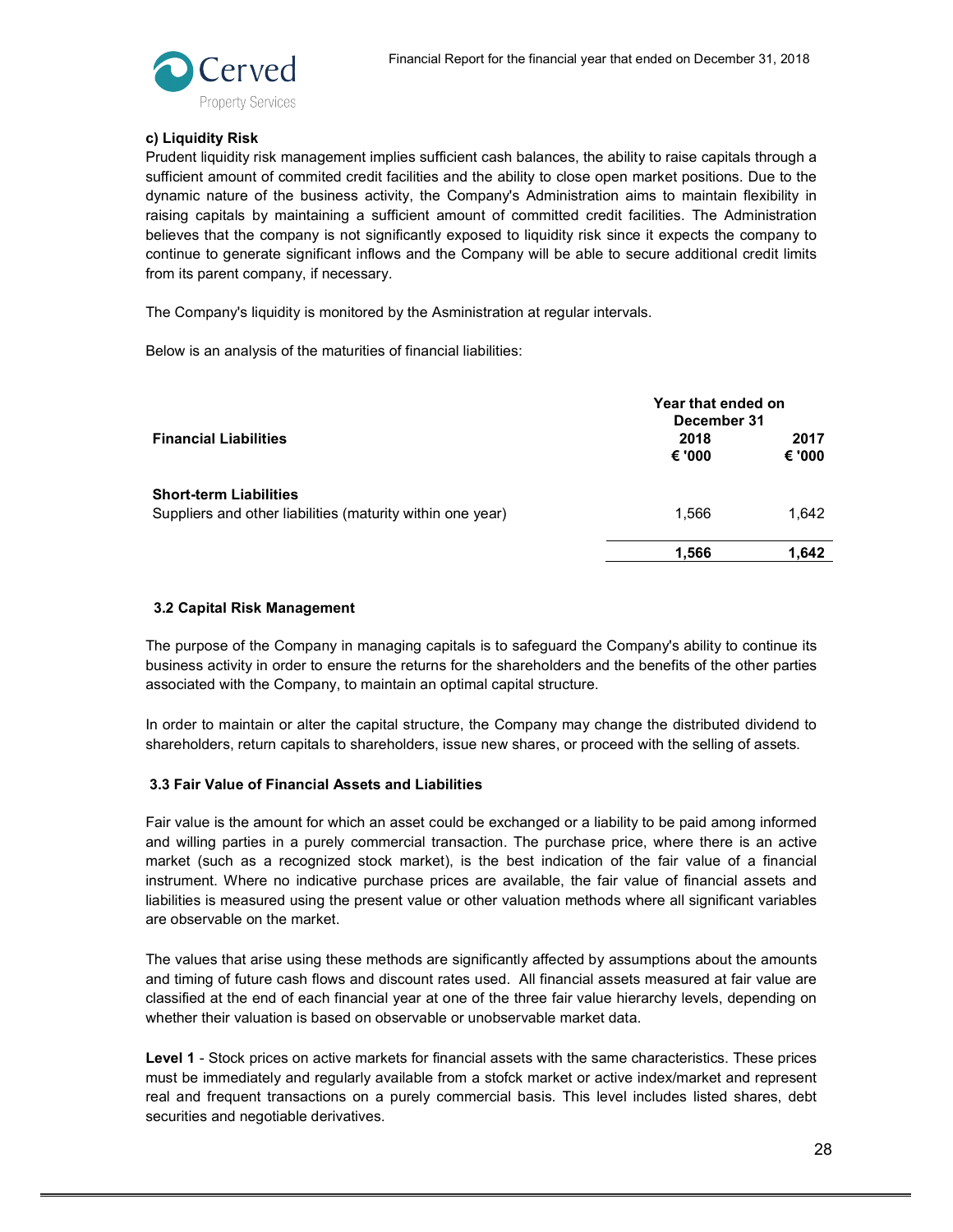

Level 2 - Financial assets valued using valuation methods where all the most significant data are derived from observable prices. This level includes over-the-counter derivatives and composite financial assets and liabilities.

Level 3 - Financial assets valued using valuation methods with significant data derived from non observable prices.

The Company has no significant exposure to fair value fluctuations and the accounting value of financial assets and liabilities is substantially the same as their fair values, unless otherwise stated.

#### 4. Significant Accounting Estimates and Assumptions

The estimates and assumptions are continually evaluated and are based on historical experience and on other factors, including expected future events that are expected to occur under the currentc ircumstances.

#### 4.1 Significant Accounting Estimates and Assumptions

The Company makes estimates and assumptions about the evolution of future events. Estimates and assumptions that present a significant risk of causing material adjustments to the accounting values of assets and liabilities on the next financial period are as follows:

#### Income tax

Estimates are required to determine the income tax provision. The Company recognizes liabilities from expected tax audits based on estimates on whether additional taxes will arise. Where the final tax outcome of these matters differs from the amounts initially recognized, the differences will affect tax liabilities and deferred tax liabilities in the period in which such determination is made.

In addition, the Company recognizes deferred tax assets to the extent that it is probable that there will be sufficient tax losses against which the unused tax losses and the deductible temporary differences can be used. Therefore, the recognition of the above deferred tax assets includes the interpretation of estimates regarding the future financial performance of the Company in which the deferred tax asset is recognized. In particular, the identification of deferred tax assets that can be recognized, requires significant estimates of the time of achievement and the amount of the future taxable profits. In making these estimates, the Company takes into account all available information, including the Administration's provision for the future taxable revenues and the tax law.

On December 31, 2018, the Company reviewed its estimates of the amount of future taxable profits compared to which the unused tax losses and deductible temporary differences can be used and assessed the recoverability of recognized deferred tax assets based on its five-year Business Plan. On December 31, 2018, an amount of € 248 thousand has been recognized for deferred tax assets from unused tax losses, based on the Company's estimates and assumptions, to the best extent possible, as described above.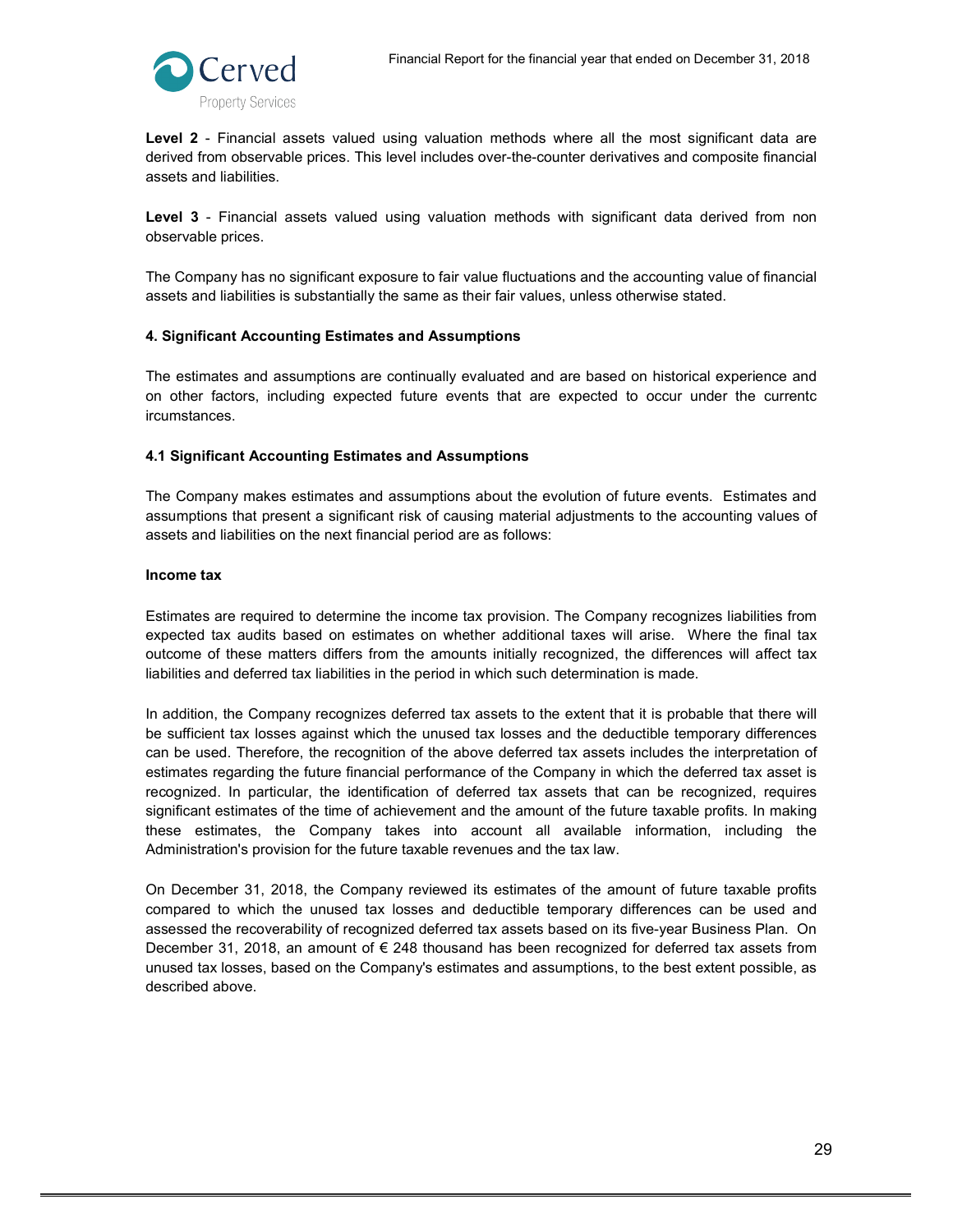

#### Post-Employment Benefits

The present value of the post-employment benafit obligations depends on a number of factors which are determined on an actuarial basis using a significant number of assumptions. The assumptions used to determine the net cost (income) for post-employment benefits include the discount interest. Any changes in these assumptions would have an effect on the accounting value of post-employment benefit obligations.

The company determines the appropriate discount interest in each date of report. This is the interest to be used to determine the present value of the estimated future payments that are expected to be required to settle the benefit obligations. In determining the appropriate discount rate, the Company takes into account the high-quality corporate bond interests expressed in the currency in which the benefits will be paid and with expiry dates approximating the maturities of the relevant service obligations.

#### 5. Tangible Fixed Assets

|                                          | Plots, Buildings &<br>Improvements on<br><b>Third Party</b><br><b>Properties</b> | <b>Furniture and</b><br>other<br>equipment | Tota   |
|------------------------------------------|----------------------------------------------------------------------------------|--------------------------------------------|--------|
|                                          | € '000                                                                           | € '000                                     | € '000 |
| Cost                                     |                                                                                  |                                            |        |
| Balance on January 1, 2017               | 86                                                                               | 702                                        | 788    |
| Additions                                |                                                                                  | 208                                        | 208    |
| Balance on December 31, 2017             | 86                                                                               | 910                                        | 996    |
| <b>Accumulated amortizations</b>         |                                                                                  |                                            |        |
| Balance on January 1, 2017               | (34)                                                                             | (283)                                      | (317)  |
| Amortizations of the financial year      | (8)                                                                              | (63)                                       | (74)   |
| Balance on December 31, 2017             | (42)                                                                             | (349)                                      | (391)  |
| Undepreciated value on December 31, 2017 | 44                                                                               | 561                                        | 605    |
| Cost                                     |                                                                                  |                                            |        |
| Balance on January 1, 2018               | 86                                                                               | 910                                        | 996    |
| Additions                                |                                                                                  | 143                                        | 143    |
| Balance on December 31, 2018             | 86                                                                               | 1,053                                      | 1,139  |
| <b>Accumulated amortizations</b>         |                                                                                  |                                            |        |
| Balance on January 1, 2018               | (42)                                                                             | (349)                                      | (391)  |
| Amortizations of the financial year      | (7)                                                                              | (86)                                       | (93)   |
| Balance on December 31, 2018             | (49)                                                                             | (435)                                      | (484)  |
| Undepreciated value on December 31, 2018 | 37                                                                               | 618                                        | 655    |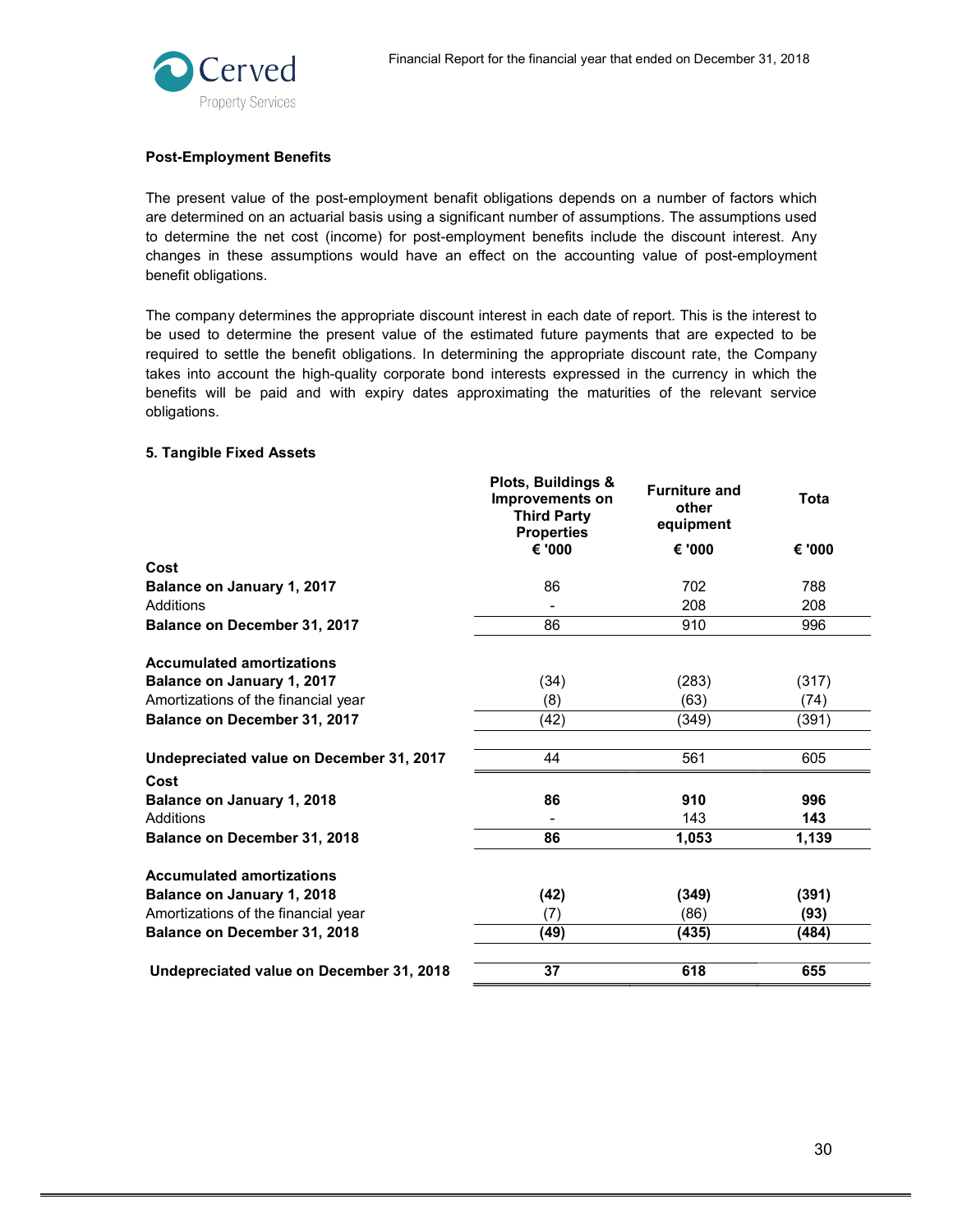

## 6. Intangible Fixed Assets

| <b>Software</b> | <b>Other Intangible</b><br><b>Assets</b> | <b>Total</b>                         |
|-----------------|------------------------------------------|--------------------------------------|
|                 | customers)                               |                                      |
| € '000          | € '000                                   | € '000                               |
|                 |                                          |                                      |
| 676             | 2.316                                    | 2.992                                |
| 141             |                                          | 141                                  |
| 817             | 2,316                                    | 3,133                                |
|                 |                                          |                                      |
| (598)           | (1,994)                                  | (2,592)                              |
| (65)            | (322)                                    | (387)                                |
| (663)           | (2, 316)                                 | (2,979)                              |
| 154             |                                          | 154                                  |
|                 |                                          |                                      |
| 817             |                                          | 3,133                                |
| 8               |                                          | 8                                    |
| 825             | 2,316                                    | 3,141                                |
|                 |                                          |                                      |
|                 |                                          | (2,979)                              |
| (58)            |                                          | (58)                                 |
| (721)           | (2, 316)                                 | (3,037)                              |
| 104             | $\blacksquare$                           | 104                                  |
|                 | programs<br>(663)                        | (Contracts with<br>2,316<br>(2, 316) |

Other intangible assets relate to service contracts related to properties that were acquired by the Company at the purchase of the sectors of estimates and brokerage by the Eurobank Properties REIC on December 1, 2004. In the previous financial year of 2017, these assets were fully amortized because the Company proceeded with the change the accounting estimate of the intangible fixed assets (contracts with customers).

## 7. Financial Assets at Fair Value through Profit and Loss directly in Equity

Financial assets available for sale include:

|                                                      | December 31 |         |
|------------------------------------------------------|-------------|---------|
|                                                      | 2018        | 2017    |
| Unlisted securities (shares of companies in Greece): | € '000      | € '000' |
|                                                      | 20          | 20      |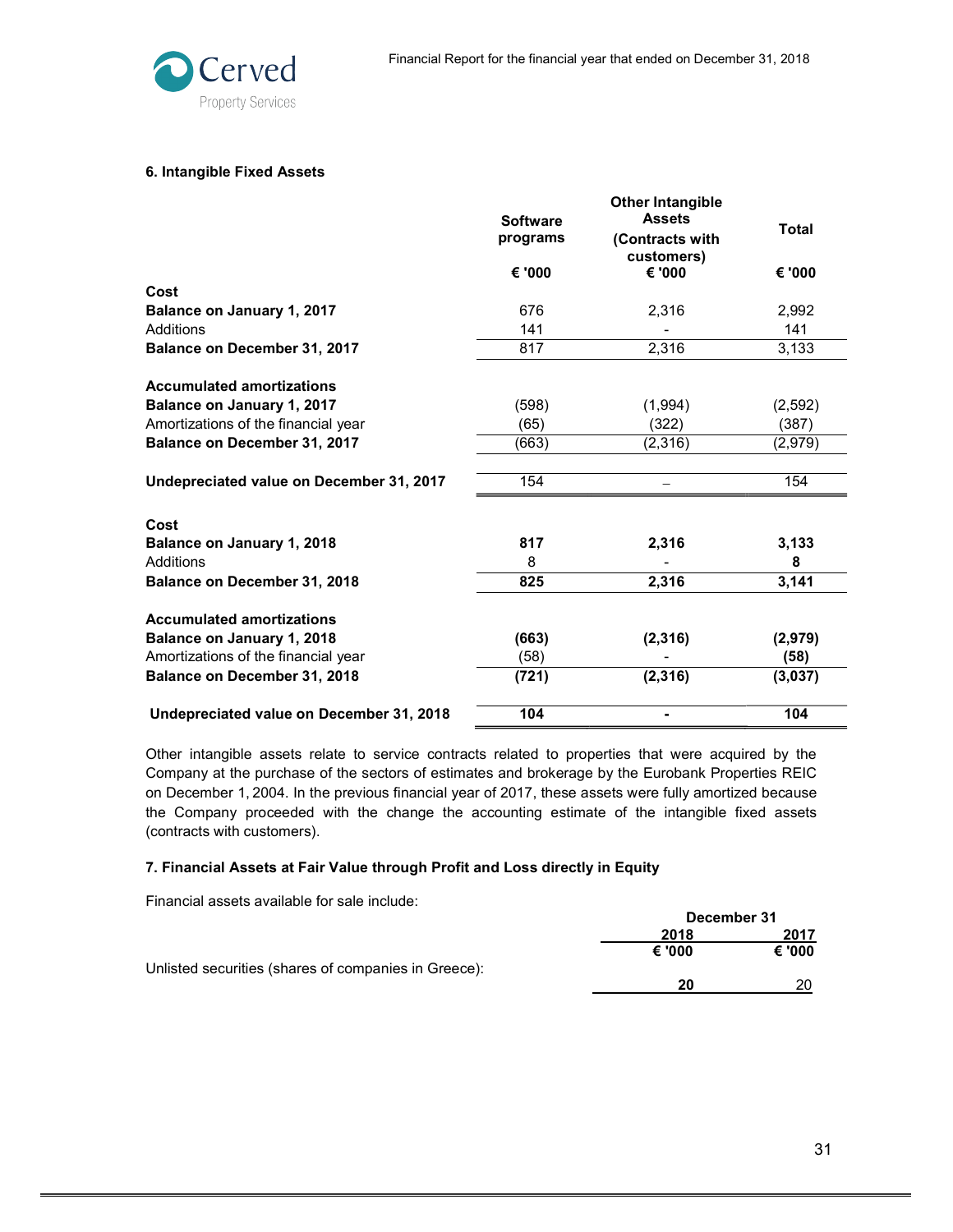

#### 8. Investments in Subsidiaries and Associates

|                                             | December 31 |        |
|---------------------------------------------|-------------|--------|
|                                             | 2018        |        |
|                                             | € '000      | € '000 |
| ERB Property Services Sofia A.D. (Bulgaria) | ٠           | 377    |
| ERB Property Services d.o.o (Serbia)        | 189         | 94     |
| Property Services SA (Romania)              | 252         | 85     |
| Total                                       | 441         | 556    |

The percentage (%) of the Company's participation in companies, Eurobank Property Services (Romania) and ERB Property Services d.o.o Beograd (Belgrade), on December 31, 2018 amounts to 100.00% each one respectively, after the acquisition of the companies' remaining equity for the amount of € 262 thousand. In January 2018, the disposal of the equity investment of ERB Property Services Sofia AD was completed for the amount of €515 thousand.

#### 9. Customers and Other Receivables

|                                                                                            | December 31 |        |  |
|--------------------------------------------------------------------------------------------|-------------|--------|--|
|                                                                                            | 2018        | 2017   |  |
|                                                                                            | € '000      | € '000 |  |
| Trade receivables                                                                          | 385         | 422    |  |
| Receivables from affiliated parties (Note 26)                                              | 4,256       | 3,097  |  |
| Other receivables                                                                          | 37          | 249    |  |
| Impairment of receivables from customers and<br>other receivables due to adoption of IFRS9 | (15)        |        |  |
| Total                                                                                      | 4.664       | 3.768  |  |

The analysis of the maturity of the balances of Customers and Other Receivables is as follows:

|                                                                                            | December 31, 2018 |                    |                       |        |
|--------------------------------------------------------------------------------------------|-------------------|--------------------|-----------------------|--------|
|                                                                                            | $0 - 6$<br>months | $6 - 12$<br>months | 12 months<br>and more | Total  |
|                                                                                            | € '000            | € '000             | € '000                | € '000 |
| Trade receivables                                                                          | 308               | 27                 | 50                    | 385    |
| Receivables from affiliated parties (Note 26)                                              | 3,505             | 423                | 328                   | 4,256  |
| Other receivables                                                                          | 16                | -                  | 22                    | 38     |
| Impairment of receivables from customers and<br>other receivables due to adoption of IFRS9 | (2)               | (6)                | (7)                   | (15)   |
| <b>Total</b>                                                                               | 3,827             | 444                | 393                   | 4.664  |

|                                               | December 31, 2017 |                          |           |        |
|-----------------------------------------------|-------------------|--------------------------|-----------|--------|
|                                               | $0 - 6$           | $6 - 12$                 | 12 months | Total  |
|                                               | months            | months                   | and more  |        |
|                                               | € '000            | € '000                   | € '000    | € '000 |
| Trade receivables                             | 357               | 36                       | 29        | 422    |
| Receivables from affiliated parties (Note 26) | 2,624             | 216                      | 257       | 3,097  |
| Other receivables                             | 213               | $\overline{\phantom{a}}$ | 36        | 249    |
| <b>Total</b>                                  | 3.194             | 252                      | 322       | 3.768  |

The Company's administration considers that the accounting value of customers and other receivables approximates their fair value.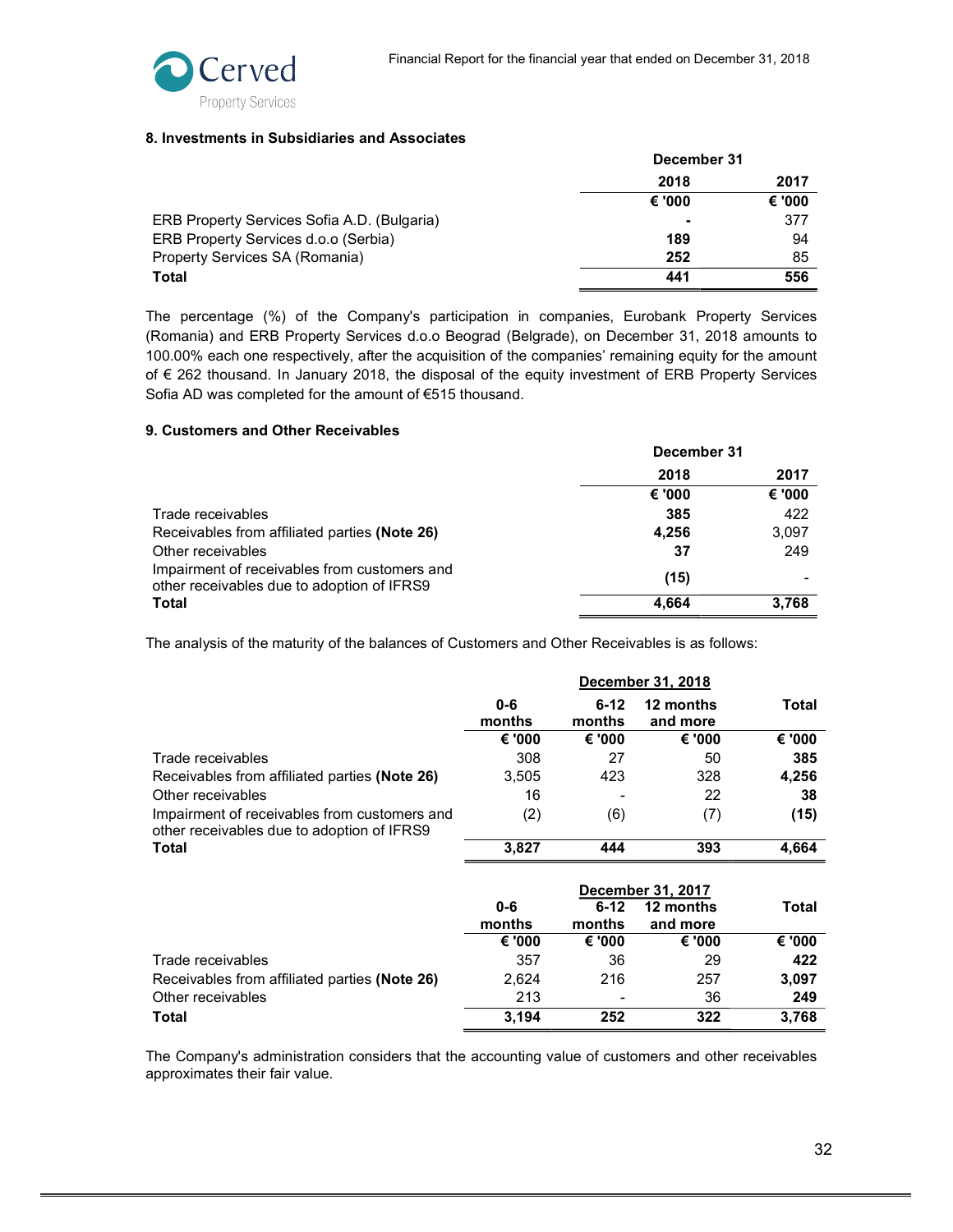## 10. Cash and Cash Equivalents

|                                                    | December 31 |        |
|----------------------------------------------------|-------------|--------|
|                                                    | 2018        | 2017   |
|                                                    | € '000      | € '000 |
| Fund                                               |             |        |
| Sight deposits of third party property managements | 85          | 270    |
| Sight Deposits - interest-bearing                  | 979         | 930    |
| Total                                              | 1.064       | 1.201  |

Bank balances are held in accounts in Eurobank Ergasias S.A.

## 11. Share Capital

|                              | <b>Number</b><br>οf<br>shares | Ordinary<br><b>Shares</b><br>(value in $\epsilon$ ) | <b>Total Share</b><br>Capital<br>in € |
|------------------------------|-------------------------------|-----------------------------------------------------|---------------------------------------|
| Balance on December 31, 2017 | 20,000                        | 665,800                                             | 665,800                               |
| Balance on December 31, 2018 | 20,000                        | 665,800                                             | 665,800                               |

The total number of approved ordinary shares is twenty thousand (20,000), with a nominal value of  $\epsilon$ 33.29 (2016: € 33.29) per share. The share capital is fully paid up. The Company does not have a plan of share option right nor does any of its employees participate in the plan of share option right of the parent company.

## 12. Other Reserves

|                                     | <b>Statutory</b><br><b>Reserve</b> | Reserve under tax<br>laws | <b>Total</b> |
|-------------------------------------|------------------------------------|---------------------------|--------------|
|                                     | € '000                             | € '000                    | € '000       |
| Balance on January 1st 2017         | 206                                | 145                       | 351          |
| Transfer to capital                 |                                    |                           | ۰            |
| <b>Balance on December 31, 2017</b> | 206                                | 145                       | 351          |
| Transfer from retained earnings     |                                    |                           | ۰            |
| Balance on December 31, 2018        | 206                                | 145                       | 351          |

The Company is required under the Corporate Law to transfer 5% of the annual net profits to a statutory reserve until the accumulated reserves to be equal to 1/3 of the nominal (common) share capital. This reserve cannot be distributed to the shareholders of the company except in the case of liquidation.

Should these reserves be distributed to the shareholders of the company as dividends, the distributable profits would be taxed with the rates in force when the reserves were distributed. No provision has been recognized for contingent income tax liabilities in the event of a future distribution of such reserves to the company's shareholders, since such liabilities are recognized at the same time as the dividend obligation relating to such distributions.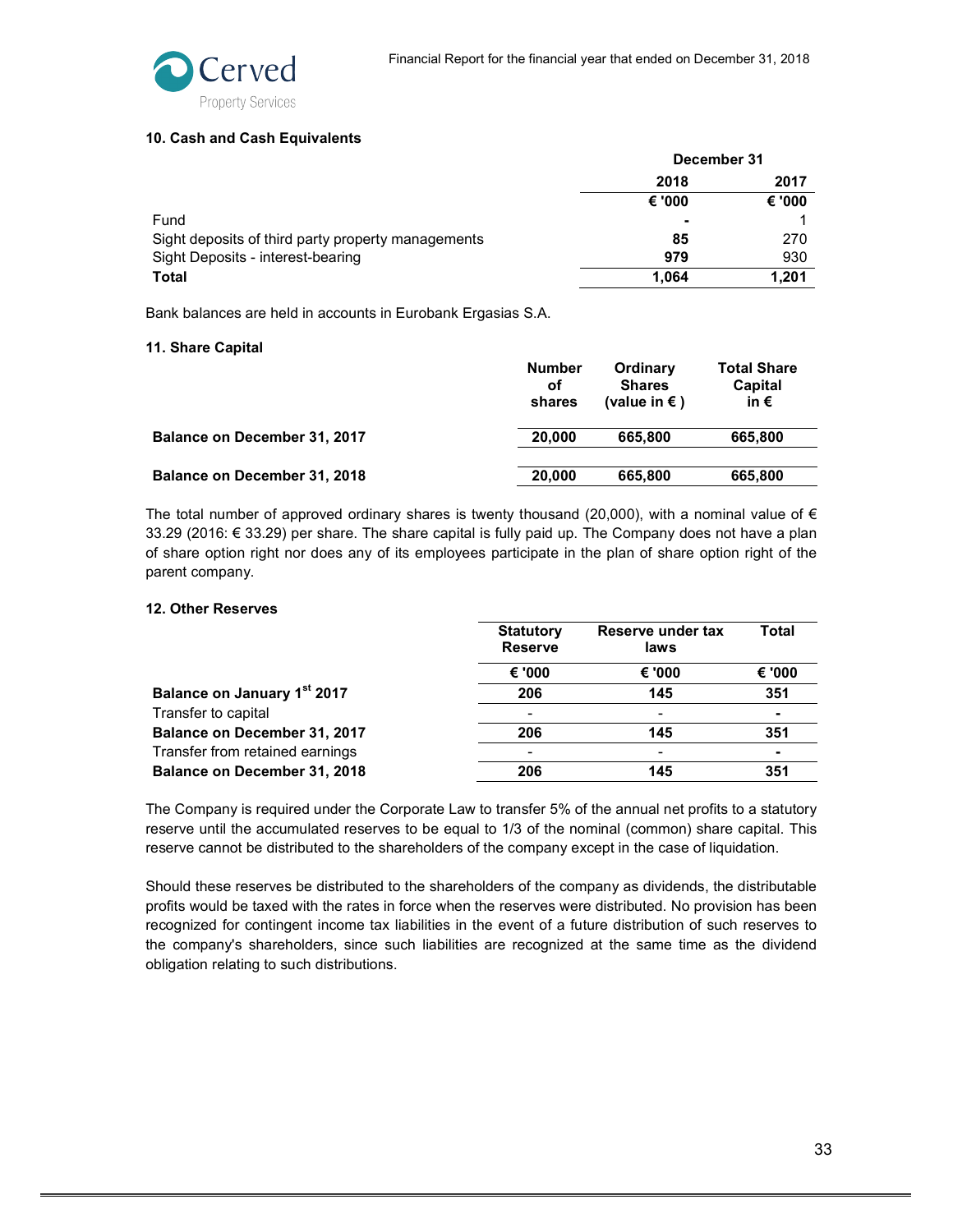

## 13. Deferred Taxation

Deferred tax assets and liabilities are offset when there is a enforceable legal right for offset to take place and provided that deferred tax liabilities and receivables concern the same tax authority. Deferred tax liabilities and assets have been offset as they relate to the same tax authority. The offset amounts are as follows:

|                                                            | December 31 |        |
|------------------------------------------------------------|-------------|--------|
|                                                            | 2018        | 2017   |
| Deferred tax assets                                        | € '000      | € '000 |
| - deferred tax liabilities to be recovered after 12 months | 280         | 259    |
|                                                            | 280         | 259    |
| Deferred tax liabilities                                   |             |        |
| - deferred tax liabilities to be paid after 12 months      | (16)        | (18)   |
|                                                            | (16)        | (18)   |
| <b>Net Deferred Tax Assets</b>                             | 264         | 241    |

The overall change in deferred income tax is as follows:

|                                                  | Financial year that expired on |        |
|--------------------------------------------------|--------------------------------|--------|
|                                                  | December 31                    |        |
|                                                  | 2018                           | 2017   |
|                                                  | € '000                         | € '000 |
| Start of period                                  | 241                            | 81     |
| Credit /(Charge) on the profit and loss          |                                |        |
| accounts' statement (Note 22)                    | 20                             | 152    |
| Credit / (Charge) in Equity in relation to IAS19 | 3                              | 8      |
| End of period                                    | 264                            | 241    |

The aforementioned net deferred tax asset of  $\epsilon$  264 thousand is mainly due to the deferred tax asset of € 248 thousand, which has been formed for transferable tax losses. Deferred tax assets are recognized to the extent that it is likely that taxable profits will be available in the future so that the assets or part of them can be recovered. The Company has not recognized a deferred tax asset in tax losses of € 1,001 thousand.

## 14. Suppliers and Other Liabilities

|                                              | December 31 |        |
|----------------------------------------------|-------------|--------|
|                                              | 2018        | 2017   |
|                                              | € '000      | € '000 |
| Suppliers                                    | 762         | 706    |
| Suppliers of property management             | 81          | 270    |
| <b>Other Liabilities</b>                     | 606         | 547    |
| Liabilities to affiliated parties (Note 26)  | 117         | 119    |
| <b>Total Suppliers and Other Liabilities</b> | 1.566       | 1,642  |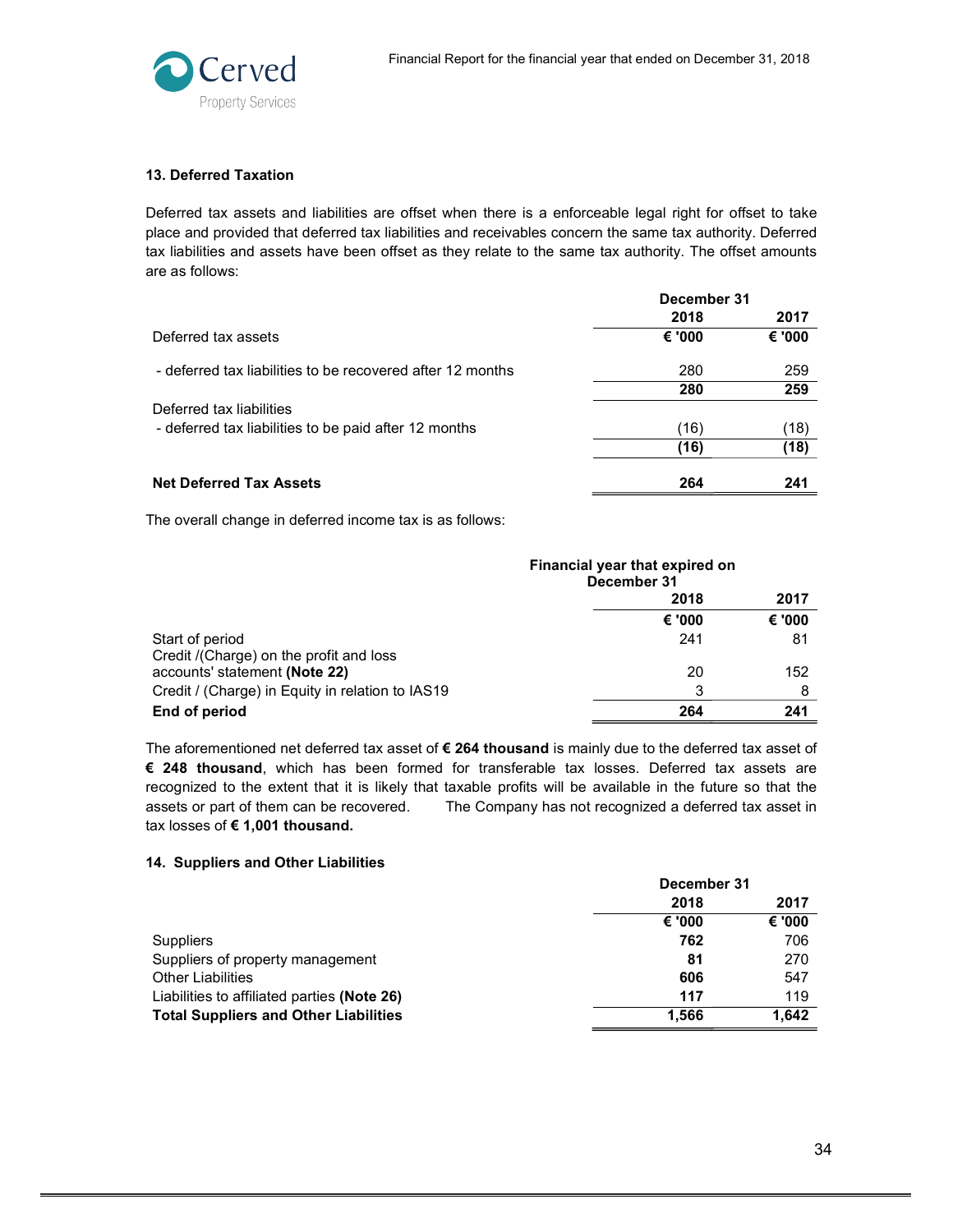

## 15. Provision for Employee Benefits

|                                                   | December 31 |        |
|---------------------------------------------------|-------------|--------|
|                                                   | 2018        | 2017   |
|                                                   | € '000      | € '000 |
| <b>Balance at 1 January</b>                       | 104         | 66     |
| Charge on the profit and loss accounts' statement | 13          | 11     |
| Recognition of actuarial (profit) / loss to other |             |        |
| total revenues                                    | 11          | 27     |
| <b>Balance at 31 December</b>                     |             |        |
|                                                   | 128         | 104    |

The following assumptions were used to form the provision of due to severance grant to the personnel: (a) discount rate: 1.86% (b) future salary increases 2019: 0.5%, 2020: 0.7%, 2021: 1.3% 2022: 1.7%, 2023: 2.7% and (c) inflation: 1.70%.

#### Sensitivity Analysis of Results

The above results depend on the assumptions (economic and demographic) of the actuarial study. Thus, on the valuation date 31/12/2018:

- If we had used a discount rate of 0.5%, then the total amount of the liability would have been 9% lower.
- If we had used a discount rate of less than 0.5% then the total amount of the liability would be higher by 10%.
- If we had used an expected wage increase of more than 0.5% then the total amount of the liability would have been higher by 9%.
- If we had used an expected wage increase of less than 0.5%, then the total amount of the liability would have been lower by 8%.

#### 16. Revenue from Services

|                                                         | Financial year that expired on |         |
|---------------------------------------------------------|--------------------------------|---------|
|                                                         | December 31                    |         |
|                                                         | 2018                           | 2017    |
|                                                         | € '000                         | € '000' |
| Revenues from estimates                                 | 4,722                          | 3,251   |
| Income from management of technical projects and audits | 1,156                          | 1,424   |
| Revenues from brokerage                                 | 1,160                          | 1,324   |
| Revenue from property management                        | 315                            | 297     |
| Revenues from advisory services                         | 571                            | 602     |
| <b>Total Revenue from Services</b>                      | 7.924                          | 6,898   |
|                                                         |                                |         |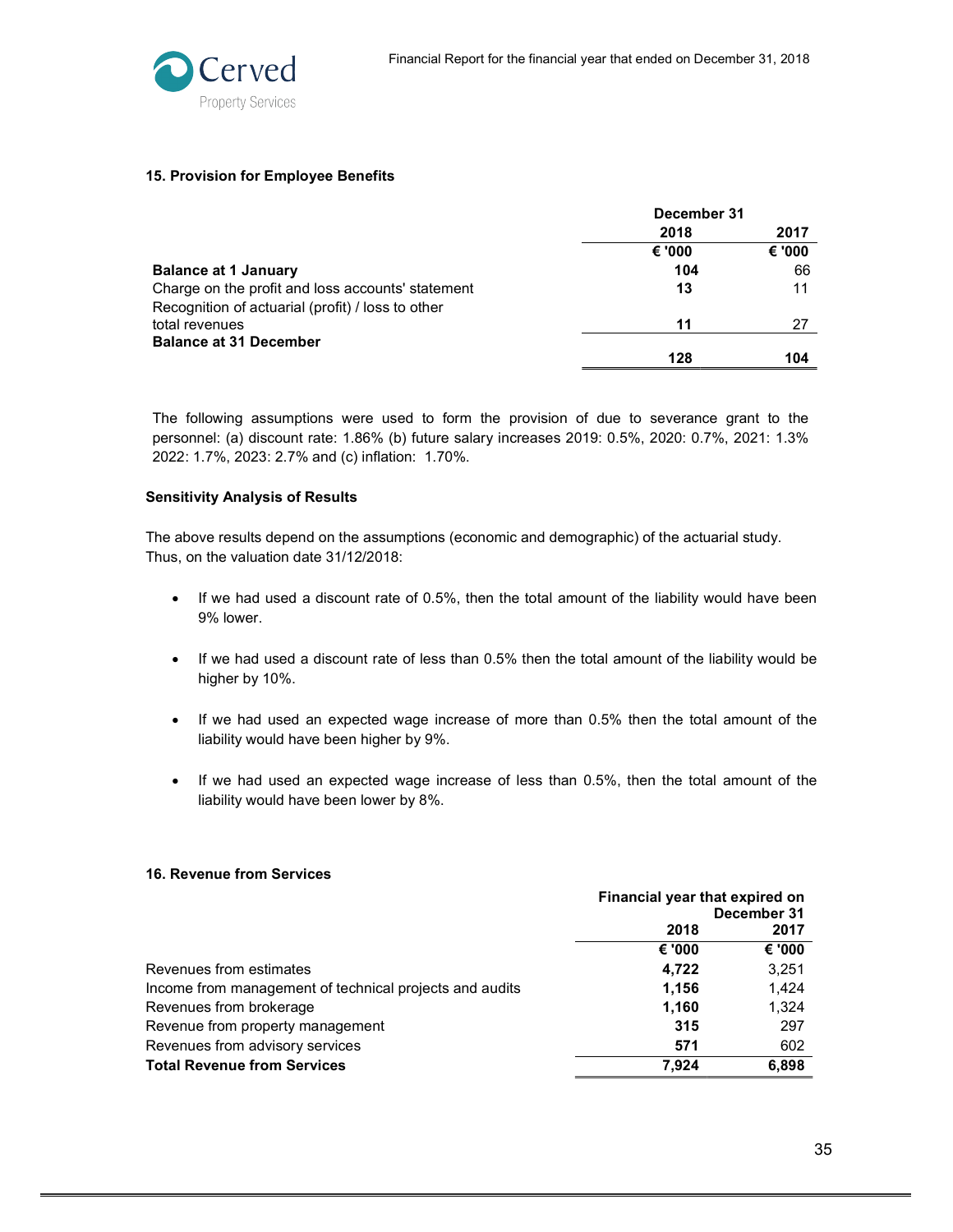

## 17. Costs of Services Provided

|                                         | Financial year that expired on<br>December 31 |          |
|-----------------------------------------|-----------------------------------------------|----------|
|                                         |                                               |          |
|                                         | 2018                                          | 2017     |
|                                         | € '000                                        | € '000   |
| Cost of appraisers                      | (2,856)                                       | (1,854)  |
| Project management costs                | (725)                                         | (1, 106) |
| Brokes' costs                           | (290)                                         | (354)    |
| Costs of advisory services              | (568)                                         | (571)    |
| Costs of publications (brokerage)       | (31)                                          | (49)     |
| <b>Total Costs of Services Provided</b> | (4,470)                                       | (3,934)  |

#### 18. Personnel Wages and Expenses

|                                                             |         | Financial year that expired on<br>December 31 |  |
|-------------------------------------------------------------|---------|-----------------------------------------------|--|
|                                                             | 2018    | 2017                                          |  |
|                                                             | € '000  | € '000                                        |  |
| Salaries and Wages                                          | (1,386) | (1,471)                                       |  |
| Social security expenses                                    | (392)   | (412)                                         |  |
| <b>Other Employee Benefits</b>                              | (225)   | (209)                                         |  |
| Due to voluntary severance grant of personnel               |         | (141)                                         |  |
| Provision for due to severance grant of personnel (Note 15) |         |                                               |  |
|                                                             | (13)    | (11)                                          |  |
| <b>Total Personnel Wages and Expenses</b>                   | (2.016) | (2,244)                                       |  |

#### 19. Other Expenses

|                                | Financial year that expired on<br>December 31 |        |
|--------------------------------|-----------------------------------------------|--------|
|                                | 2018                                          | 2017   |
|                                | € '000                                        | € '000 |
| Rents                          | (179)                                         | (212)  |
| Third party wages and expenses | (460)                                         | (461)  |
| Various expenses               | (207)                                         | (218)  |
| <b>Total Other Expenses</b>    | (846)                                         | (891)  |

Other expenses include as well expense from impairment of receivables from customers due to adoption of IFRS 9 amounting to 15 thousand

#### 20. Amortizations

|                                                  | Financial year that expired on<br>December 31 |        |
|--------------------------------------------------|-----------------------------------------------|--------|
|                                                  | 2018                                          | 2017   |
|                                                  | € '000                                        | € '000 |
| Amortizaions of tangible fixed assets (Note 5)   | (93)                                          | (74)   |
| Amortizaions of intangible fixed assets (Note 6) | (59)                                          | (387)  |
| <b>Total Amortizations</b>                       | (152)                                         | (461)  |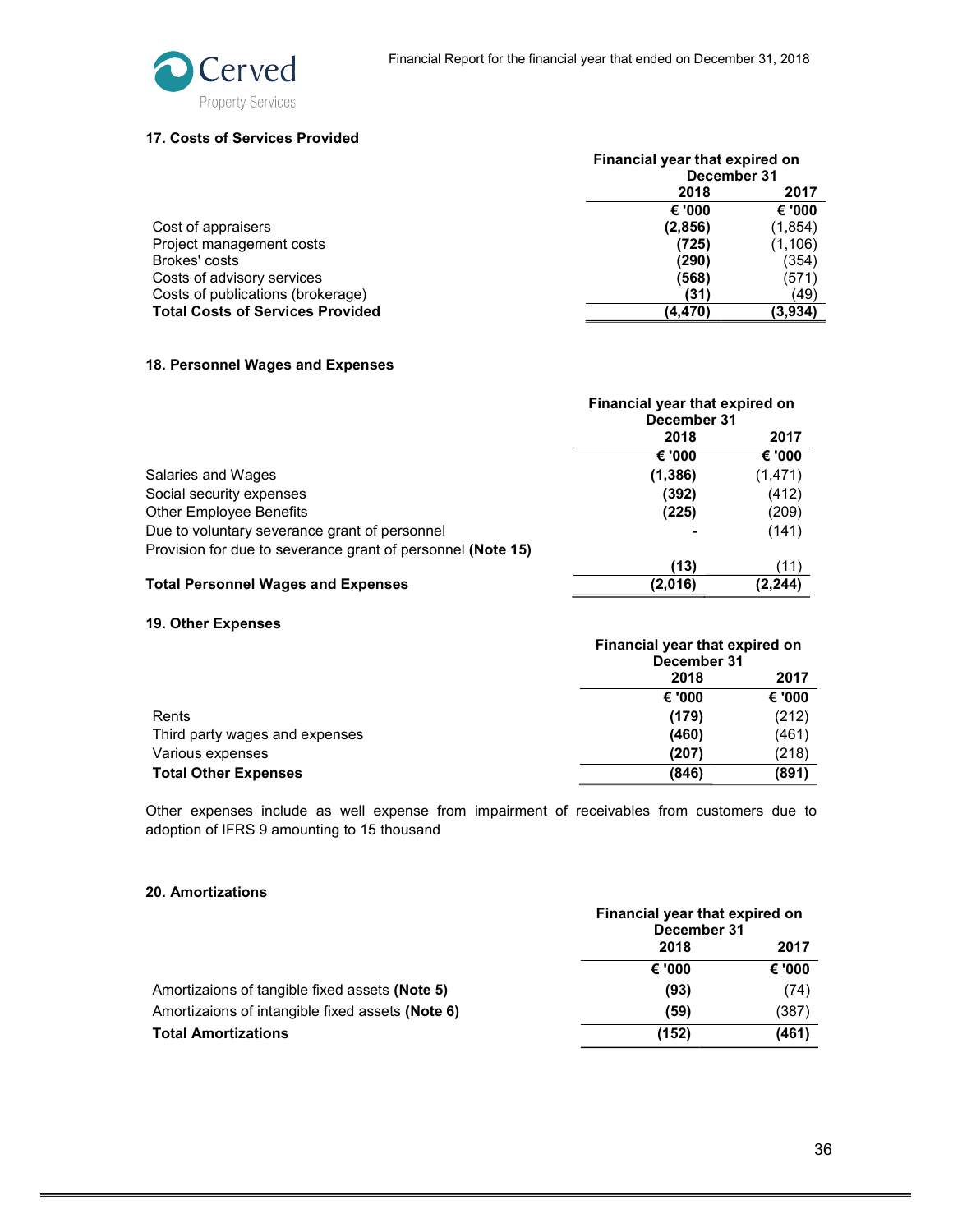

#### 21. Financial Revenues

|                                       | Financial year that expired on<br>December 31 |        |
|---------------------------------------|-----------------------------------------------|--------|
|                                       | 2018                                          | 2017   |
|                                       | € '000                                        | € '000 |
| Revenues from interests               | 3                                             | 5      |
| Profit from disposal of shareholdings | 121                                           |        |
| Revenues from dividends               | 143                                           |        |
| <b>Total Financial Revenues</b>       | 267                                           |        |

#### 22. Income Tax

|                        |        | Financial year that expired on<br>December 31 |  |
|------------------------|--------|-----------------------------------------------|--|
|                        | 2018   | 2017                                          |  |
|                        | € '000 | € '000                                        |  |
| Deferred tax (Note 13) | 20     | 152                                           |  |
| <b>Total</b>           | 20     | 152                                           |  |

The income tax of the Company differs from the theoretical amount that would arise using the tax rate applied to the company's profits as follows: the Greek tax rate for the financial year 2018 is 29% (2017: 29%). Under the new tax law 4579/2019 in force, the rate of income tax is gradually reduced by 1% each year from 2019 to 2022. So the rates are set as follows: 2019: 28%, 2020: 27%, 2021: 26%, 2022: 25%

#### Unaudited Financial Years

The Company has been audited by the tax authorities up to the financial year 2009.

In accordance with the Greek tax legislation and the corresponding Ministerial Decisions, the Tax Administration may, as a general rule, issue a deed of an administrative, estimated or corrective tax assessment within five years from the end of the year within which the filing deadline expires. Due to the passing of a five-year period on 31.12.2018 the financial years that expired until 31.12.2012 were deleted.

From the financial year that expired on December 31, 2011, and onwards, in accordance with Law 4174/2013 (Article 65A), as in force (and as provided for Article 82 of Law 2238/1994), the Greek limited liability companies and limited liability companies whose annual financial statements are compulsorily audited, were obliged until the beginning of the financial year before January 1, 2016 to receive an "Annual Tax Certificate", which is issued after the relevant tax audit is conducted, by the legal auditor or audit firm that audits and the annual financial statements as well. For financial years starting from January 1, 2016 and onwards, the "Annual Tax Certificate" is optional, but the Company receives it.

The Company has received a tax certificate without the formulation of a reservation for the financial years 2011-2017. For the financial year 2018, the tax audit under the tax certificate is in progress. Upon its completion, the Company's Administration does not expect significant tax liabilities to occur other than those that were already recorded and presented in the financial statements.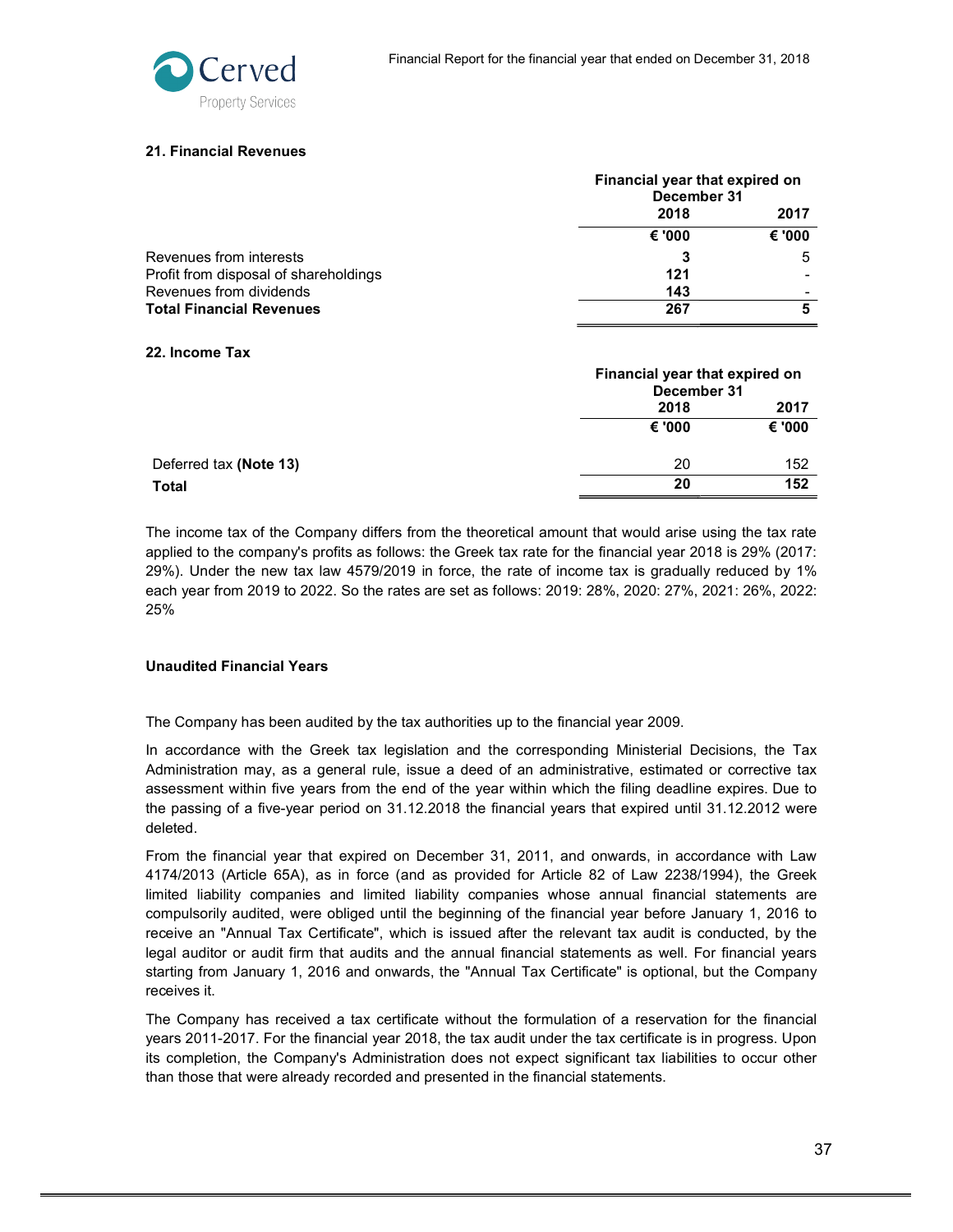

#### 23. Dividends

The Board of Directors intends not to propose the distribution of a dividend to the Annual General Meeting.

#### 24. Contingent Liabilities

At the end of the year, there were pending litigations against the Company and according to the Company's Administration and the legal advisors they are not expected to have a significant effect on the Company's Financial Statements.

#### 25. Obligations from Operating Leases

Obligations from operating leases - where the Company is the lessee. The Company leases offices and vehicles with non-cancellable operating leases. The leases have various terms and rights of renewal.

Future rents payable under the leases are as follows:

|                        |        | December 31 |  |
|------------------------|--------|-------------|--|
|                        | 2018   | 2017        |  |
|                        | € '000 | € '000      |  |
| Within one year        | 210    | 200         |  |
| From one to five years | 113    | 282         |  |
| After five years       | ۰      | $\,$        |  |
| <b>Total</b>           | 323    | 482         |  |

#### 26. Transactions with Related Parties

The Company on 31/12/2018 was under the control of Eurobank Ergasias S.A. (headquartered in Athens and listed on the Athens Stock Exchange), which held 100% of the Company's share capital.

From November 2015, the percentage of ordinary shares with voting right of the Bank held by the Financial Stability Fund (FSF) amounts to 2.38%.

The FSF is considered to have a material influence on the Bank. More specifically, within the framework of Law 3864/2010, as in force, the FSF exercises its voting rights at the General Assembly of the Bank only for decisions concerning the amendment of the Bank's Articles of Association, including the increase or decrease of the share capital of the Bank or the granting of a relative authorization to the Board of Directors of the Bank, decisions relating to the merger, division, conversion, revival, extension of duration or dissolution of the Bank, transfer of assets (including the sale of a subsidiaries), or for any other matter requiring increased majority in accordance with the provisions of Law 2190/1920. In addition, on December 4, 2015, the Bank signed a new framework agreement for cooperation with the FSF, which replaced the previous agreement signed on August 26, 2014, which regulates, inter alia, (a) the corporate governance of the Bank, (b) the Bank's restructuring plan and its monitoring, (c) the monitoring of the implementation of the non-performing loan and monitoring of the performance of the Bank in their management, (d) the specialization for the Bank of the essential obligations provided for in Law 3864/2010 and the cases of the conversion of the voting rights under restrictions of the FSF in full, (e) the monitoring of the actual risk profile of the Bank compared to the approved risk and capital strategy, (f) the consent of the FSF for the risk and capital strategy of the Bank's Group and the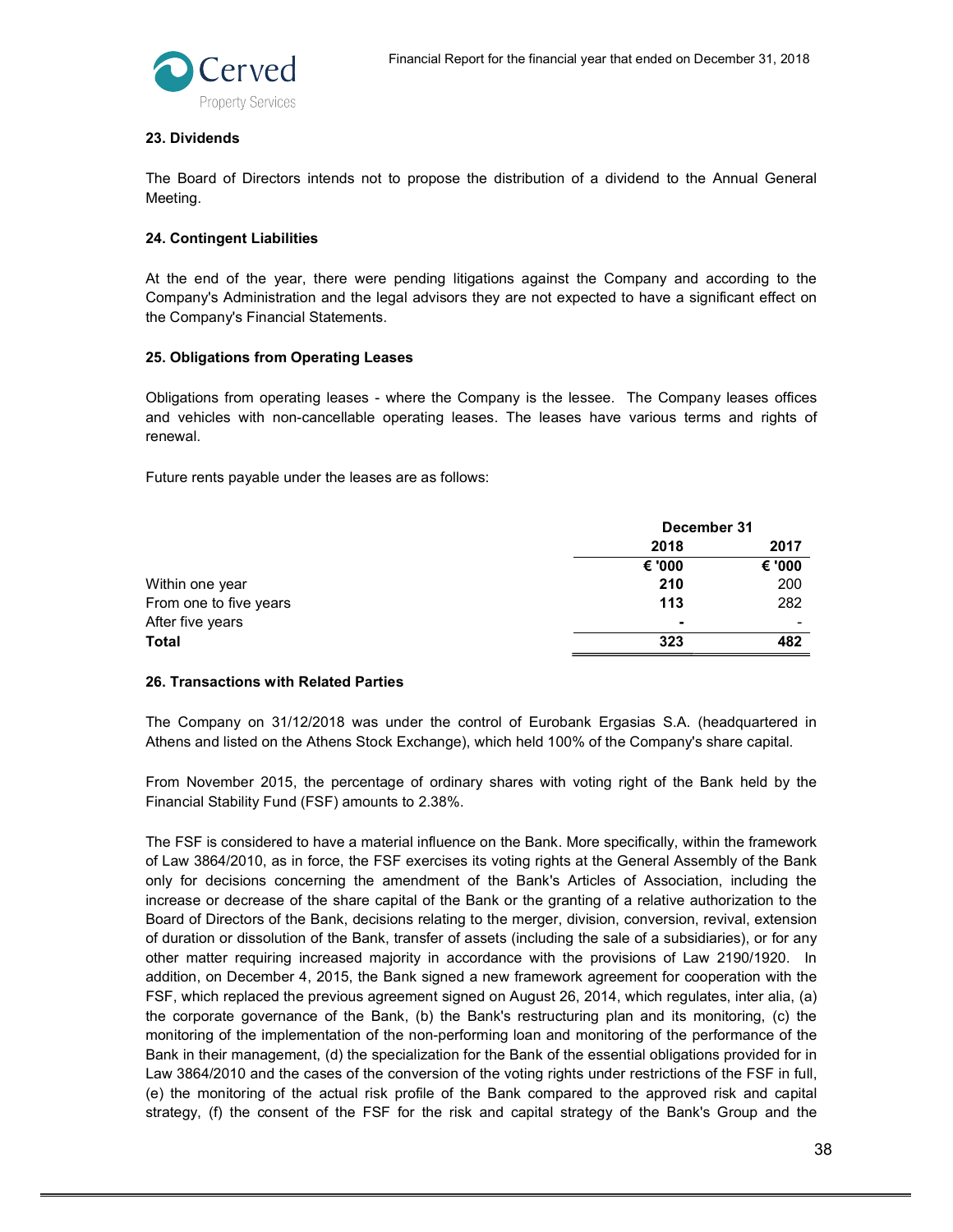

strategy, the policy and the governance of the Bank's Group regarding the management of delayed and non-performing loans and (g) the duties, rights and obligations of the FSF's representative in the Bank's Board of Directors.

The Company carries out banking transactions with affiliated parties The Company carries out banking transactions with affiliated parties within the normal framework of works and on a purely commercial basis. The volume of transactions with affiliated parties and balances at the end of the year are shown below:

|                                        |             | Financial year that expired on |  |
|----------------------------------------|-------------|--------------------------------|--|
| a) Revenues                            | December 31 |                                |  |
|                                        | 2018        | 2017                           |  |
|                                        | € '000      | € '000                         |  |
| <b>Revenues from Services Provided</b> |             |                                |  |
| Bank                                   | 6,044       | 5,241                          |  |
| Subsidiary companies of Bank           | 716         | 686                            |  |
| Total                                  | 6,760       | 5,927                          |  |
| b) Other Operating Costs               | 2018        | 2017                           |  |
|                                        | € '000      | € '000                         |  |
| <b>Bank</b>                            | (673)       | (677)                          |  |
| Subsidiary companies of Bank           | (174)       | (262)                          |  |
| Total                                  | (847)       | (939)                          |  |
| c) Financial Revenues                  | 2018        | 2017                           |  |
|                                        | € '000      | € '000                         |  |
| Revenues from bank deposits - Bank     | 3           | 5                              |  |
|                                        |             |                                |  |
| d) Administration Fees and Benefits    | 2018        | 2017                           |  |
|                                        | € '000      | € '000                         |  |
| Salaries and other short-term benefits | (305)       | (291)                          |  |
|                                        |             |                                |  |